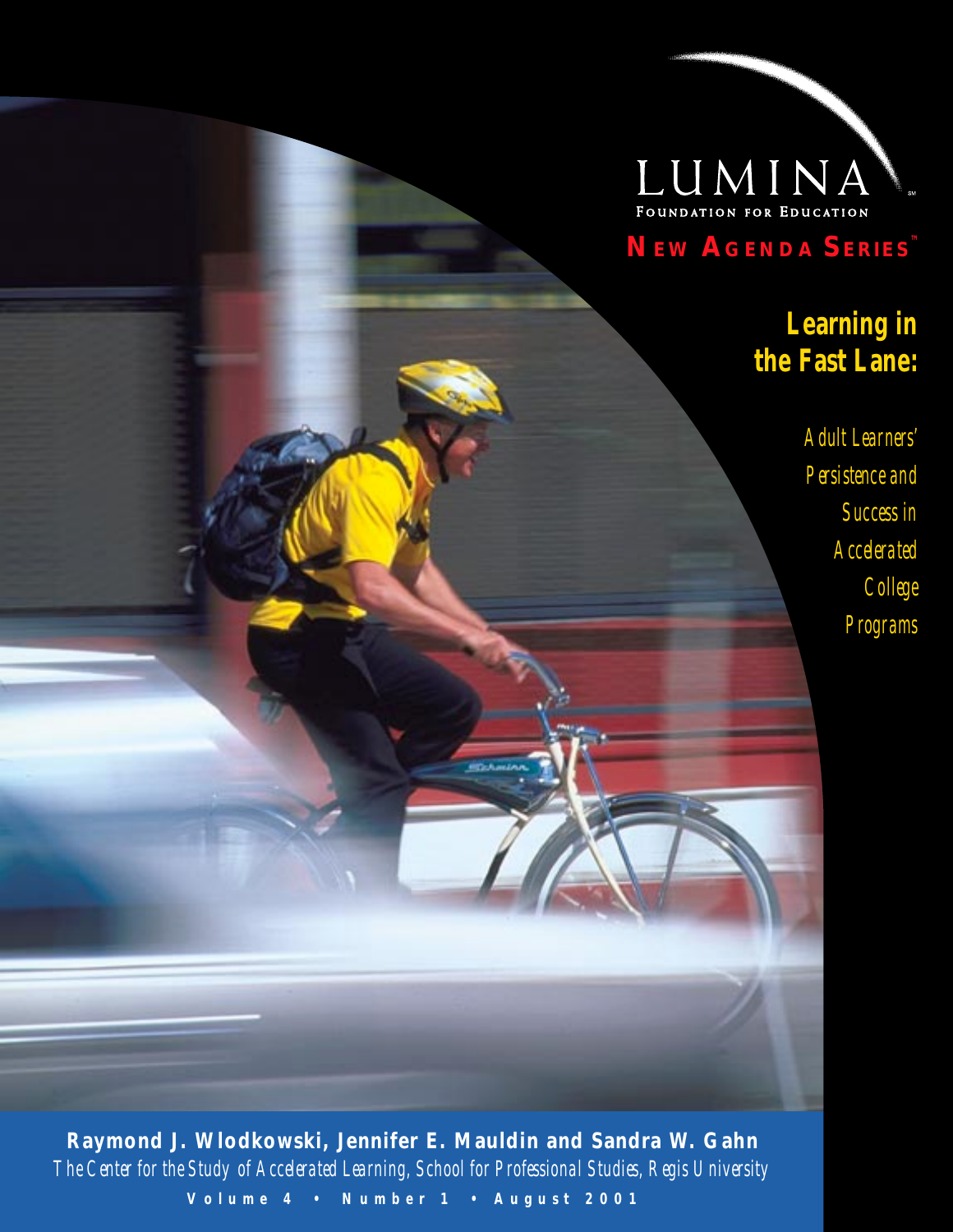# Acknowledgments

This report is a consequence of the support and cooperation of numerous colleagues, administrators and students. We are especially grateful to those people who have worked closely with us to put this research into action. From the beginning, Bob Dickeson — senior vice president for Higher Education Policy, Research and Evaluation at Lumina Foundation for Education encouraged this study and worked with us to refine its design. At Regis University, Bill Husson, vice president and dean of the School for Professional Studies, and Tom Kennedy, vice president of New Ventures, enthusiastically assured us that this research could be done. At the University of Missouri-Kansas City, Larry Dietz (now vice chancellor for Student Affairs and Enrollment Management at Southern Illinois University) was equally supportive. We also wish to thank Derek Price of Lumina Foundation for his patient and expert methodological guidance.

Other people who contributed to this study are Patricia Long, vice chancellor for Student Affairs and Enrollment Management at the University of Missouri-Kansas City; John Nies, associate vice president at USA Group-Noel-Levitz; Clark Newman, director of academic grants at Regis University; and Jerry Davis, vice president for Research at Lumina Foundation. We also wish to thank Eileen Hoefler for her fine management of the entire survey process. Finally, we wish to thank the many students who have informed this work.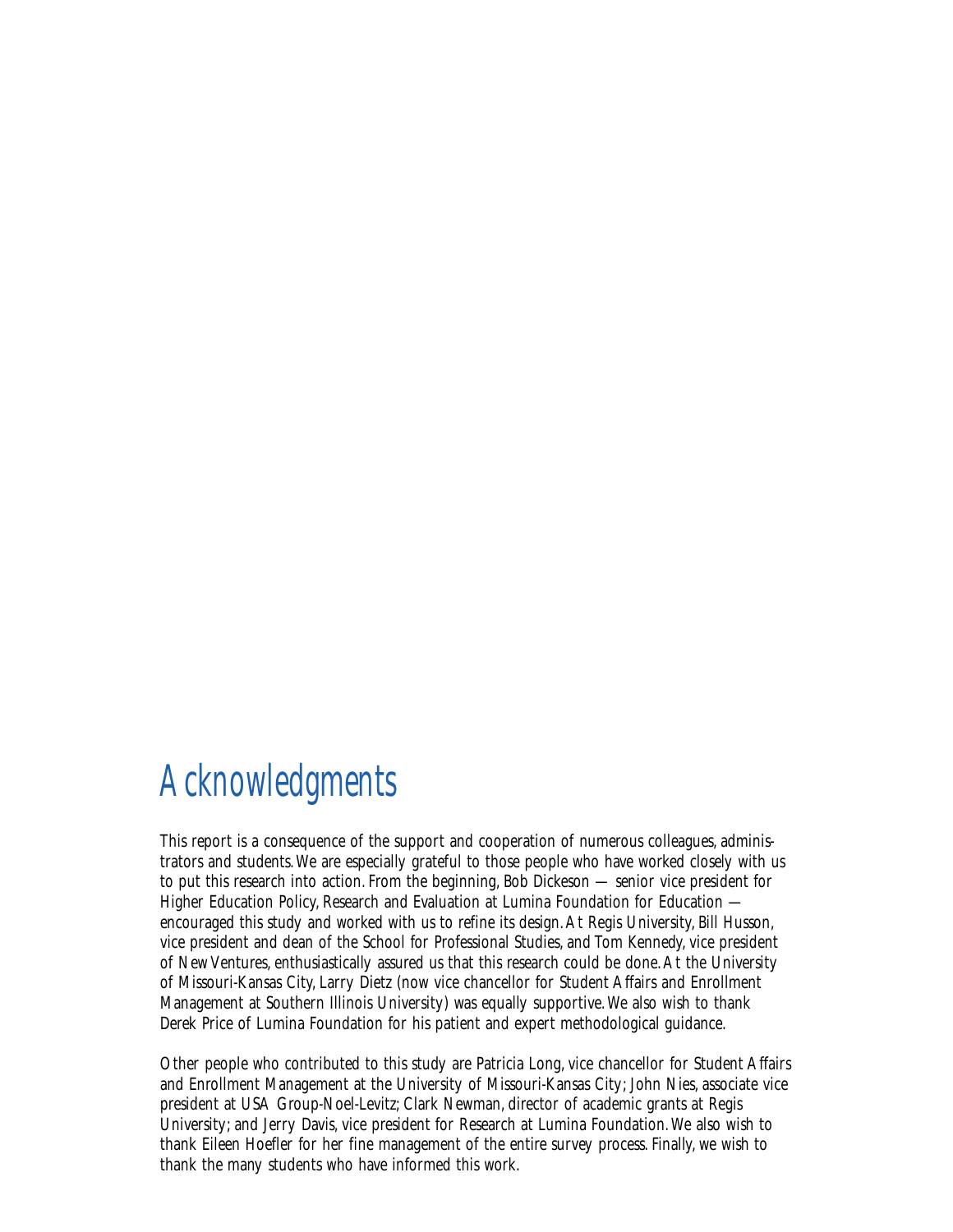

# **Table of contents**

Executive summary 1

aaaaaaaaaaaaaaaaaaaaaaaaaaaaaaaaaaa aaaaaaaaaaaaaaaaaaaaaaaaaaaaaa

Introduction 4

Part 1: Historical analysis 10

Part 2: Current analysis 15

> Findings 17

Conclusions 21

References 24

Appendix 27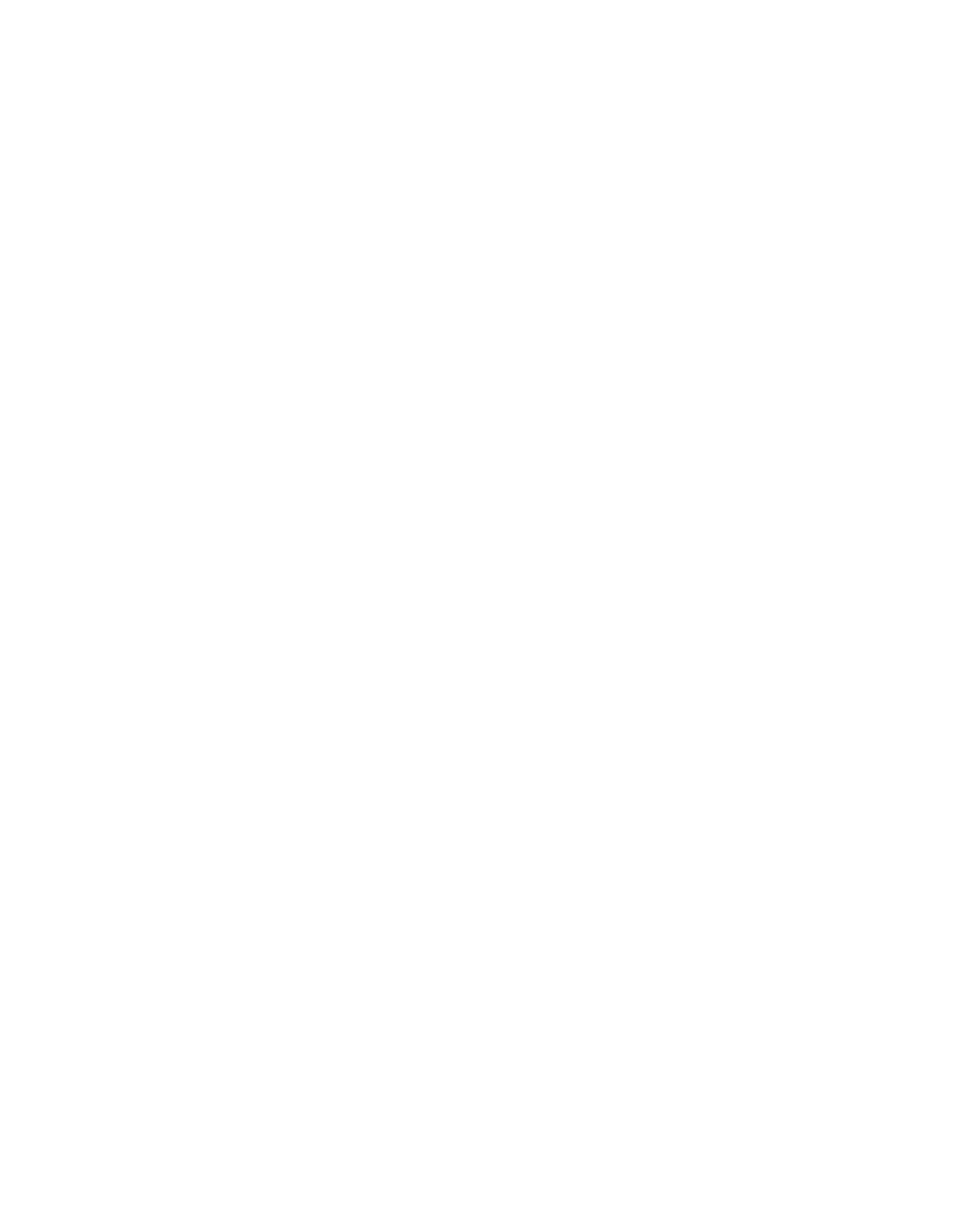

# **Executive summary**

aaaaaaaaaaaaaaaaaaaaaaaaaaaaaaaaaaa aaaaaaaaaaaaaaaaaaaaaaaaaaaaaa

The National Center for Education<br>
Statistics reports that 41 percent of<br>
students enrolled in degree-granti<br>
higher education institutions in Fa<br>
1998 were adult learners (Digest of<br>
Education Statistics 2000, Table 175). Statistics reports that 41 percent of students enrolled in degree-granting higher education institutions in Fall 1998 were adult learners (Digest of million students (age 25 and older) need a college education to support and develop their careers and to acquire new skills and knowledge in a global society where they are likely to have longer and more productive life spans. Some nontraditional universities such as the University of Phoenix and the American Open University have emerged to serve adults. Also, more than 190 traditional institutions have developed flexible programs with accelerated formats, evening and weekend courses, and distance or on-line options specifically to serve the working adult student.

A prominent feature of nontraditional colleges serving adult students is the availability of intensive, or accelerated, courses that are presented in less time than the traditional course — 20 hours of class time spent during five weeks, rather than 40 hours over 16 weeks. Many adult students appreciate the efficiency and effectiveness of accelerated programs, and projections indicate that approximately 20 percent of all adult college students will be enrolled in accelerated programs

within 10 years. If this projection is accurate, it is likely that the number of institutions catering to this market will increase as well.

Research indicates that the quality of learning and the attitudes of students in accelerated programs are similar or superior to those in traditional programs (Scott and Conrad, 1992; Wlodkowski and Westover, 1999). But little is

known about how adults persist or succeed in accelerated programs or how their progress compares with that of adults in more traditional programs. In general, only 30 percent to 55 percent of the students who enroll in college graduate within five years, but specific rates for adult students, whether in accelerated

*More than 190 traditional institutions have developed flexible programs with accelerated formats.*

or traditional programs, are unknown. More research is needed in this area to inform social and academic policy to support and manage the programs in this expanding sector.

In Fall 1999 Regis University and the University of Missouri at Kansas City (UMKC) began a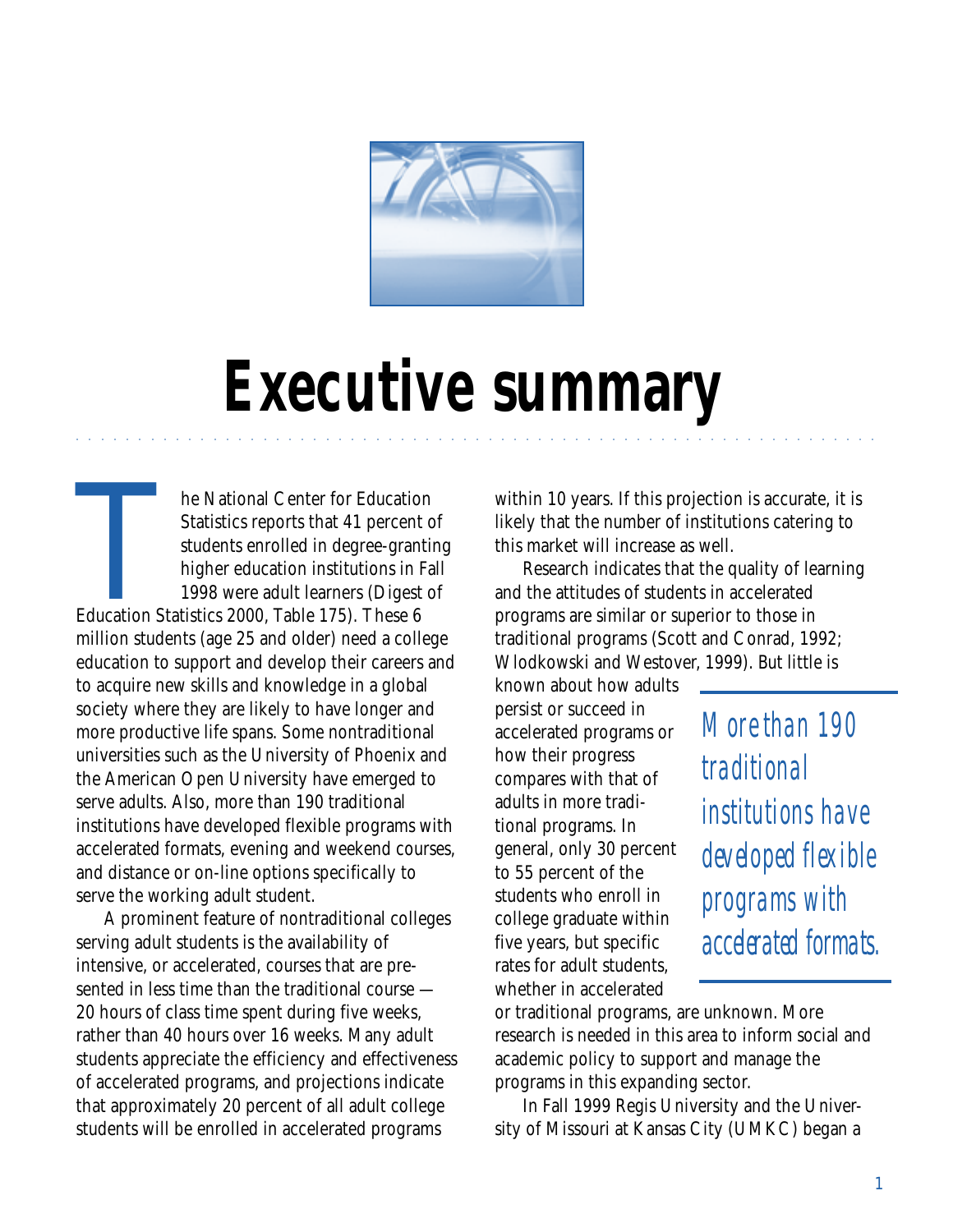two-year collaborative study to identify the factors that influence adult learners' continuing involvement in coursework or graduation (persistence) and grade point average (success).

Regis University is a private Catholic university with an enrollment of 13,500 students located in Denver, Colorado. Its School for Professional Studies has approximately 10,000 adult students enrolled in accelerated programs. UMKC is a public university with an enrollment of 11,000 students that includes a large adult population enrolled primarily in traditional programs.

#### **Three research questions guided this study:**

- 1. Are there characteristics or attributes such as demographics, prior experience or motivation — that distinguish the adults who remain in college and complete their degrees from those who do not?
- 2. How do adult students' characteristics and attributes affect their academic success?
- 3. Is there a significant difference between the characteristics and attributes of adult students who persist and succeed in accelerated programs and those who persist and succeed in traditional programs?

*Adult learners benefit from having significant prior college experience before enrolling in fouryear colleges.*

Researchers conducted a historical analysis that tracked enrollment patterns for the Fall 1993 entering cohort at each institution and a current analysis that began documenting the progress of students who entered in Fall 1999. These analyses are described below.

**Historical analysis:** Researchers assembled the records for 459 adult

students who entered Regis University and 370 adult students who entered UMKC in Fall 1993 and tracked their progress until Fall 1999. The

records included information about age, gender, ethnicity and transfer credits. These factors were correlated with the dependent variables of firstterm dropout, degree completion and grade point average. In addition, we analyzed logistic and multiple regression estimates to determine the relative effects of demographic and other variables on degree attainment, first-term dropout and grade point average.

**Current analysis:** This study included 321 adult students from Regis University and 253 adult students from UMKC. During the Fall 1999 semester, students at both schools were surveyed using the Adult Learning Survey (see Page 29) to determine their a) demographic characteristics, b) transfer credits, c) personal and classroom motivation, d) stress and responsibilities, e) relationships to faculty and peers and f) financial aid. These independent variables were analyzed in terms of their relationship to the dependent variable of within-year persistence in Spring 2000.

**Results:** The most important finding of this study is that adult learners benefit from having significant prior college experience before enrolling in four-year colleges. Having more transfer credits was associated with degree completion in the historical analyses at both Regis University and UMKC. As expected, adult learners with higher grades were more likely to persist and succeed at both institutions.

An important demographic difference between the traditional and accelerated-format institutions relates to women adult learners. Women are twice as likely as men to graduate within six years at Regis University, but are two times more likely than men to drop out after one term at UMKC. Among the Fall 1999 cohort at UMKC, women are also less likely than men to persist to the spring semester.

The results from the current analyses also confirm the importance of financial aid to student persistence. At Regis, adult learners who received financial aid were 2.9 times more likely than non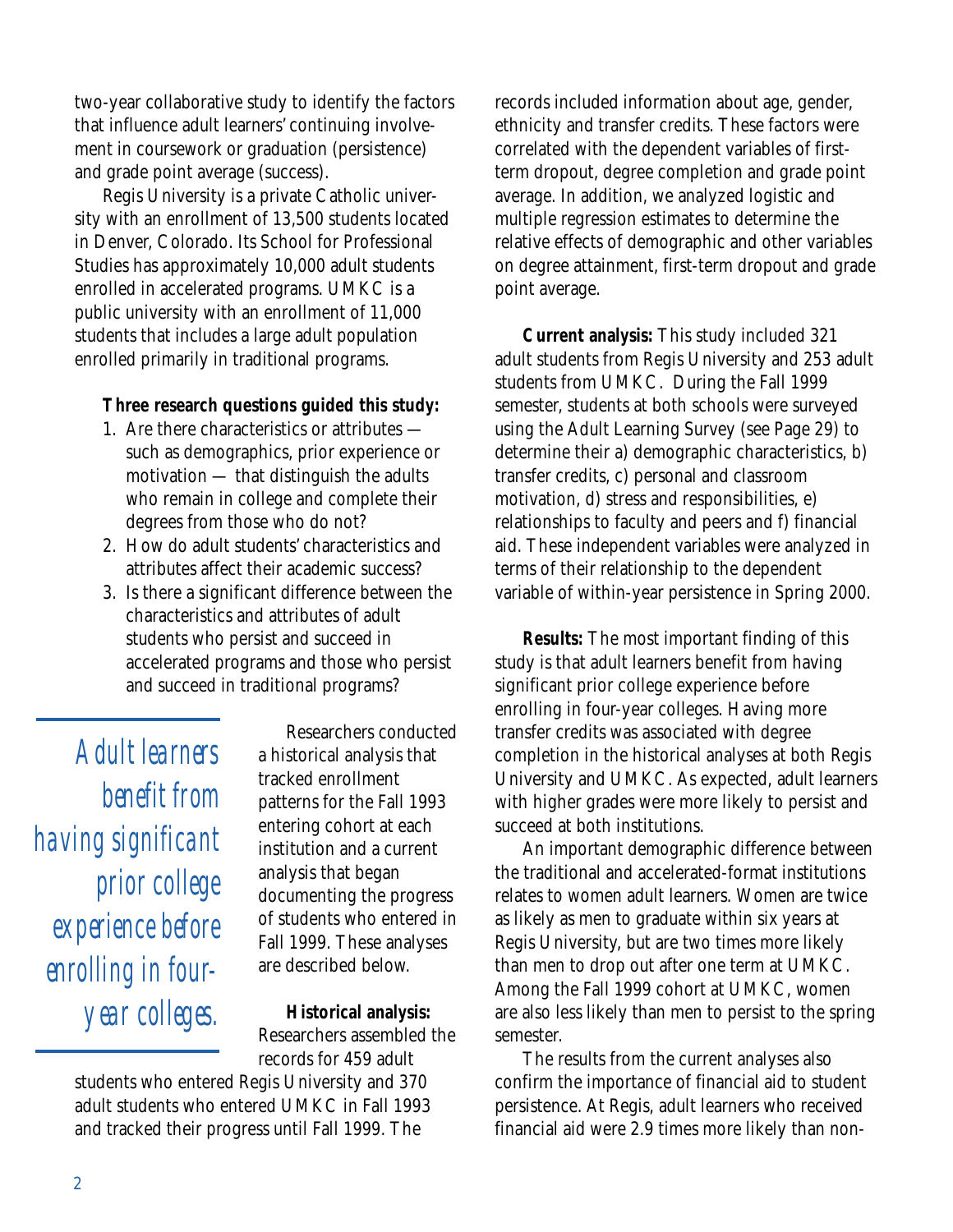financial aid recipients to persist to the spring semester. This effect was even stronger at UMKC: Adult learners who received financial aid were over four times more likely to persist.

Finally, the motivational variable of social integration was associated with adult student persistence and success in the traditional program only. For the Fall 1999 cohort, adult students in the traditional format who felt integrated with other students were 8 percent more likely to persist than were students who did not feel integrated. In addition, several motivational variables were associated with higher grades at UMKC: self-regulation, self-efficacy, intrinsic goal orientation, faculty interaction, and attitude and meaning. This finding is important because higher grades are strongly related to persistence and degree completion for UMKC adult learners in both cohorts. One explanation for this effect may be that personal confidence is more central to learning in a traditional format due to the length of the course, which makes outcomes and grades more distant.

The findings in this study are important and informative but far from conclusive. They do tell us that previous learning experience at the postsecondary level is beneficial for adults who enter four-year colleges whether they are in accelerated or traditional programs — a finding that is highly consistent with conventional wisdom. We also know that the "typical" student who persists and succeeds in either an accelerated program or a traditional program benefits from financial aid programs and higher grades.

While the motivational variables identified are not significant for the accelerated program, they are associated with student success in traditional programs as measured by grade point average. This finding raises questions about how contextual effects, such as social and instructional variables, interact with personal motivation to influence student persistence and success. Such effects have been documented in the literature about traditional-age students (Pintrich, Smith, Garcia and McKeachie, 1993) and adult students

(Wlodkowski 1999). We are conducting exit interviews of students who have left these programs to give us a deeper understanding of the factors related to adult persistence and success. We hope these interviews point to concrete steps that institutions can take to increase the persistence and success of adult learners.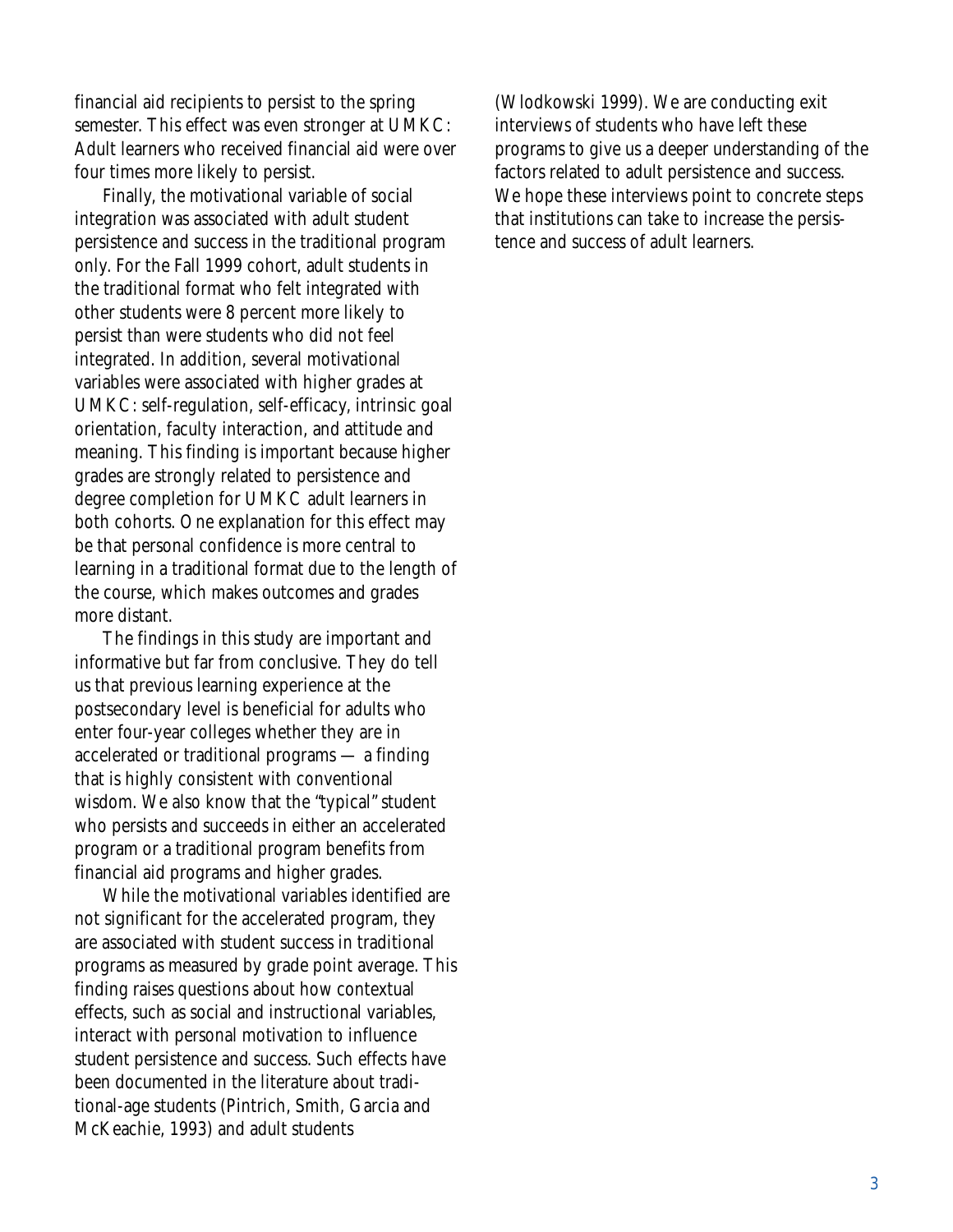

# **Introduction**

aaaaaaaaaaaaaaaaaaaaaaaaaaaaaaaaaaa aaaaaaaaaaaaaaaaaaaaaaaaaaaaaa

**Demand for lifelong learning programs in**<br>
higher education has increased dramati-<br>
cally in recent years, particularly those higher education has increased dramatitailored for working adults. Adults (individuals 25 years of age and older) now make up 41 percent of

*Little research has been conducted to investigate which individual and instructional factors may influence adult learners' persistence and success.*

higher education enrollment. A variety of forces propel today's adults to become lifelong learners: the need for career change and development, acquisition of new skills and knowledge in a rapidly changing world, and longer and increasingly productive life spans. Institutions of higher education throughout the world have improved access to education for adults by developing flexible programs that often

include accelerated formats, evening and weekend coursework, and distance education options (Brody, 1998).

In spite of the dramatic growth of adult participation in accelerated programs (where courses may last only five weeks and include as few as 20 contact hours), little research has been done on their effectiveness. Little is known, in particular, about how adult learners persist and succeed in accelerated programs or how their progress compares with that of adults in more traditional programs.

Research has been done about the relationship between adult students' demographic characteristics and their entry into higher education (Cross, 1981). For example, researchers find a consistent relationship between socioeconomic status and adult participation rates in college. However, not much is known about how demographic factors influence adult persistence and success in higher education.

In addition, little research has been conducted to investigate which individual and instructional factors may influence adult learners' persistence and success. For example, when comparing adult students with traditional college students (18-22 years old), conventional wisdom frequently cites the adult students' superior "motivation" as a factor in their academic success. However, finding empirical data that actually measures the motivation in adult students (Murray, 1996), let alone the relationship between that motivation and grades or graduation rates, is rare. In general, there is a great deal of research about the persistence and success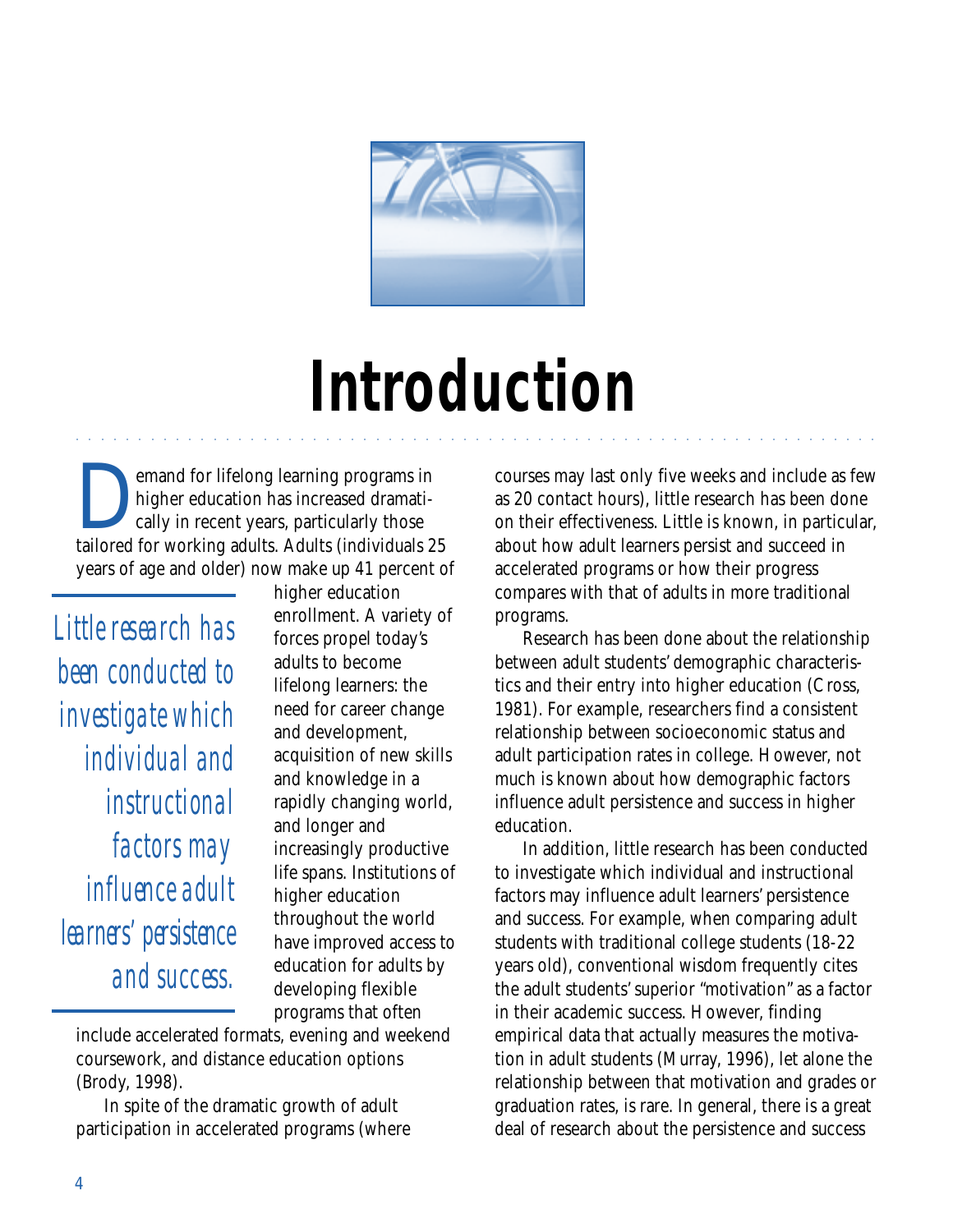

of traditional-age students, but few studies focus on adult students.

There is a body of research to demonstrate that the learning and attitudes of adult students in accelerated program formats are similar to, and sometimes superior to, those of students in traditional programs (Scott and Conrad, 1992; Wlodkowski and Westover, 1999). Yet the underlying factors that contribute to that success are largely uninvestigated.

Differentiating adults' attributes and experience in terms of *stability* may be helpful (see Figure 1). Stability refers to the degree to which a factor is fixed (stable) or variable (unstable) across situations and over time. Such a lens tells us more about what might be changed in order to support adults in their pursuit of a college education. From this viewpoint, the (a) individual characteristics and (b) academic background and capacity are most stable, that is, least likely to be influenced by

external factors. On the other hand, (c) selfregulation skills and motivation, (d) experience within college programs, and (e) perceived stress and responsibilities are less stable, that is, more likely to be responsive to college programs, policies and instruction as they affect adult persistence and success in college programs.

### Research questions

This report reviews an extensive study to identify the individual factors that affect adult learners' success and persistence in college programs. Persistence is defined as continuing involvement in coursework or graduation, and success is defined in terms of grade point average. There are two parts to this study. Part 1 is a historical analysis (using past records of students to analyze patterns of persistence and success), and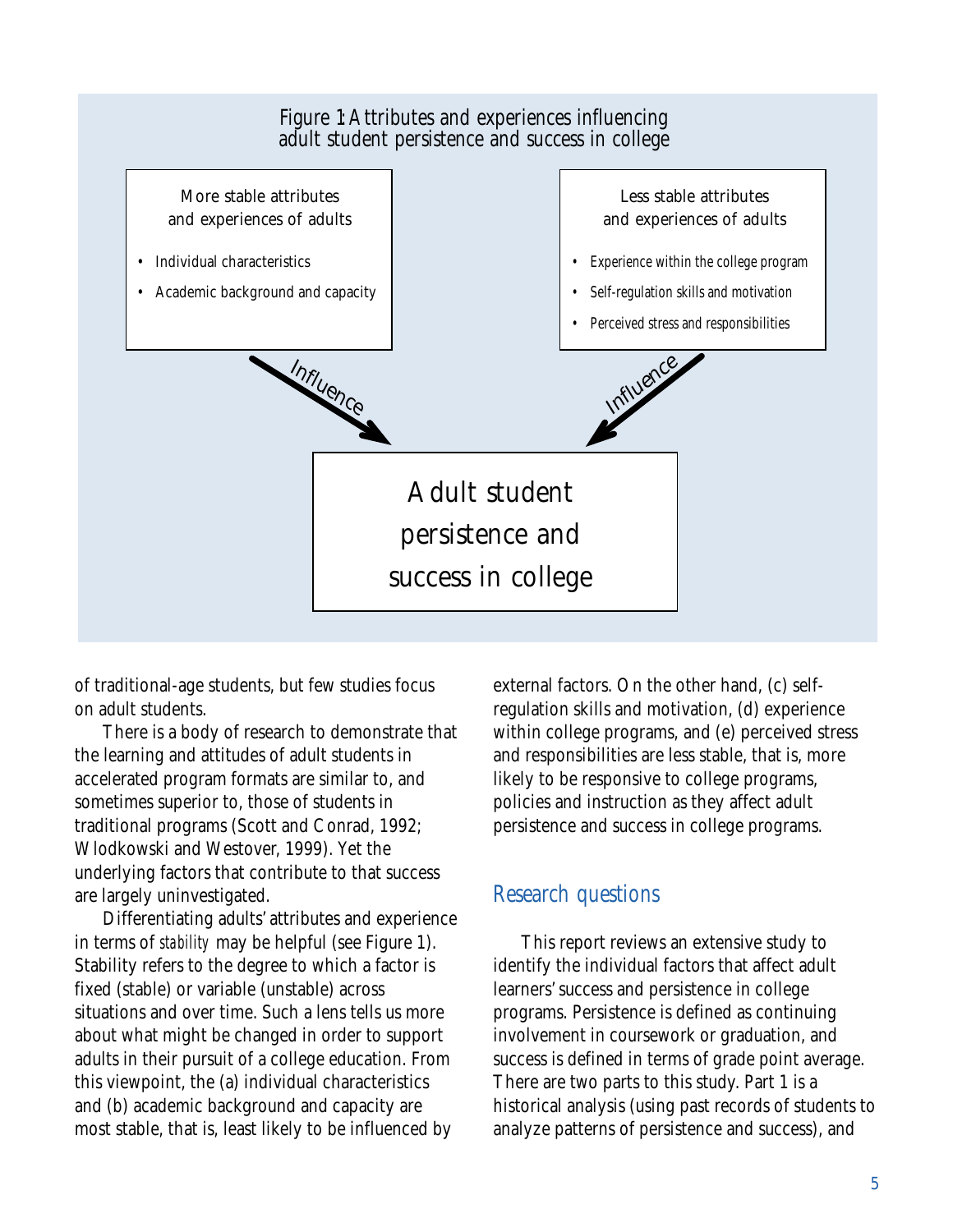Part 2 is a current analysis (surveying current students to understand factors and experiences contributing to their persistence and success).

### **In Part 1, the questions that frame the historical analysis are:**

- Can adult students be differentiated in terms of their likelihood to persist in college on the basis of their (a) demographic characteristics and (b) academic background and capacity?
- How do adult students' demographic characteristics and academic background and capacity relate to their levels of academic success and achievement?
- What are the demographic characteristics and academic background and capacity of adult students who persist and succeed in traditional programs and those who persist and succeed in accelerated programs?

### **In Part 2, the questions that frame the current analysis are:**

- Can adult students be differentiated in terms of their likelihood to persist in college on the basis of their (a) demographic characteristics, (b) academic background and capacity, (c) self-regulation skills and motivation, (d) experience within the college programs and (e) perceived stress and responsibilities? In other words, can we develop a profile of persisting vs. non-persisting students based on these characteristics?
- How do adult students' individual characteristics and experiences (as summarized in items a through e above) influence their academic success and achievement?
- What are the profiles of the adult students

(as summarized in items a through e above) who persist and succeed in accelerated programs and those who persist and succeed in traditional programs?

In the sections that follow, we review existing literature about five variables said to have a significant influence on adult persistence and success in college. These are: (1) individual characteristics, (2) academic background and capacity, (3) self-regulation skills and motivation, (4) experience within college programs and (5) perceived stress and responsibilities. These factors have been studied with regard to traditional-age students, not as they relate to the adult student. We then present the research and findings for the historical analysis and current analysis we have conducted. Drawing on both of these studies and existing literature, we end the report with our conclusions and suggestions for further research.

### Previous research

Relatively few studies have directly investigated the persistence and success of adult students. The studies that do exist often center on "participation" — adults' entry into higher education; how these adult students perform has been the focus of limited study, most of it within the past 20 years. Rather than investigating adult students in only a traditional college setting, the research reviewed in this report explores the persistence and success of adult learners in both a traditional program (University of Missouri at Kansas City) and an accelerated one (Regis University).

### Adult learners' demographic characteristics

Are existing demographic findings and conceptual models for traditional-age college student persistence and success applicable to older students? The literature suggests that low-income and underrepresented racial and ethnic students are "at risk" in traditional college settings (Astin,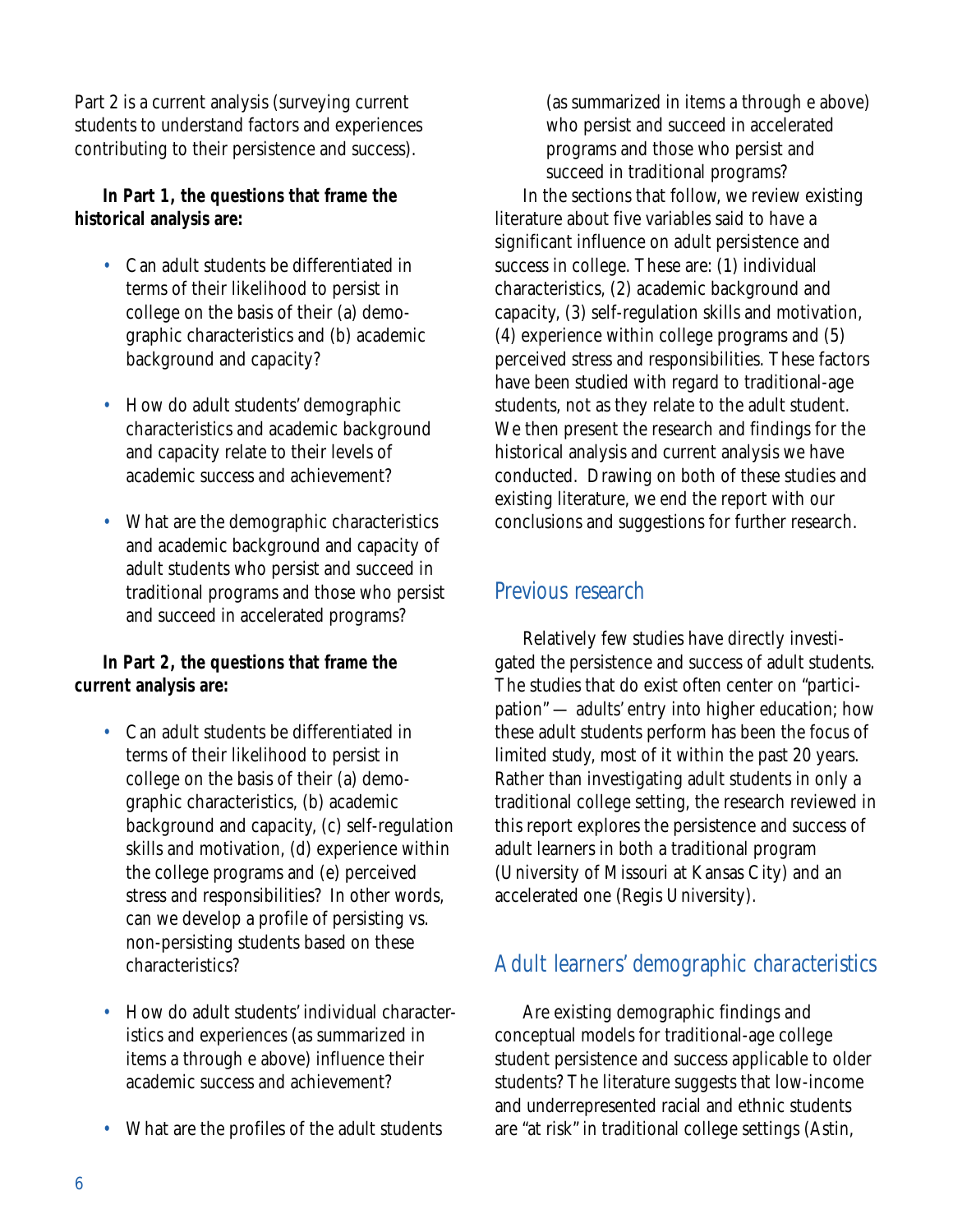1993; Allen, 1992; American Council on Education, 1993). African-American, Hispanic and Native American college participation rates and degree attainment are disproportionately lower than those of European-American students (Wilds, 2000). African-Americans and Hispanics continue to significantly trail European-Americans in the percentage of young adults with a bachelor's degree or higher. The National Center for Education Statistics reports that 35 percent of European-Americans ages 25 to 29 had a bachelor's degree in 1997, compared with 16 percent of African-Americans and 18 percent of Hispanics (Condition of Education 2000).

Adult students are more likely to be married, and they tend to resemble the "at risk" population of traditional students. They are more likely to come from families of lower socioeconomic status and lower parental educational attainment than do traditional-age students (Bean and Metzner, 1985). However, in the limited research that does exist, Tweedell (2000) found that adult African-American and Hispanic students persisted as well as adult European American students in an accelerated program. In addition, in a national study of college achievement, Osterlind (1997) found higher achievement in English among students 25 years and older when compared with students between 18 and 24 years of age. The difference was even more pronounced for collegians over the age of 35, who scored highest of all. Each older category achieved progressively more gains. Thus, there is initial evidence that lower income and ethnic/racial marginalization may not be associated with lower persistence and success for older college students.

In addition, there is little research about gender differences. Since Cross published her research on adult students in 1989, the proportion of women participating in adult education has increased. Recent analyses suggest that women and men often differ in their goals and motivation for pursuing higher education (Steward, Gimenez, & Jackson, 1995). The demographic profile of adult students described above suggests a need for research that considers adult students' motivation and investigates their persistence and academic

success in terms of age, gender and socioeconomic status. Currently, this research does not exist (Jackson, 1998).

### Academic background and capacity

It is logical to assume that students who begin their program of study with superior communication skills, academic preparation and capacity for learning will perform better and be more likely to complete their studies than those with limited

skills, experience and capacity. Numerous studies using various measurements and methods have yielded strikingly similar results: Initial college grade point average (GPA) can be predicted with modest accuracy from admissions information (Astin, 1993). The two most powerful predictors are the student's high school GPA and scores on the college admissions tests — with grades carrying more weight than standardized test results. Yet most accelerated college

*Lower income and ethnic/racial marginalization may not be associated with lower persistence and success for older college students.*

programs for adults require very little beyond a high school diploma, work experience (about three years on average), and a writing test. As a result, high school grades and standardized scores are often unavailable.

Conventional wisdom among advisers for accelerated programs is that those adults who have had significant prior college experience (about 30 semester hours, usually at the community college level) and who exhibit competent writing skills will be more likely to succeed than those students who do not (C. Wolfe, personal communication, November 2000). Since writing skills do positively correlate with college GPA (Astin, 1993), there is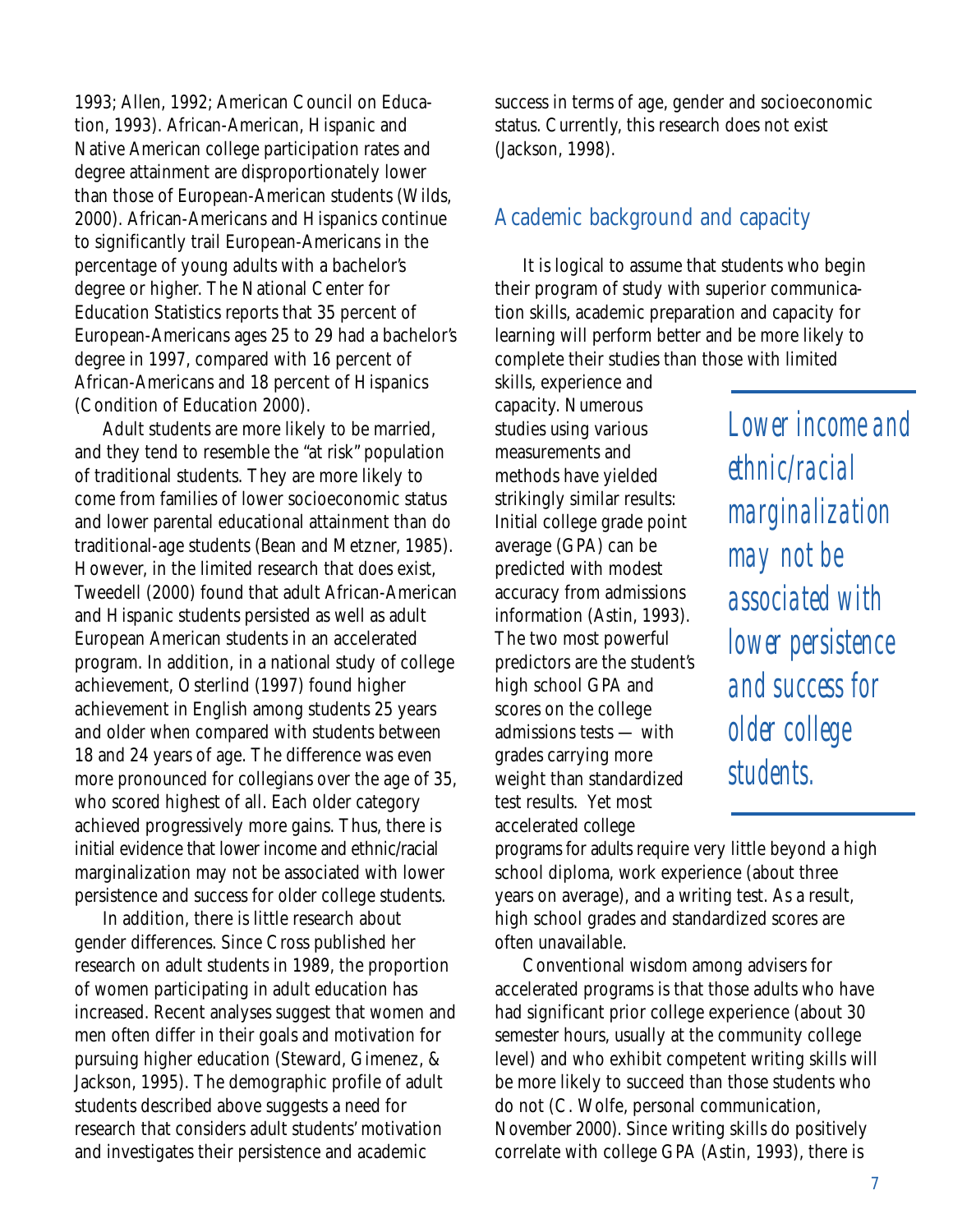some indirect evidence to support the logic of the advisers. In addition to demonstrating success with college-level work, prior college experience may provide some degree of confidence, strategy and familiarity with accelerated college learning, contributing to successful persistence and degree attainment.

### Self-regulation skills and motivation

Studies indicate that personal motivation and self-regulation skills can mediate the individual differences in capacity and background that students bring to a college program (Pintrich, Smith, Garcia and McKeachie, 1993). These attributes also have been shown to be significant in

*There has been no systematic research on self-motivation and self-regulation for adult learners.*

supporting successful achievement among diverse college students (Garcia, 1993; Sedlacek and Webster, 1978). Selfregulation skills involve three general aspects of academic learning: First, *self-regulation of behavior* involves the active control of the resources students have available — time,

study environment and the help of peers and faculty. Second, *self-regulation of motivation and affect* involves controlling and changing motivational beliefs such as efficacy and goal orientation, so emotions and anxiety are controlled in ways that improve learning. Third and finally, *self-regulation of cognition* involves controlling various cognitive strategies for learning, such as estimating the steps necessary to learn a new skill.

In the few instances where research has been conducted to investigate how adults can learn to use self-regulation skills, the results have been positive (Trawick and Corno, 1995). In addition, students often learn self-regulation skills by watching others as well as through trial and error (Pintrich, 1995). It is quite possible that many

adult learners possess effective self-regulation skills as a result of maturity and/or work experience. Teachers who have taught both traditional-age students (18-22 years old) and adult students (25 years and older) frequently report that the adult students are more motivated (Wlodkowski and Westover, 1999). In fact, a long-standing assumption in adult learning theory is that adults are more self-directed and self-motivated than are younger students (Knowles, 1980). However, there has been no systematic research on self-motivation and self-regulation for adult learners.

### Experience within college programs

Although experience and involvement within college programs is less an internal characteristic than it is an evolving perception, it is so widely documented as a major force shaping student persistence that it must be included in any study that purports to investigate this phenomenon. The more academically and socially involved students are — that is, the more they interact and feel connected with other students and faculty — the more likely they are to persist (New England Adult Research Network, 1999; Tinto, 1998). Also, the more they view themselves as valued members who are integrated into the institution, the more likely they are to persist in their studies (Rendon, 1994). Naretto (1995) refers to these variables as the "internal community" that is part of college life: faculty, staff and students. Supportive involvement with them is crucial to the persistence of both traditional-age and older college students.

At school, Tinto believes *academic integration* may be the more important form of involvement (Tinto, 1998). This dynamic was most evident when researchers compared the experiences of students in a small, residential four-year college with those of students attending an urban two-year college. For students at the two-year institution, the classrooms and the laboratories are the primary places to meet peers and interact with the faculty. For them, academic involvement is a more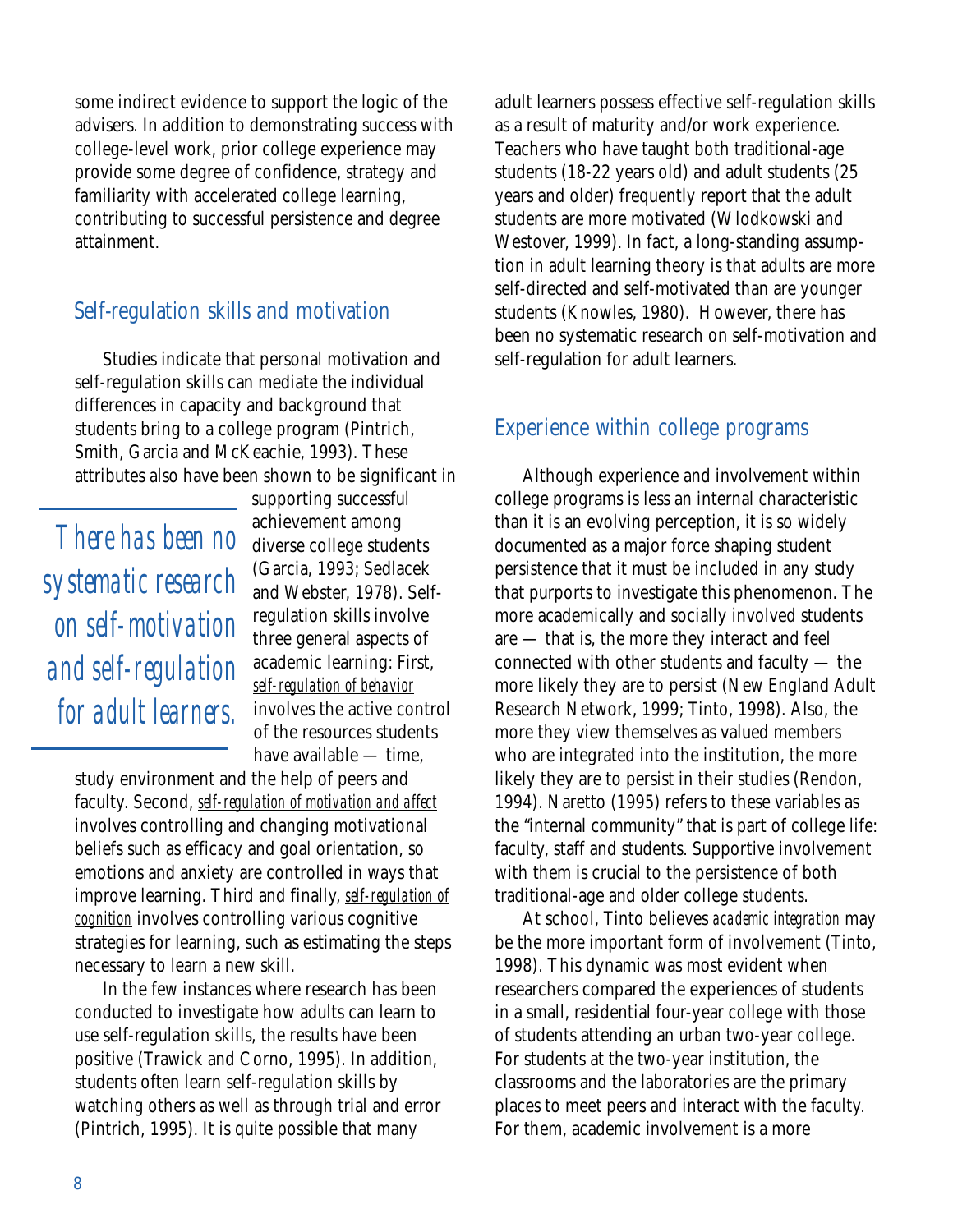dominant mode of interaction with fellow students and faculty than is true in residential settings, where social involvement is more likely to take place. In this respect, most accelerated adult education programs are more likely to mirror the academic and social experience of students at the two-year college. Because of work and family responsibilities, the adults are less likely to spend time on campus other than to attend classes and use the library. Most of their time is spent in academic pursuits. As a result, their perception of academic integration may be more important to their persistence than is social integration.

In addition, because most accelerated college programs for adults are organized into large blocks of learning time (weekend classes and four-hour periods are commonplace), there is far more use of active and collaborative learning processes than may be true in more traditional programs (Scott and Conrad, 1992). These shared and collaborative learning experiences create connection among students and are likely to validate their perceptions (Wlodkowski and Ginsberg, 1995) and increase their feelings of academic and social involvement. Such connected learning is more likely to contribute to their persistence. The extent to which this phenomenon occurs should be investigated as part of a comprehensive study of factors contributing to adult learners' persistence and success in accelerated college programs.

### Perceived stress and responsibilities

Most examinations of adult learner participation and persistence note the significance of contextual factors such as family, work and other life responsibilities that adult learners bring to their educational experience (Cross, 1981; Deshler, 1996; Kerka, 1995). Adult "burnout" and stress are well-documented phenomena (Schaie and Willis, 1996). Working full-time, having children, and (for women) being married when entering college all have been correlated with attrition (Astin, 1975). However, in recent years, many programs have

emerged that attempt to alleviate conflict between responsibilities at home, work and school. These "adult friendly" programs feature flexible scheduling, independent or distance-learning options, low residency requirements and accelerated formats to invite and sustain adult participation in college. These programs may more closely align with the tendency identified by Hanniford and Sagaria (1994): that once working adults have made the commitment to return to college, they have the motivation to make the adjustments required for success.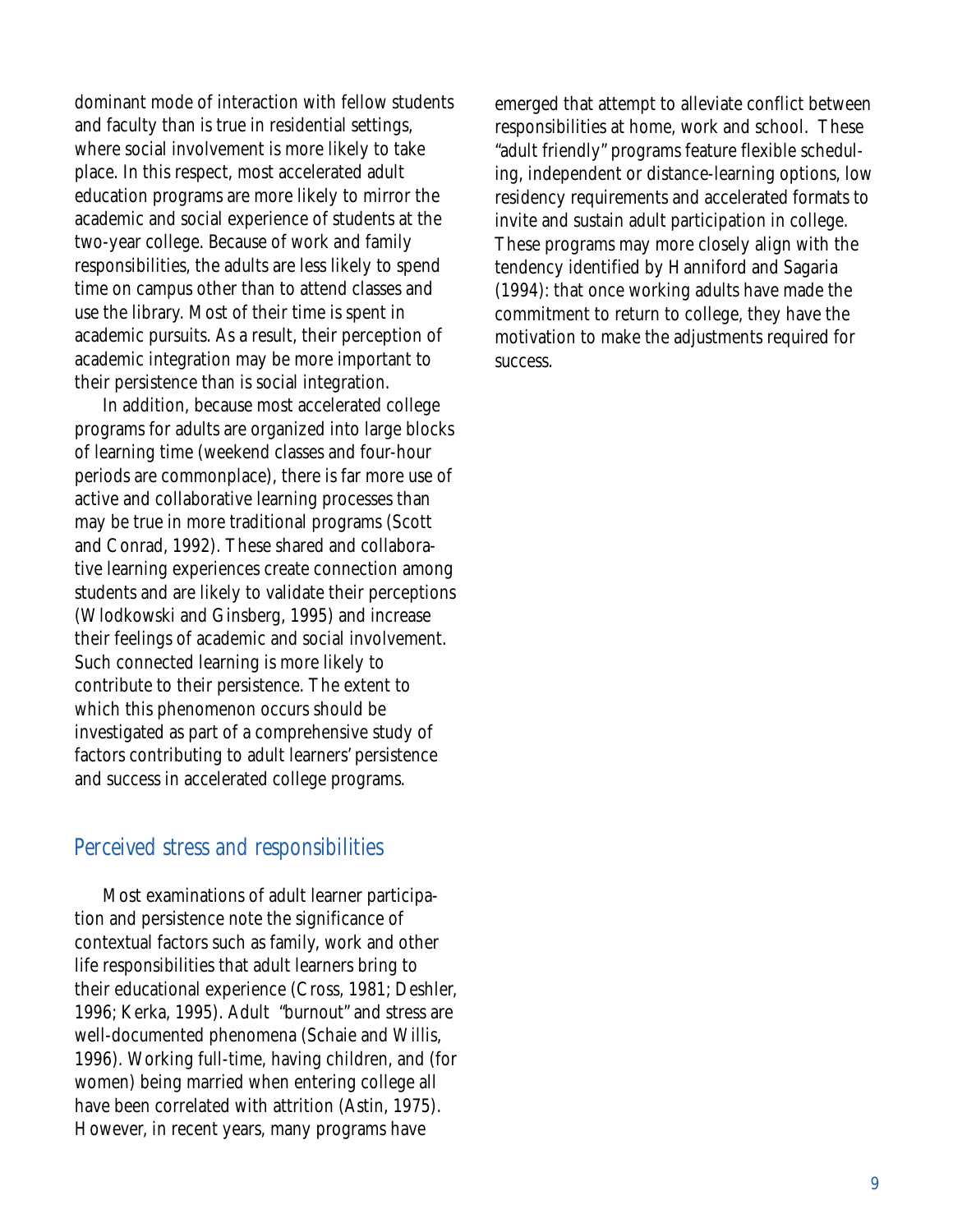

# **Part 1**

# **Adult learner persistence and success in accelerated and conventional college settings: A historical analysis**

aaaaaaaaaaaaaaaaaaaaaaaaaaaaaaaaaaa aaaaaaaaaaaaaaaaaaaaaaaaaaaaaa

The overarching research issue for this study was to identify the individual factors associated with adult learners' success and persistence in accelerated and conventional college programs. A historical analysis provides a view of persistence and success that has the benefits of a longitudinal study that permits observations over an extended period. We can see how demographic variables relate to the continuing enrollment, grade point average and degree completion at the University of Missouri at Kansas City (UMKC) and Regis University over a period of six years. This study also allows us to understand and compare how adult students perform in two different learning formats, conventional (traditional) and accelerated.

### Study design

Two cohorts of adult undergraduate degreeseeking students (459 students from Regis University and 370 students from UMKC, were tracked from Fall 1993 until Fall 1999. In this study

all students enrolled at Regis University are in accelerated courses (5 weeks, 20 contact hours) and all students enrolled at UMKC are in traditional courses (16 weeks, 40 contact hours). For both universities, analysts examined the relationship between students' demographic characteristics and academic background and capacity and their persistence and success. The specific research questions were:

- What are the demographic characteristics of adult students who persist and succeed in traditional programs at UMKC and those who persist and succeed in accelerated programs at Regis University?
- What is the academic background and capacity of adult students who persist and succeed in traditional programs at UMKC and those who persist and succeed in accelerated programs at Regis University?

Independent variables included demographics (gender, age and ethnicity) and background/ capacity variables (type of prior institution,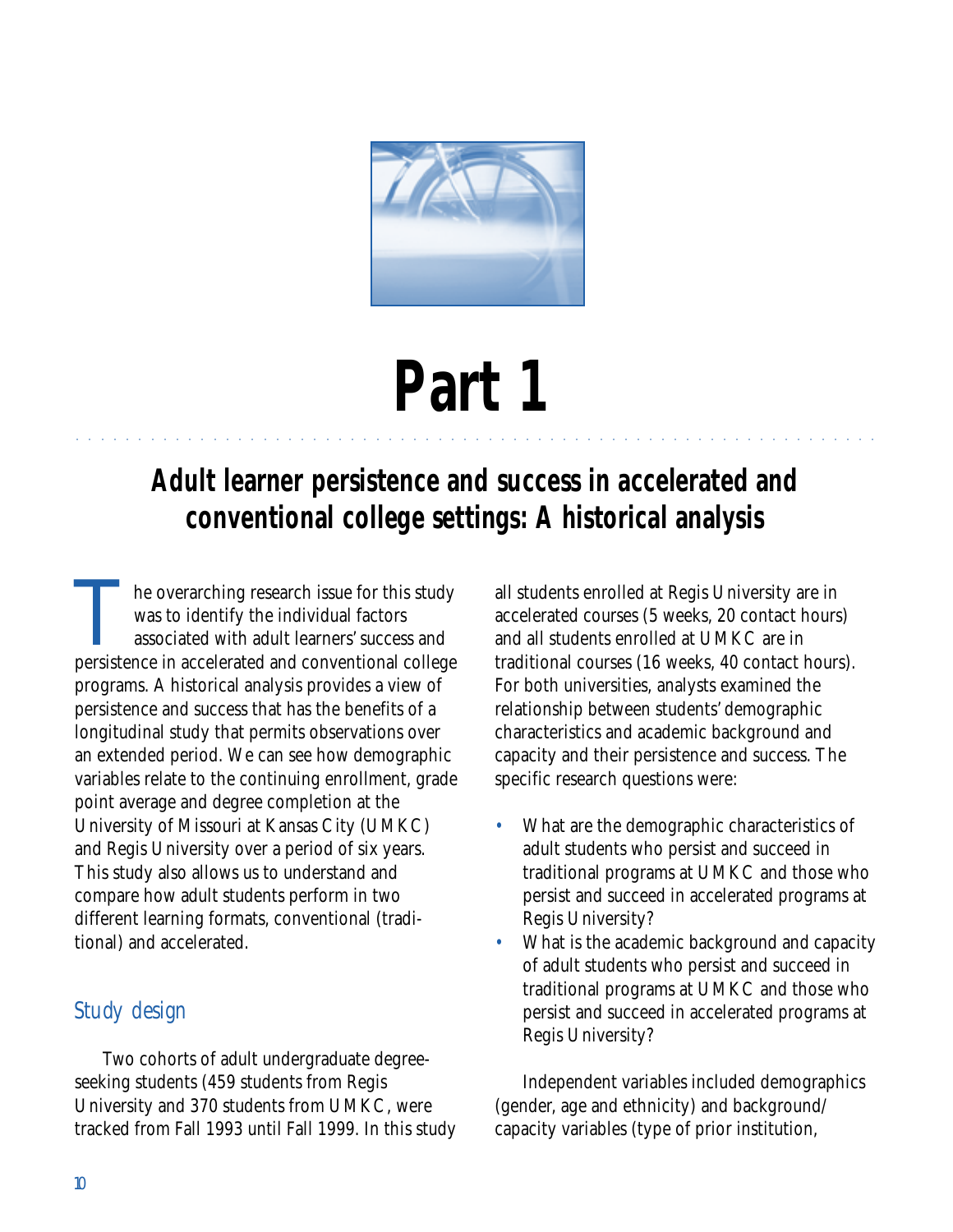number of prior institutions and transfer credits). These data were analyzed, compared and correlated with dependent variables: first-term dropout, degree completion and grade point average (GPA). In the analysis, GPA was used both as an independent variable reflecting capacity and as a dependent outcome variable. GPA reflects capacity because it correlates with degree completion (Astin, 1993) and because a student's decision to remain in college would naturally be directly influenced by his or her academic performance. GPA is a dependent outcome variable because, as an indicator of academic achievement, it relates to a student's academic skills such as reading and writing. These skills may have been limited or expanded by the opportunities socially bound to race, gender and class in American society. (See Table 1 in the appendix for sample demographics.)

### Samples

Descriptive statistics for the Regis and UMKC populations are presented below. Inferential statistics are used to determine whether the differences observed are statistically significant.

### Institutional differences

Context is a very important consideration when comparing student populations. An important difference between Regis and UMKC is that Regis (enrollment 13,500) is a private Catholic university while UMKC (enrollment 11,000) is a public institution. One of the fastestgrowing components of faith-based colleges is their adult education programs (Mission Formation and Diversity Project, 1999). Approximately two-thirds of these institutions have created one or more bachelor's degree programs for adult students. Of these, 60 percent have started in the past 10 years.

There also are significant regional differences between the two schools. Regis is located in the

West, in Denver; UMKC is located in Kansas City, Missouri, a Midwestern region. In the past five years, the Denver area has added an average of 40,000 new residents annually. This increase is largely fueled by the rapidly growing technology industry in the area. The population in Kansas City has generally remained stable during the last five years.

### Population comparisons

Adult student population comparisons for the past seven years show that Regis has a larger proportion of females, 60.6 percent, compared with 53.2 percent at UMKC. Also, the adult students at UMKC are younger than the adult students at Regis (see Figure 2).

Not only are the students at Regis an average of nearly four years older, 53 percent of them are between the ages of 35 and 49. Only 26 percent of the students at UMKC are in this age range. Due to this difference, students at Regis likely have considerably more work experience.

 The ethnic mix at the two schools differs as well (see Figure 3 on the next page).



### UMKC students are younger

Figure 2: Population comparisons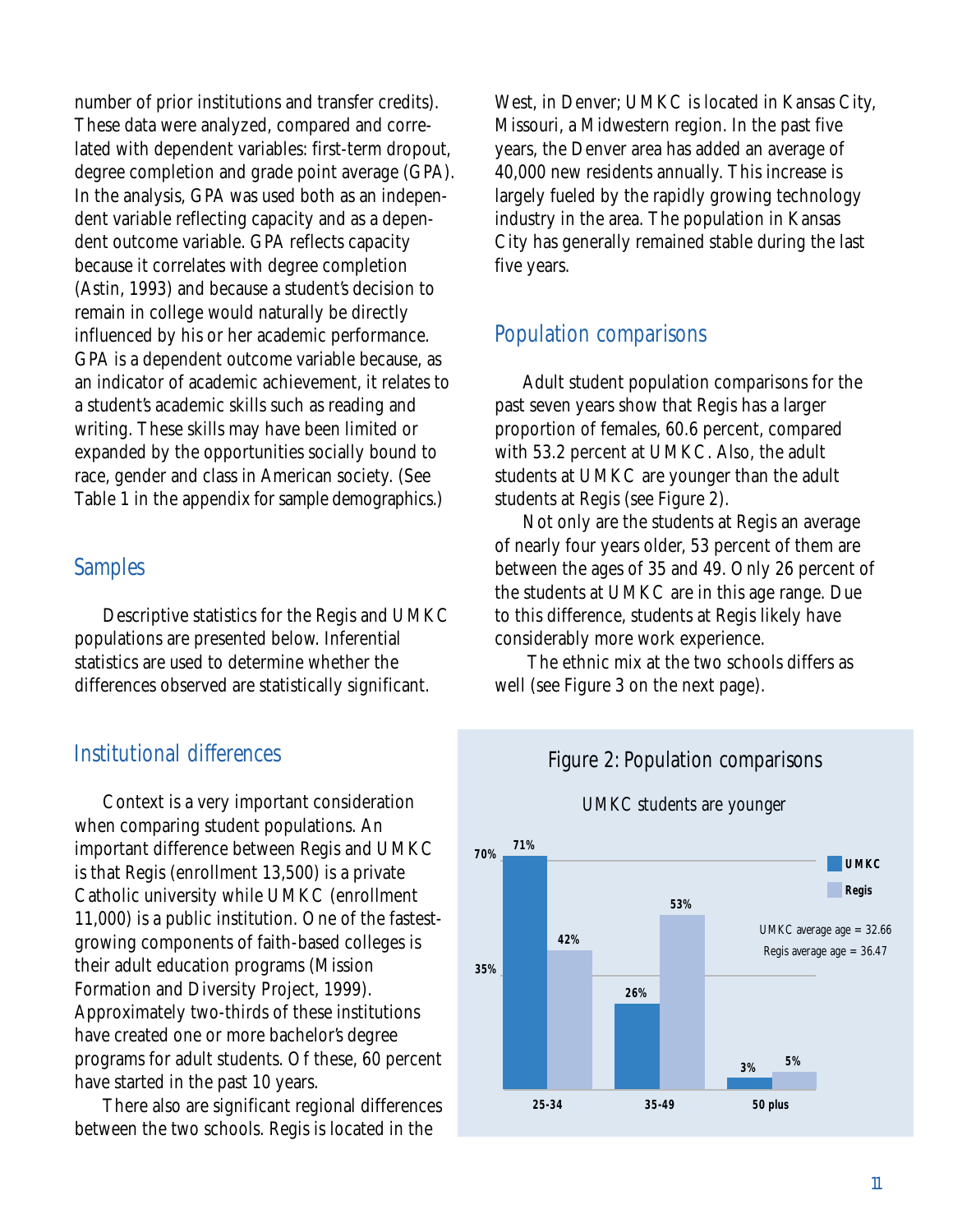### Figure 3: Population comparisons



Ethnic mix differs — Approximately 70% of the students at both institutions are white. The distribution of other groups is displayed below.

At UMKC, 13 percent of the students have no prior college experience, while only 2 percent of the students at Regis fall into this category. Also, 55 percent of the students at Regis have attended both a two-year and a four-year college compared with only 37 percent of the students at UMKC. These differences indicate that Regis students may be more familiar with the college environment and may be more comfort-

Approximately 70 percent of the students at both institutions are white. However, while 8 percent of the students at UMKC are African-American and 4 percent are Hispanic, the exact reverse is true at Regis.

The amount of transfer credits accepted toward a degree also differs between the two institutions. Regis tends to accept more transfer credits than does UMKC. At UMKC, 37 percent of the students who enroll have no credits. At Regis, this proportion is only 4 percent. On the other hand, only about 40 percent of the UMKC students have between 31 and 99 transfer credits; about 68 percent of the Regis students have this much.

The amount of prior credit is important for two reasons. First, it determines how close a student is to graduating when he or she enters the institution. If a student is close to reaching a degree, she may be more likely to complete. Second, the amount of credit indicates some level of prior success with college-level work. In the absence of prior grade point average and standardized tests, we can only approximate prior success.

Finally, the students at the two institutions differ in the types of institutions they attended before enrolling at the universities (see Figure 4). able learning in a college setting.

The final difference between the two institutions is in their admissions requirements. Regis has an open-enrollment system requiring the equivalent of a high school diploma and three years' work experience. UMKC is more selective, requiring either a minimum ACT score of 24 or a minimum SAT score of 1100 (combined verbal and math) or a minimum high school rank in the 47th percentile. These differences in admissions standards probably lead to differences in the background and capacity of the student populations.

### Analysis

In general, a higher percentage of students graduate from Regis — and graduate sooner than students from UMKC. After three years, 26 percent of students had graduated from Regis, while 18 percent had graduated from UMKC. Since Regis is an accelerated program, this outcome is expected.

After six years, the difference in graduation figures had decreased and was no longer significant. By Fall 1999 about 37 percent of the students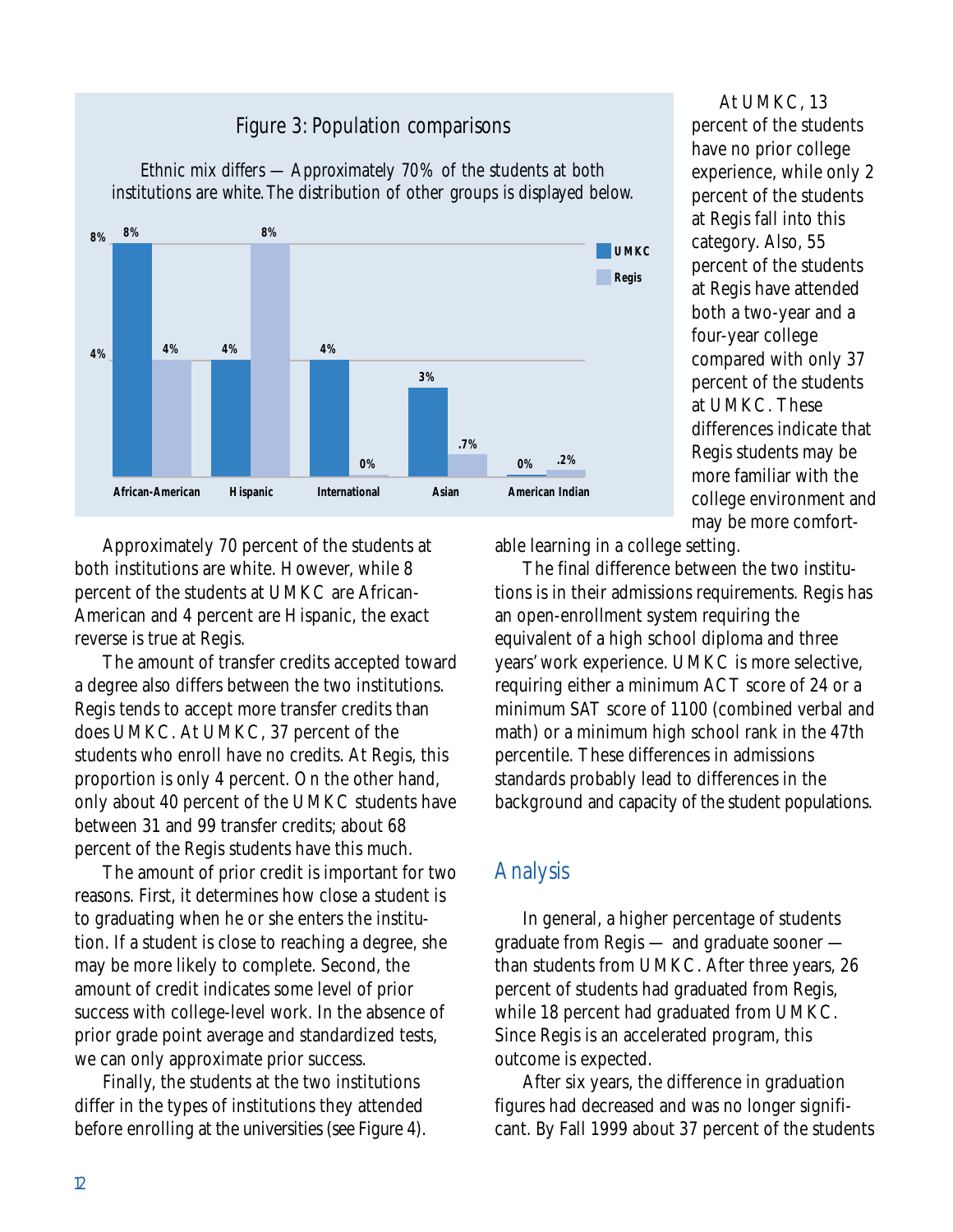had graduated from Regis, while 32 percent had graduated from UMKC. Nationally, the six-year graduation rate is 38 percent for large urban state colleges and universities (American Association of State Colleges and Universities, 1995). In addition, at *both* schools, 4 percent of the students originally enrolled in Fall 1993 were still enrolled in Fall 1999. Thus, about 60 percent of the students at Regis and 64 percent at UMKC had dropped out without getting a degree. Degree completion is summarized below:

higher than the GPA (2.99) for students graduating from UMKC. While the GPA for 36 percent of students from UMKC is between 3.5 and 4.0, the average is between 3.5 and 4.0 for 67 percent of the students from Regis. The grade point difference between these two schools is statistically significant ( $p < .001$ ).

| Institution | Graduated in<br><b>3 Years</b> | Graduated in<br>6 Years | <b>Enrolled</b><br><b>Fall 1999</b> | Dropped Out | Number of<br><b>Students</b> |
|-------------|--------------------------------|-------------------------|-------------------------------------|-------------|------------------------------|
| Regis       | 25.70%                         | 37.47%                  | 3.70%                               | 59.82%      | 459                          |
| UMKC        | 17.57%                         | 32.16%                  | 4.04%                               | 63.78%      | 370                          |

Although the proportion of students who ultimately drop out of both institutions is not significantly different, students at UMKC tend to make the decision to drop out somewhat earlier. About 12 percent of the Regis students dropped out at the end of the first term and did not return for the duration of the study, compared with 23 percent of UMKC students. At the end of one academic year, the permanent dropout rates

increased to 16 percent and 25 percent, respectively. While these attrition rates are better than the 32 percent rate reported by the American Association of State Colleges and Universities (1995) or the 45.7 percent reported by the American College Testing Service for open-enrollment institutions (Feemster, 1999), intervention to increase retention during this early critical phase would likely have improved graduation rates at both institutions.

The grade point average (3.46) for students at Regis is

### Correlation of independent and outcome variables

As might be expected, examination of student records from Fall 1993 to Fall 1999 pointed to correlations between certain demographic characteristics and various outcome variables. Determining the extent or nature of these relationships when accounting for the interrela-

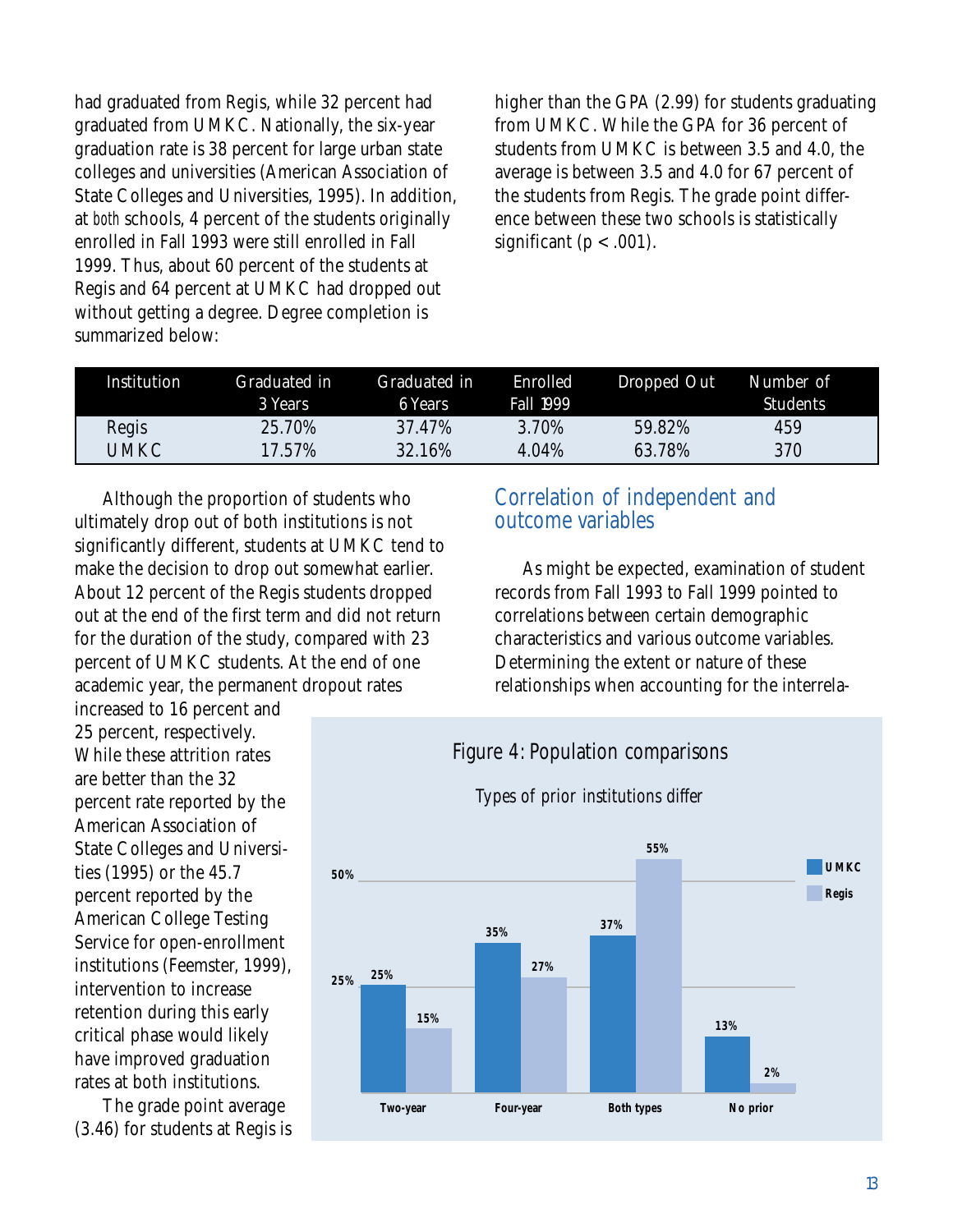tionships between variables is important because history suggests that many of these variables capture similar influences. For example, the influence of such characteristics as attending a two-year or four-year institution before enrolling at Regis or UMKC is likely reflected in transfer credits. Consequently, we used Pearson correlations to examine the relationship between outcome variables and demographic characteristics and background/capacity variables. The results are summarized in Table 2 in the appendix.

### Regression on outcome variables

Based on the correlation results, logistic regression was performed on degree completion and first-term dropout for each institution (see Table 5 in the appendix). The independent variables included the number of transfer credits, the type of prior institution (two-year only, vocational), number of prior institutions, final grade point average, gender, ethnicity and age. The dependent variable degree completion is coded as a dichotomous variable and defined as graduating within six years from the institution where originally enrolled in 1993. The outcome variable first-term dropout is coded as a dichotomous variable and defined as not enrolling for the second term at the same institution and not returning for the duration of the study.

The results for Regis show that female adult learners are 2.3 times more likely than men to graduate within six years. The number of institutions previously attended, the amount of transfer credits, and higher grade point averages also increased the likelihood of graduation for students in the accelerated program at Regis. Adult learners in the traditional program at UMKC who attended two-year institutions previously were almost twice as likely to graduate within six years.

The next set of logistic regressions examined first-term dropout. Using the same set of independent variables, we found that older students at Regis were more likely to drop out after one term, and that students with higher grades were less likely to drop out. At UMKC, women adult learners and students with no prior college experience were more likely to drop out after one term.

To determine the degree to which the models previously developed for degree completion worked when controlling for first-term dropout, we ran regressions for degree completion for each institution, adding first-term dropout to the independent variable list. The results did not change for the Regis cohort. In contrast, when we added first-term dropout to the UMKC model, grade point average and previous two-year institutional experience lost significance. Although the number of transfer credits remained significant, its explanatory value was negligible.

These results suggest that the factors influencing degree completion at UMKC occur in the first term and affect early attrition. On the other hand, at Regis, the factors that influence graduation rates held even after controlling for first-term dropout, suggesting that these factors are present throughout the academic experience. This difference is consistent with the attrition patterns at the two institutions. First-term attrition at UMKC is almost double the rate at Regis — 23 percent compared with 12 percent — but graduation rates and longterm persistence are about the same after six years. Thus, Regis eventually loses about the same proportion of students as UMKC; it just happens over a longer period of time.

The last set of analyses used least-squares multiple regression to examine the effects of these characteristics on grade point averages (see Table 7 in the appendix). The outcome variable in this analysis is the final cumulative GPA for the last term the student was enrolled at the institution. Neither model explained much of the variation in grade point averages (6 percent for Regis and 8 percent for UMKC); however, the results do indicate that ethnicity (being a minority student) negatively affects GPA. This finding is important because higher grades positively influence degree completion.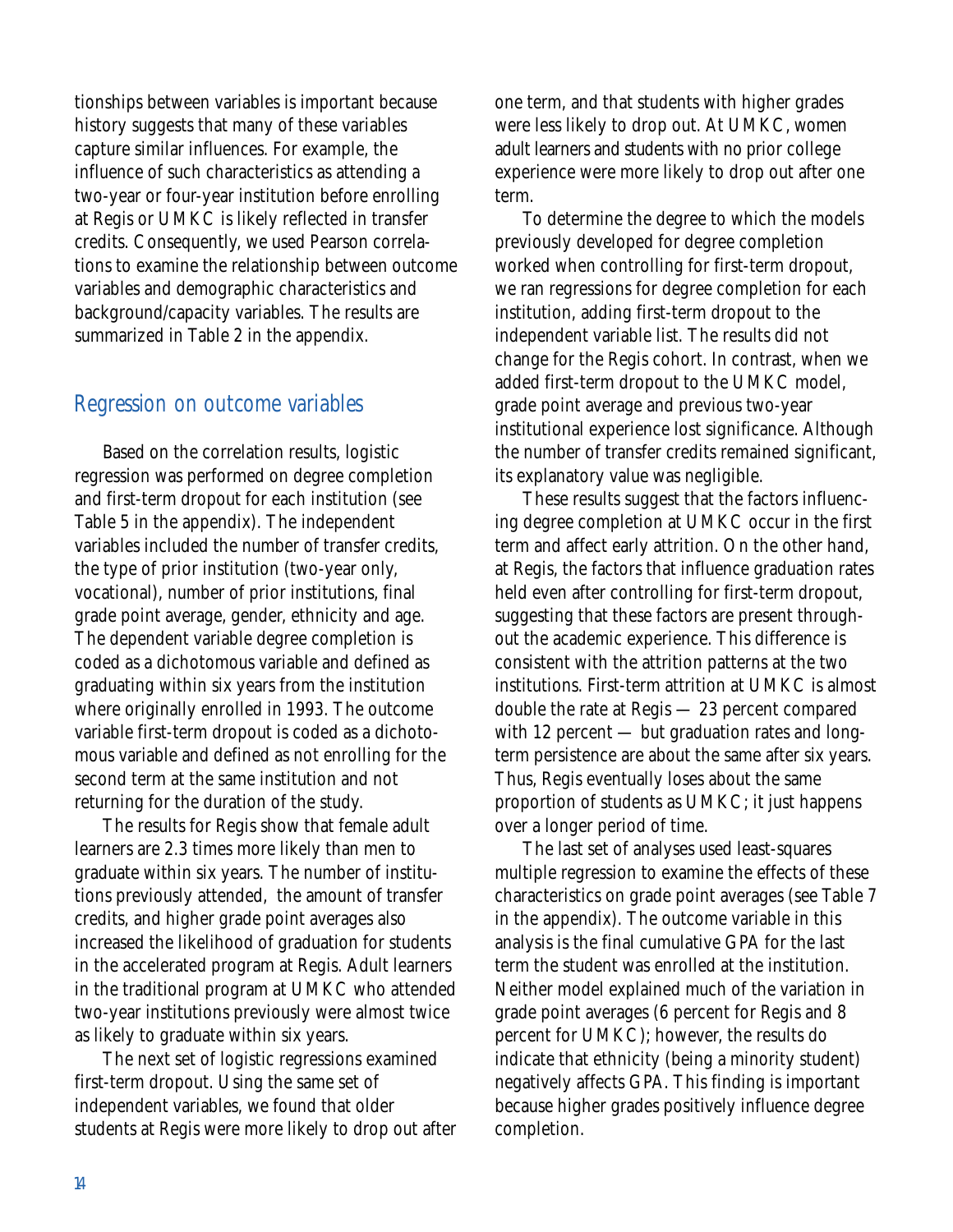

# **Part 2**

# **Adult learner persistence and success in accelerated and conventional college settings: A current analysis**

aaaaaaaaaaaaaaaaaaaaaaaaaaaaaaaaaaa aaaaaaaaaaaaaaaaaaaaaaaaaaaaaa

I n order to provide a current and more comprehensive identification of factors that relate to adult learners' persistence and success in accelerated and conventional college programs, a survey was mailed to adult students who enrolled for the first time at both schools during the Fall 1999 semester. The total number of students was 980 — 538 from Regis and 442 from UMKC.

### Study design

The Adult Learning Survey (Wlodkowski, Mauldin and Gahn, 1999) was used to determine the (a) demographic characteristics, (b) academic background and capacity, (c) self-regulation skills, motivation and perceived motivational conditions, (d) perceived stress and responsibilities, (e) internal community support and (f) financial aid and tuition reimbursement resources for students enrolled at both institutions Fall 1999. (Please see Pages 28-32 for more details and a copy of the survey.) Three hundred twenty-eight (61.0 percent) students from Regis returned surveys, and

260 (58.8 percent) from UMKC returned them. Because of completion errors, seven surveys from each school were discarded, resulting in sample sizes of 321 for Regis and 253 for UMKC.

The survey provided data to address several research questions:

- What are the demographic characteristics of adult students who persist and succeed in traditional programs at UMKC and those who persist and succeed in accelerated programs at Regis University?
- What is the academic background and capacity of adult students who persist and succeed in traditional programs at UMKC and those who persist and succeed in accelerated programs at Regis University?
- What are the motivational characteristics of adult students who persist and succeed in traditional programs at UMKC and those who persist and succeed in accelerated programs at Regis University?
- What are the influences of tuition aid for adult students who persist and succeed in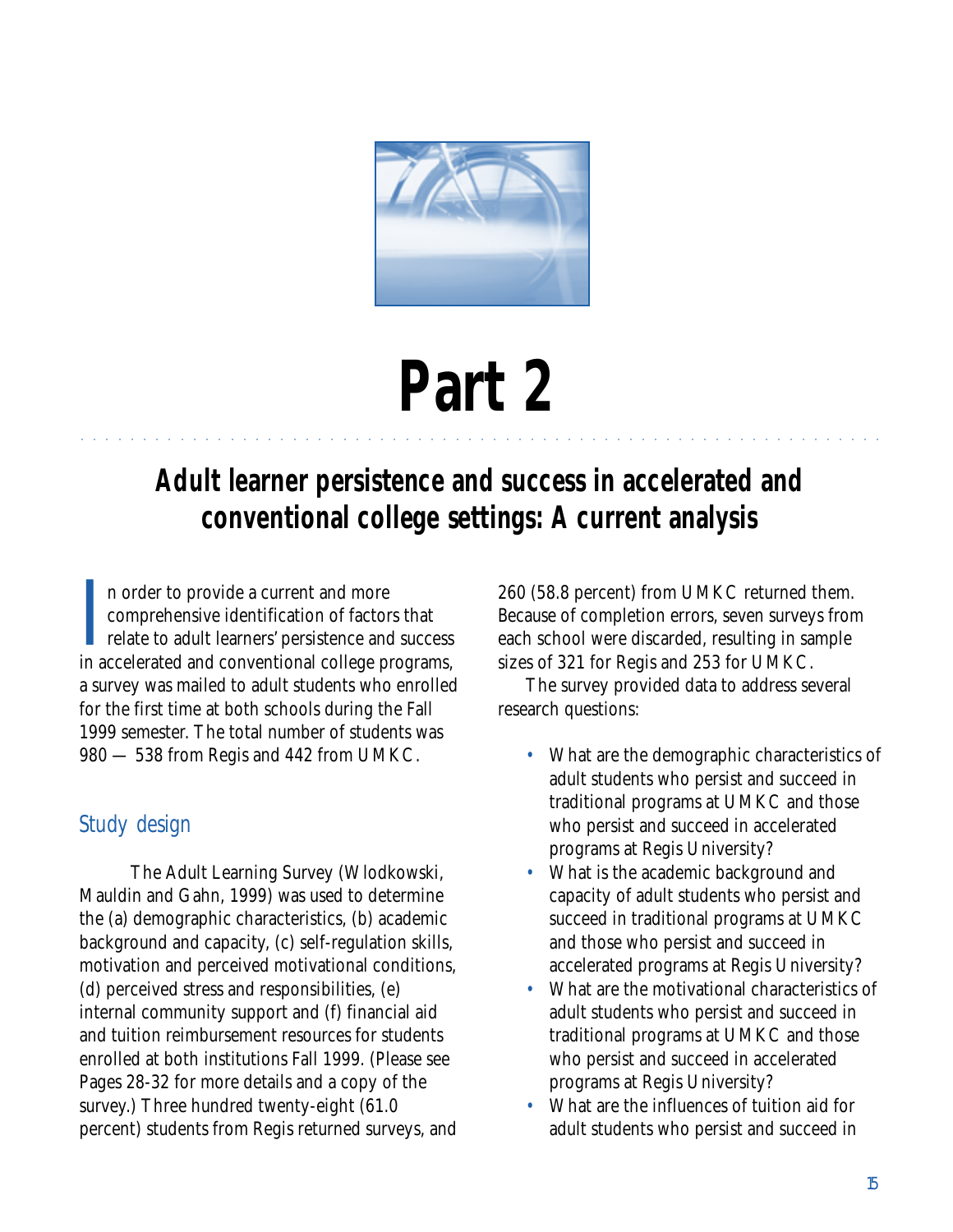traditional programs at UMKC and those who persist and succeed in accelerated programs at Regis University?

The independent variables used in the analysis can be grouped into four categories. The first set, "demographic variables," included gender, ethnicity, age, marital status, household income, children in the home, single-parent status and parent's education. The second set, "background/ capacity variables," included the number of transfer credits, grade point average and employment status. (Because type and number of prior institutions could be largely accounted for by the amount of transfer credits, these two variables were not included in the current analysis.) The third set, "tuition aid variables," included information about financial aid, scholarships, veterans' benefits and/or employer tuition reimbursement. The fourth set, "motivation variables," stemmed from responses to the Adult Learning Survey and included measures of self-regulation skills, personal motivation, perceived motivational conditions, perceived stress and internal community support. These independent variables were analyzed in terms of their relationship to the dependent variable: within-year persistence to the Spring 2000 semester.

 With the addition of this current study to the historical analysis, we can map our understanding of how adults participate in and respond to traditional and accelerated formats. We can see how both external and internal factors influence adult students' success and persistence in college in general and in each of these formats in particular. This work contributes to policy and theory development by focusing on adult student progress beyond the initial decision to enroll.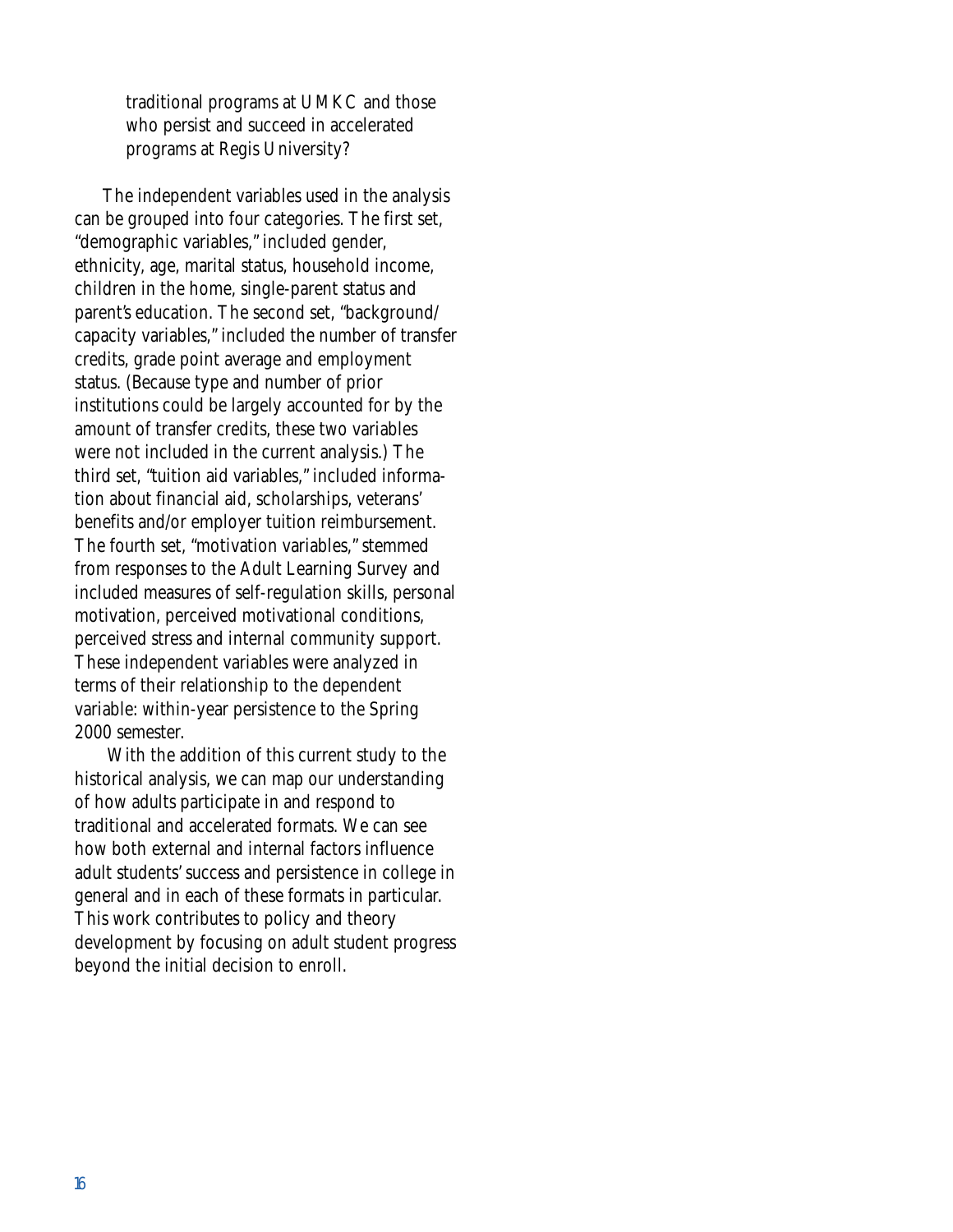

# **Findings**

aaaaaaaaaaaaaaaaaaaaaaaaaaaaaaaaaa aaaaaaaaaaaaaaaaaaaaaaaaaaaaaaa

### Population comparisons

The two schools showed no significant difference in terms of students' gender and age. The average age for the entering cohort at Regis is 34.2 years; for UMKC it is 34.6 years. Also, both Regis and UMKC have more students who are women, 63.6 percent and 61.7 percent, respectively. The average age and proportion of women remain roughly consistent from Fall 1999 to Fall

percent at Regis. Figure 5 below provides additional detail about this distribution.

The ethnic mix also differs at the two schools. Approximately 66 percent of the students at both institutions are white; Asian and Pacific Islander students make up 3 percent of the population at Regis and 5 percent at UMKC. However, the proportions of African-American and Hispanic students at the two schools are nearly reversed. African-Americans make up 9 percent of the

2000, suggesting that persistence is not related to age or gender at these institutions. (Please refer to Table 3 in the appendix for comparisons of these and other demographic characteristics.)

In general, students at Regis have proportionately higher annual household incomes than do students at UMKC. Approximately 48.0 percent of UMKC students have incomes less than \$26,000 compared with 17.0



### Figure 5: Population comparisons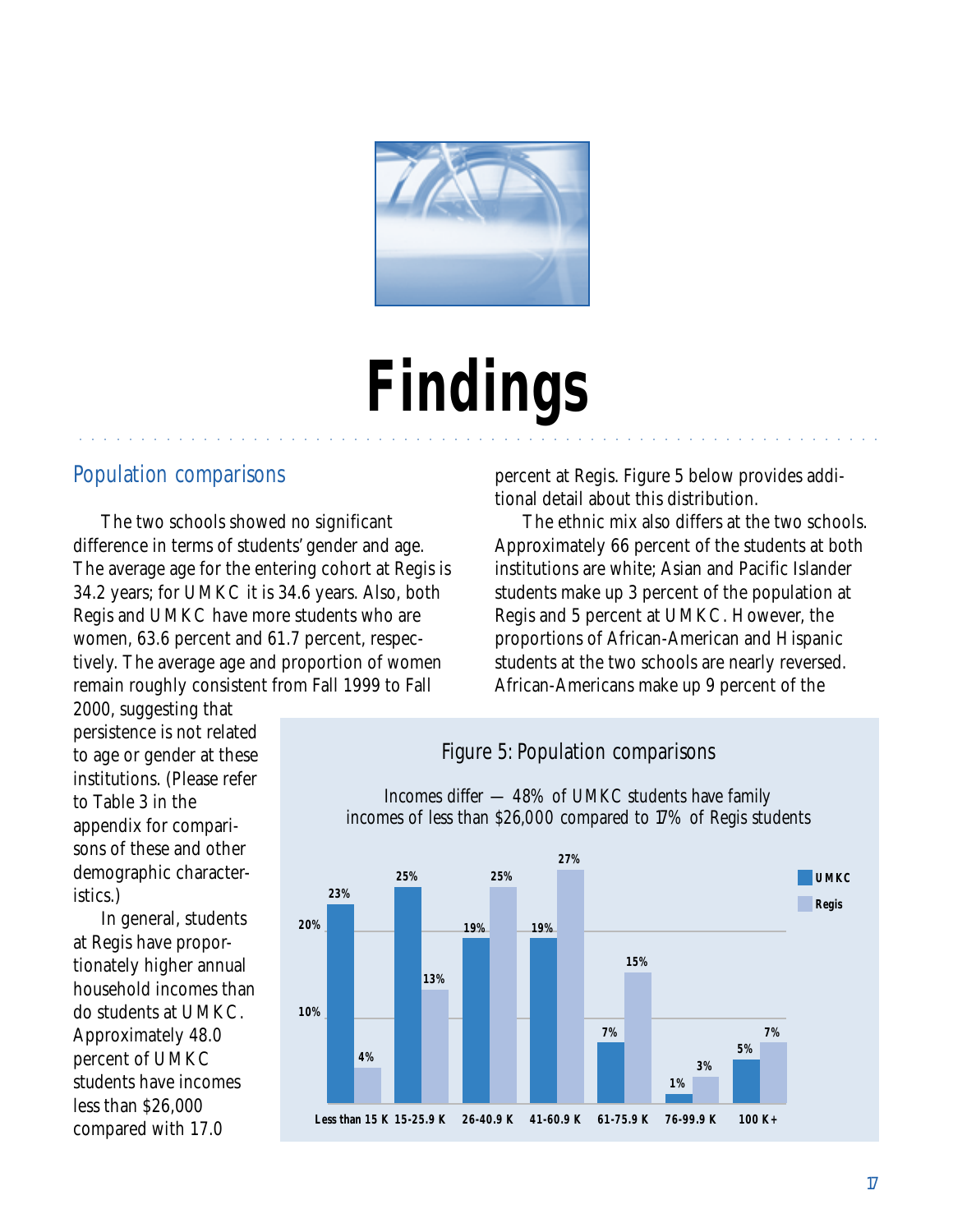population at UMKC compared with 3 percent at Regis. Hispanic students represent 4 percent of the population at UMKC and 8 percent at Regis. These proportions are relatively consistent from Fall 1999 to Fall 2000, suggesting that ethnicity is not a major factor in retention. However, caution should be used in interpreting results because nearly 20 percent of the students who returned surveys from Regis and 10 percent of those at UMKC did not identify an ethnic category. Consequently, we excluded ethnicity in the logistic regression due to the limited reliability of this variable. A graphic presentation of the ethnic distribution is provided below.

the Regis students have children, compared to 41.0 percent of UMKC students. Also, about 11.4 percent of the Regis students are single parents compared with 12.3 percent at UMKC. As with marital status, these proportions are consistent into Fall 2000. Another difference between the institutions is the amount of transfer credit. Although about 76.0 percent of the Regis students have some transfer credit compared to 66.0 percent at UMKC, 18.6 percent of the students at UMKC show more than 100 hours of credit. As a result, the average number of transfer credits at Regis is 34.1 compared to 54.7 at UMKC. We believe that this difference is largely due to record-

#### Ethnic mix differs — Approximately 70% of the students at both institutions are white. The distribution of other groups is displayed below. **4% 8% 9% African-American 3% 4% Hispanic 8% 5% International 0% 5% Asian 3% 1% American Indian .3% UMKC Regis**

#### Figure 6: Population comparisons

keeping practices: UMKC records all prior credits, but Regis records only credits that are counted toward a degree. While this difference may skew the absolute figures, the data are probably adequate indicators of prior experience at both schools.

The institutions also differ in the amount and type of tuition aid students receive. Students at Regis are more likely to have employer reimbursement, while

Another difference in the two populations is that Regis students are more likely to be married. Approximately 59.6 percent of the students at Regis are married, compared with 49.8 percent at UMKC. Again, the proportion of married students is about the same in Fall 2000, suggesting that marital status is not a factor in persistence.

Although Regis students are more likely to be married, the two populations do not differ widely in terms of having children in the home or in the proportion of single parents. About 48.0 percent of students at UMKC are more likely to have financial aid or scholarships. Approximately 29.3 percent of students at Regis receive financial aid, and 2.3 percent have scholarships. At UMKC, 47.4 percent receive aid, and 17.2 percent have scholarships. On the other hand, 48.6 percent of the Regis students receive employer reimbursement compared with 26.5 percent at UMKC.

To a large extent, financial aid is a significant factor in retention. At both institutions, students receiving financial aid were significantly more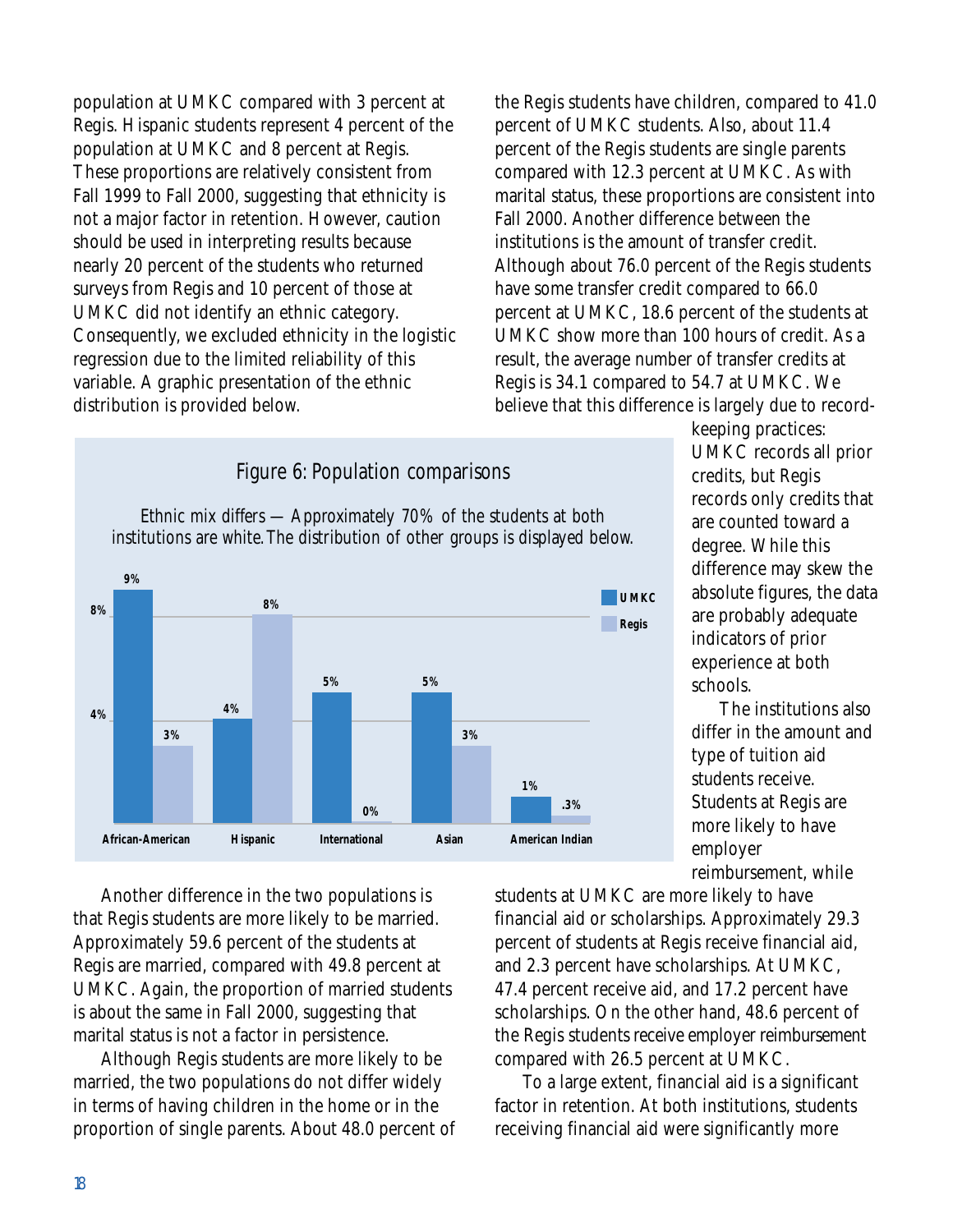likely to enroll in Spring 2000; at UMKC, students with employer reimbursement were less likely to enroll the following year (Fall 2000).

### Analysis of outcome variables

Persistence rates at the two institutions were roughly equivalent. About 29.0 percent of the Fall 1999 cohort at Regis and 24.0 percent at UMKC did not enroll in Spring 2000. Although a few of the students who did not enroll in the spring returned, about 40.0 percent of both cohorts did not enroll in Fall 2000. This attrition rate is comparable to statistics published by the American College Testing Service (Feemster, 1999) that showed a first-year attrition rate of 45.7 percent at open-enrollment institutions where composite Scholastic Aptitude Test scores range from 830 to 950.

At the end of one year, the grade point average for students still enrolled at Regis is significantly higher than the average for students at UMKC — 3.58 versus 3.23. Grade distributions show that relatively few students at Regis have averages below 3.5; in fact, 70.9 percent of them have averages between 3.5 and 4.0, compared with 41.0 percent at UMKC.

As mentioned earlier, admissions requirements differ for the two institutions (see Page 12), which may explain the differences in background and capacity described above.

### Correlations of outcome variables

To better understand enrollment behavior and achievement at the two institutions, we used Pearson correlations to examine the relationship between the independent variables, enrollment in the Spring 2000 and Fall 2000 semesters, and cumulative grade point averages. The results are summarized in Table 8 in the appendix.

One of the more striking results from the correlation analysis is that virtually no demographic variables are associated with persistence in either semester following Fall 1999 for both cohorts. The one exception (minority ethnic status for UMKC in Spring 2000) does not maintain statistical significance in the logistic regression analysis.

For the adult learners at Regis, receiving financial aid, having higher grades, and having more transfer credit are positively associated with persistence in both the Spring 2000 and Fall 2000 semesters. If the father of the adult student at Regis has at least a bachelor's degree, this background characteristic is positively associated with persistence in the Fall 2000 semester only. Being employed full-time, on the other hand, is negatively associated with persistence.

For the UMKC cohort, the relationship between the independent and dependent variables is different between the Spring 2000 and Fall 2000 semesters. This difference is not surprising given the results from Part 1 that showed the early attrition dynamics of adult learners at UMKC. Adult learners who are ethnic minorities, who received financial aid, or who had higher grades were positively associated with persistence in the Spring 2000. These variables were not significantly related to persistence in Fall 2000; rather, students who were employed full-time and those who received employer reimbursement were negatively associated with persistence for this term. Interestingly, adult learners with incomes greater than \$60,000 were negatively associated with persistence in both the Spring 2000 and Fall 2000 semesters.

The relationship between the motivational variables from the ALS and persistence were mixed at both institutions. For the Regis cohort, only one variable was related to persistence in Spring 2000: faculty integration. The existence of this attribute among adult learners in the accelerated program was positively associated with persistence. This variable was also positively related to higher grades, as was the existence of good self-regulation skills. The results for the UMKC cohort were more promising. One variable (social integration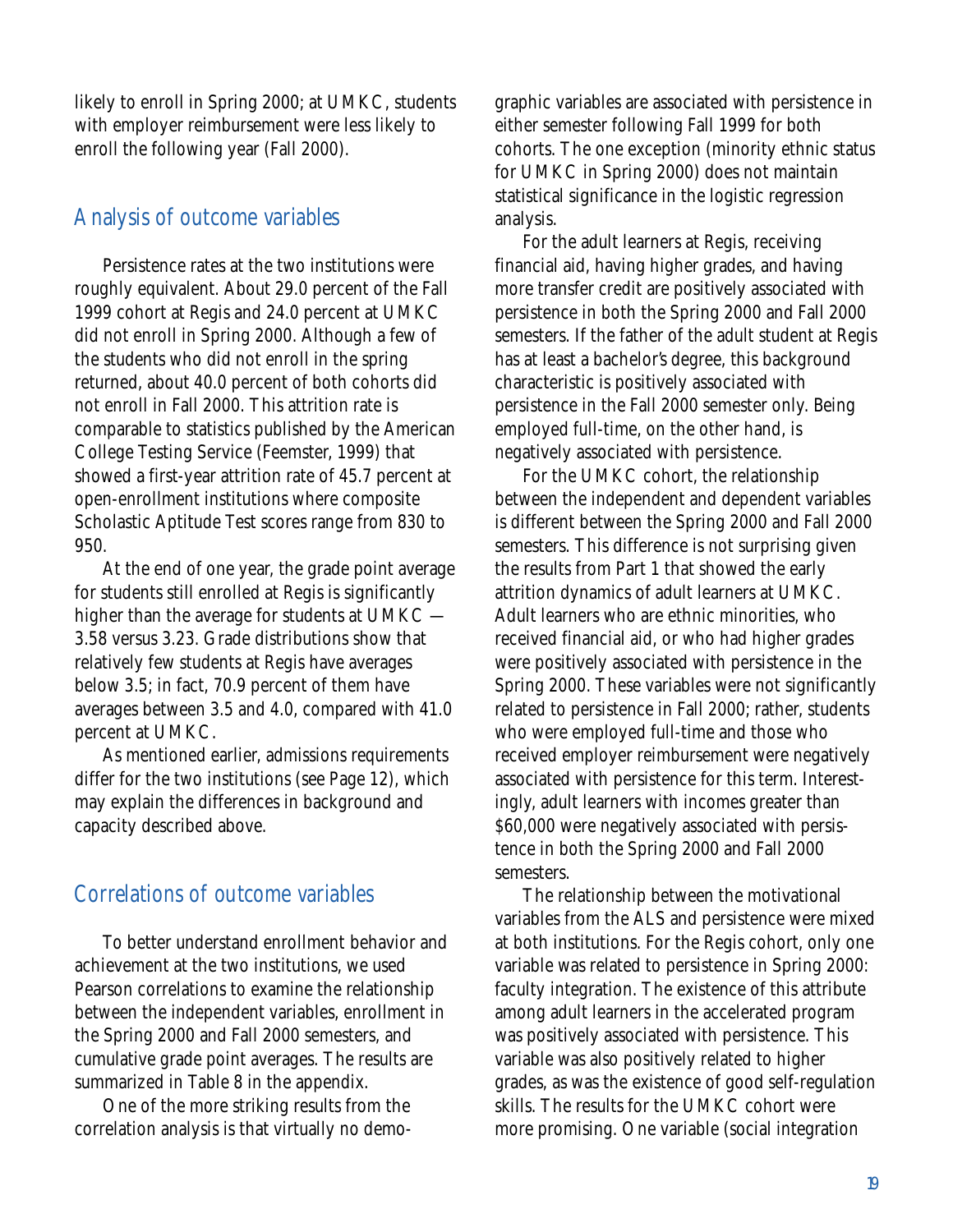with students) was positively related to persistence in both the Spring 2000 and Fall 2000 semesters. In addition, perceiving courses as supportive of intrinsic motivation was positively associated with persistence in the Spring 2000 term. On the other hand, the existence of stress for adult learners at UMKC was negatively related with persistence in Spring 2000, while the use of technology and media was negatively related to persistence in Fall 2000. Finally, six of the ten motivational variables were associated with higher grades (five of the six were positively related), which suggests that these factors may mediate persistence and success via course grades for adult learners in a traditional program.

### Regression on within-year persistence (Spring 2000)

In an effort to better understand the interaction of these variables, we used logistic regression analysis to examine persistence (see Table 6 in the appendix). We measured persistence as a dichotomous variable that indicated enrollment in Spring 2000, because enrollment in the Spring term was strongly related to enrollment in Fall 2000. The model for Regis indicated three significant factors in predicting persistence: 1) having more transfer credit; 2) having higher grades; 3) receiving financial aid. This model accurately predicted persistence for 78 percent of the cases. A slightly different set of significant variables emerged for UMKC. Similar to the results for the 1993 cohort, women are over 1.5 times less likely to persist in Spring 2000. Adult learners with higher grades were twice as likely to persist, and students who received financial aid were over four times more likely to persist in Spring 2000. Finally, adult students at UMKC who felt well integrated with other students were also more likely to persist in Spring 2000. This model correctly predicted 86 percent of the cases.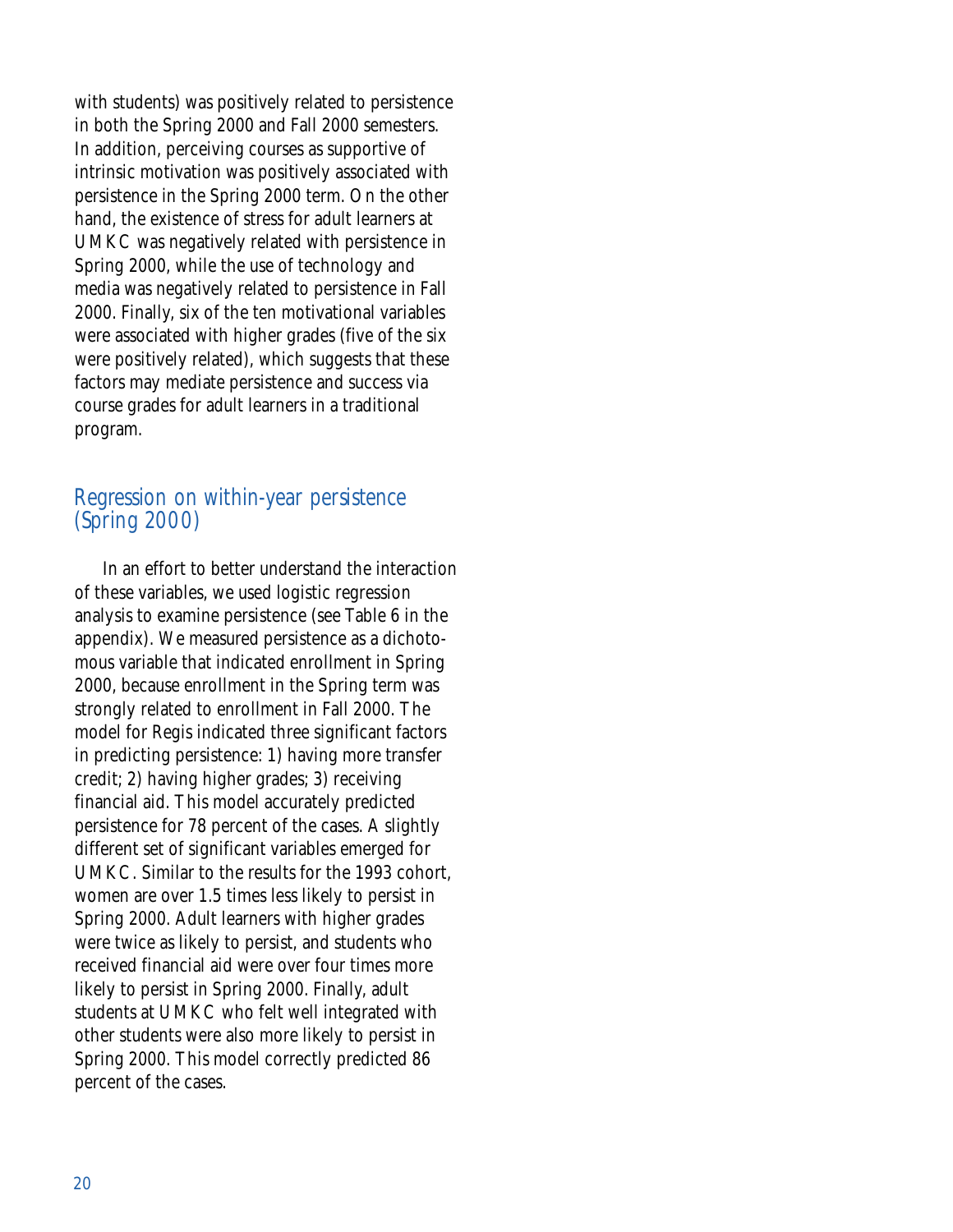

# **Conclusions**

aaaaaaaaaaaaaaaaaaaaaaaaaaaaaaaaaa aaaaaaaaaaaaaaaaaaaaaaaaaaaaaaa

The results of our historical and current<br>
analyses of adult learners in both acce<br>
ated and traditional programs provide<br>
direction for future research analyses of adult learners in both accelerdirection for future research.

### **Can adult students be differentiated in terms of their likelihood to persist and succeed in college?**

For both cohorts at Regis and at UMKC (Fall 1993 and Fall 1999), having more transfer credits was an important factor in persistence and graduation. For the Fall 1993 cohorts, having more transfer credits increased the probability that the adult student would graduate. For the Fall 1999 cohorts, having more transfer credit increased the probability that the adult student in an accelerated program would be enrolled in Spring 2000. Thus, prior experience — as reflected in the accumulation of prior academic credit — increases the probability of persistence for adult learners.

At both universities, students in the 1993 cohorts with higher grade point averages were less likely to drop out in the first term and more likely to graduate. However, in Fall 2000, higher grades were associated with retention at Regis, but not at UMKC. The influence of grades on retention is consistent with conventional wisdom and prior research based on traditional-age students (Astin, 1993) and suggests that demonstrated success at

the postsecondary level and good grades are associated with the persistence and success of adults as well.

**How do personal motivation, perceived motivational conditions, stress and internal community support relate to adult students' persistence and success?**

The preliminary results on motivational/stress factors for the current analysis provide some insights, but they are far from conclusive. The broadest point is that student motivational variables are more often associated with persistence and success for students at UMKC than for students at Regis. Because accelerated courses are short (five weeks), highly structured, and have distinctly sequenced and related requirements, the effects attributable to these variables may not have time to more distinctly develop and be characterized as influential by the student. That is, motivational variables may emerge through complex student-student, student-faculty and student-institution relationships that require several months to develop and be effective.

At UMKC, where the motivational variables were more prominent, we find several similarities with traditional-age students. First, students who were better integrated socially were more likely to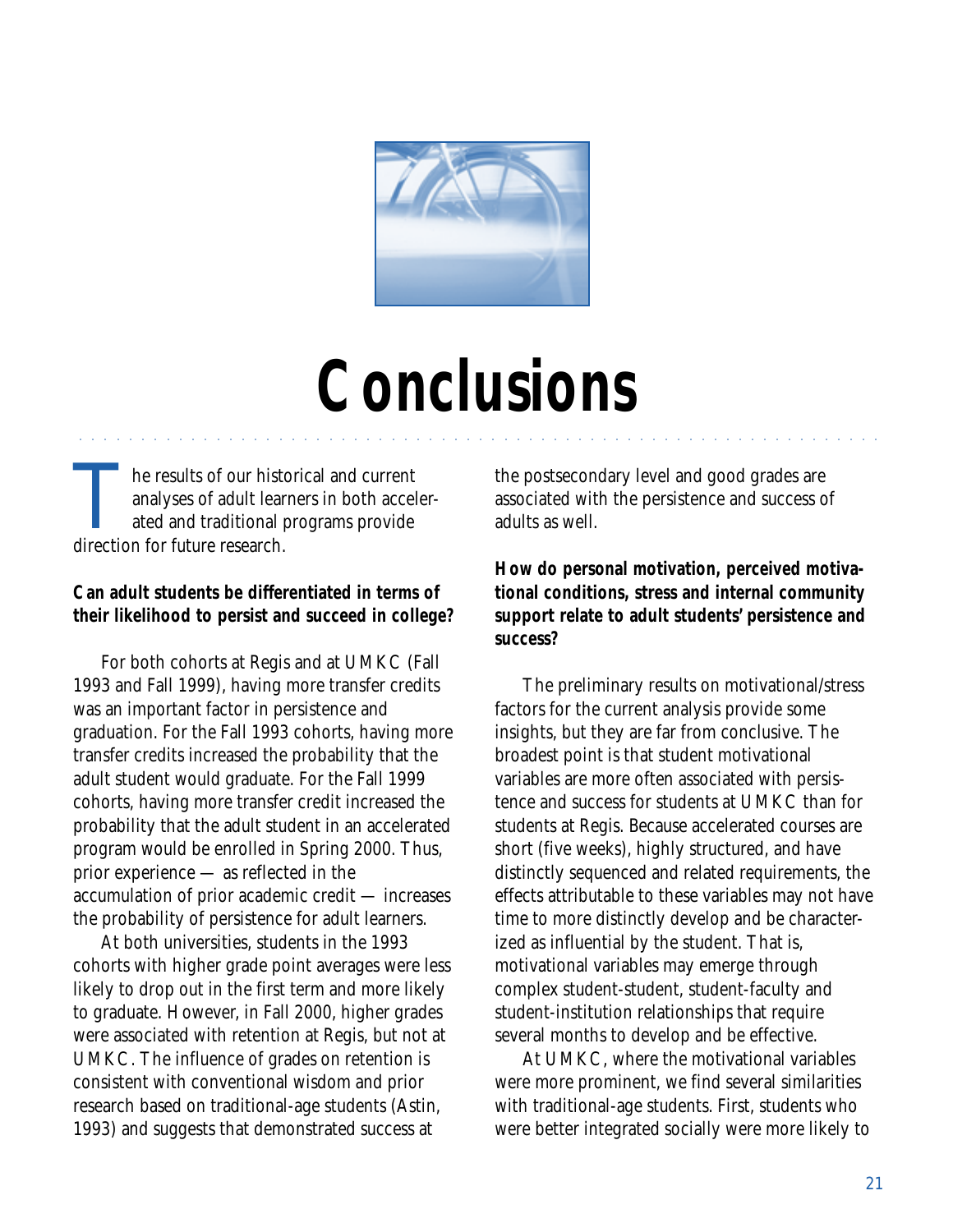persist for a year. This finding confirms previous research about the importance of the relationship between social involvement and student persistence in college (New England Adult Research Network, 1999; Tinto, 1998). Also, perceiving

*The analysis showed that tuition aid is significantly related to persistence and grades at both universities.*

courses as supportive of intrinsic motivation was significantly associated with a higher grade point average, a finding consistent with adult motivation theory (Wlodkowski, 1999). In addition, having more effective selfregulation skills and a higher degree of selfefficacy is associated with a higher grade point average at UMKC, which supports previously documented research among traditionalage students (Pintrich, Smith, Garcia and

McKeachie, 1993). Since self-efficacy is a concept only marginally applied to understanding achievement among adult college students (Trawick and Corno, 1995), this finding sheds new light on possible interventions and may enhance their chance for success.

### **Is there a profile for adult students who persist and succeed in accelerated programs that differs from the profile of those who persist and succeed in traditional programs?**

Table 8 in the appendix provides the data to compare profiles of the students in the accelerated programs who are likely to persist and succeed with the profiles of the students in the traditional programs who are likely to persist and succeed. In accelerated programs, persistence is associated with a higher amount of transfer credits, having financial aid, a higher grade point average and connecting with faculty. At UMKC, the factors related to persistence were being a member of an

ethnic minority, having financial aid, being well integrated socially with other students, and perceiving courses to be supportive of intrinsic motivation.

Being white, being married, not receiving financial aid, being older, having strong selfregulation skills, and feeling connected to faculty were all associated with better grades at Regis. At UMKC, being married, being older, and having a higher degree of self-efficacy, good self-regulation skills, personal motivation, and perceiving courses to be supportive of intrinsic motivation were all associated with higher grades. While more research is needed to understand the intricacies of these relationships, the factors of background/ capacity and experience appear to influence grades, which have an effect on persistence and degree completion.

### **How does tuition aid relate to adult student persistence and success?**

Although this finding was not directly related to the original research questions, the analysis showed that tuition aid is significantly related to persistence and grades at both universities. It may be that financial aid creates an incentive — or a fear of potential loss — that influences adults to persist during the first term. Again, these findings reflect Astin's prior research (1993) conducted with traditional-age students: Need-based aid has direct positive effects on persistence and degree completion.

On the other hand, not receiving financial aid was associated with better grades at both Regis and UMKC. This association may be related to the earlier academic background and learning opportunities associated with students who receive need-based aid.

In general, these initial findings support the continuance and further development of tuition aid for adults. Easing the financial burden appears to increase the probability of continued enrollment for adults.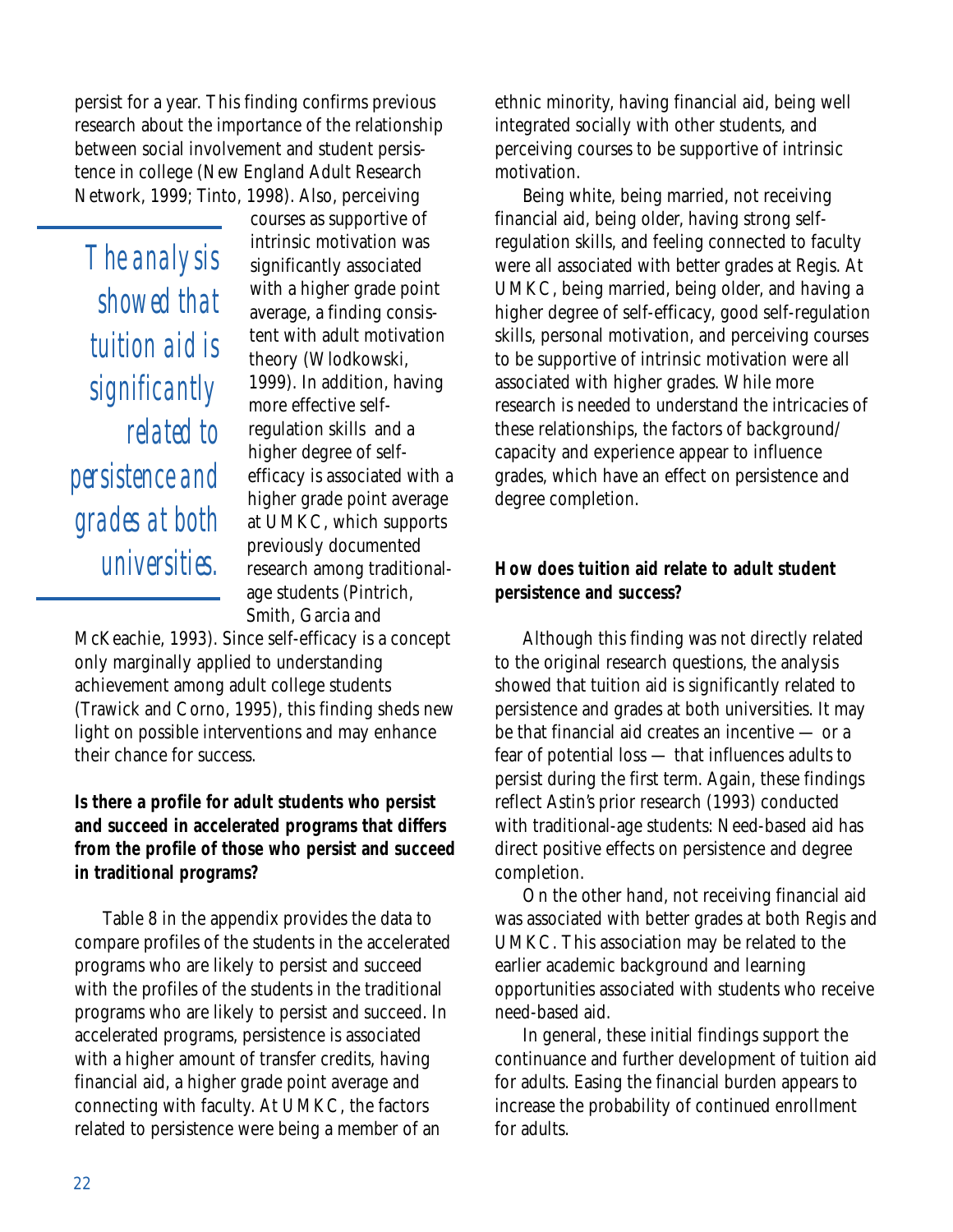### Issues for further research

We are fortunate that this is a continuing study because that allows us to plan for and address some of the issues for further research. We need more qualitative data to help us understand why students do not persist and to help us understand the interaction of the independent variables as they relate to the dependent variables.

We can continue to use the Adult Learning Survey to assess the students who initially completed the survey in Fall 1999 and are continuing to go to college. This investigation will help us understand how their motivation progresses as they proceed through college and how possible motivational changes relate to demographic, educational background and stress variables as they affect persistence and success.

We can conduct exit interviews with students who have left. This investigation will give us a qualitative and more nuanced understanding of their perceptions of those factors most closely related to their persistence and success in the two learning formats.

We also need to create a study to compare more directly the motivation and the stress/ responsibility variables between working adult students and traditional-age students. One of the more obvious findings of this study thus far has been that the variables shown to be influential in the success and persistence of traditional-age students are also influential in the success and persistence of adult students. These two populations may have more in common than conventional wisdom currently suggests. Indeed, an important direction for educational policy research is to understand the degree to which traditionalage students are successful and persist in accelerated college formats.

Finally, we need to extend studies of this nature to a wider sample of colleges and regions so that we may identify and build the structures within colleges that increase adults' access and their chances for degree completion. Widening the study will help us better define the paths that

adults follow to persist and succeed in college. And that definition can help us create systems and programs that do more to foster college success.

Perhaps a logical first step in widening this study is for other institutions to take a more systematic approach in assessing their adultstudent populations. The Adult Learning Survey (ALS), which was used to collect data for this study, holds promise as a useful tool in this effort. A copy of the ALS is included in the appendix. Researchers and campus officials are encouraged to examine it and, with permission from Lumina Foundation, use it in their student-assessment efforts. Although this survey instrument has not been formally evaluated, it does show promise. (Eight of the 10 scales that measure the motivational variables used in this study had alpha reliability coefficients between .568 and .876 for each cohort). Validation studies are now being conducted in an effort to refine the ALS and prepare it for widespread use as an instrument that will help colleges better serve adult learners.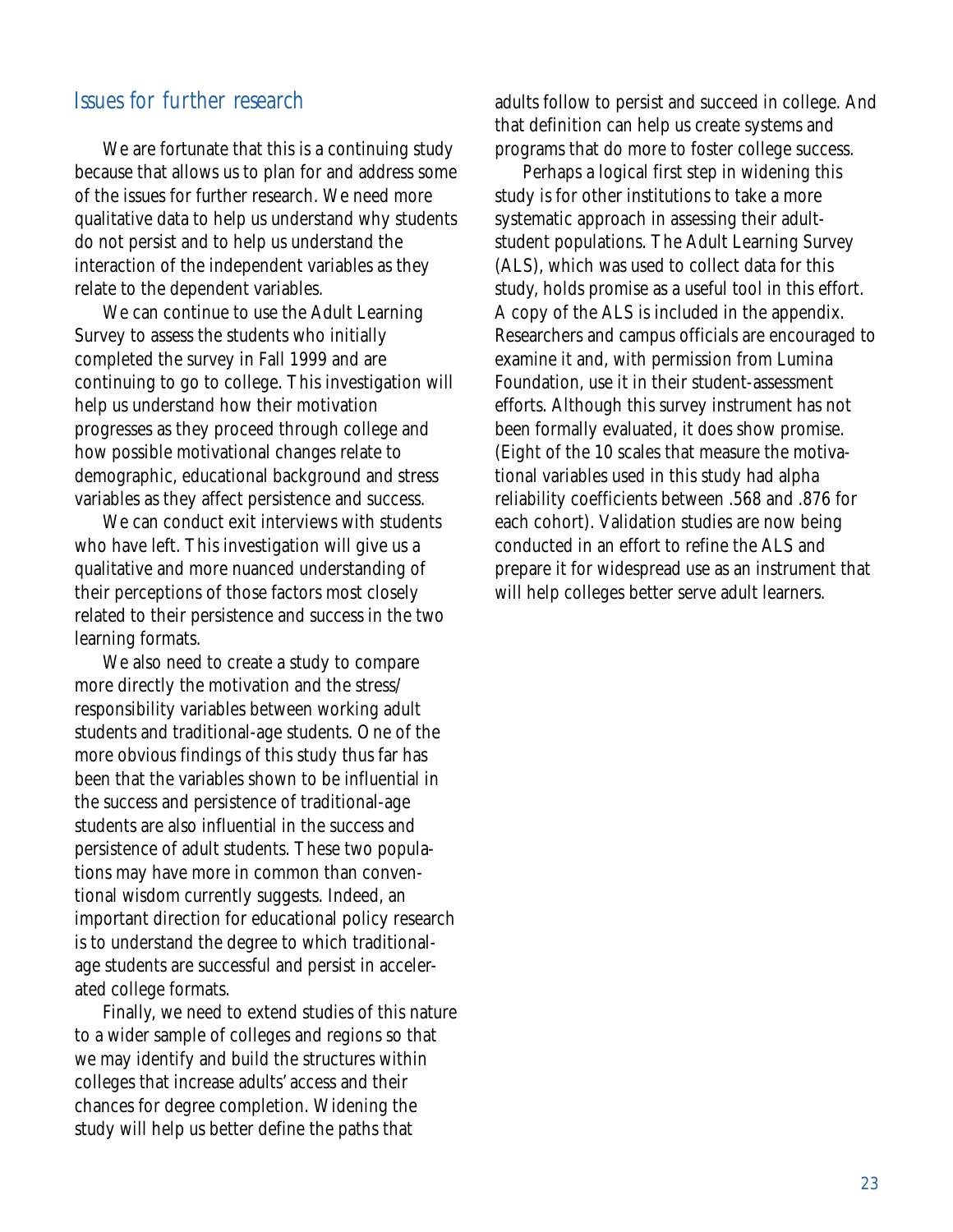

# **References**

aaaaaaaaaaaaaaaaaaaaaaaaaaaaaaaaaaa aaaaaaaaaaaaaaaaaaaaaaaaaaaaaa

- Allen, W. R. (1992). The color of success: African-American college student outcomes at predominantly white and historically black public colleges and universities. *Harvard Education Review, 62*(1), 26-44.
- American Council on Education. (1993) *The 11th annual status report on minorities in higher education*. Washington, D. C.: American Council on Education.
- Astin, A. (1993). *What matters in college? Four critical years revisited*. San Francisco: Jossey-Bass.
- Astin, A. (1984). Student involvement: A developmental theory for higher education. *Journal of College Student Personnel, 25*(3)*,* 297-308.
- Astin, A. (1975). *Preventing students from dropping out*. San Francisco: Jossey-Bass.
- Bean, J. P., & Metzner, B. S. (1985). A conceptual model of non-traditional undergraduate student attrition. *Review of Educational Research, 55*(4), 485-540.
- Brody, W. R. (1998). The university in the twenty-first century: Adapting to stay relevant. *Continuing Higher Education Review*, 62, 28-39.
- Brookfield, S. D. (1987). *Developing critical thinkers*. San Francisco: Jossey-Bass.
- Cross, K. P. (1981). *Adults as learners: Increasing participation and facilitating learning*. San Francisco: Jossey-Bass.
- Daloz, L. (1986). *Effective teaching and mentoring*. San Francisco: Jossey-Bass.
- DePaul University. (1997). Report of the 1997 retention taskforce. Internal document. DePaul University, Chicago.
- Deshler, D. (1996). Participation: Role of motivation. In A. C. Tuijnman (ed.), *International encyclopedia of adult education and training*. Tarrytown, New York: Elsevier Science.
- Eccles, J. S. Interest and enjoyment as components of task value. Presentation at the National Conference of the American Educational Research Association, San Diego, April 13, 1998.
- Feemster, R. (1999). Going the distance. *American Demographics*. September, 59-64.
- Fjortoft, N. F. (1996). Persistence in a distance learning program: A case in pharmaceutical education. *The American Journal of Distance Education*, 10(3), 49-59.
- Garcia, T. (1993). Skill and will for learning: Selfschemas, motivational strategies, and self-regulated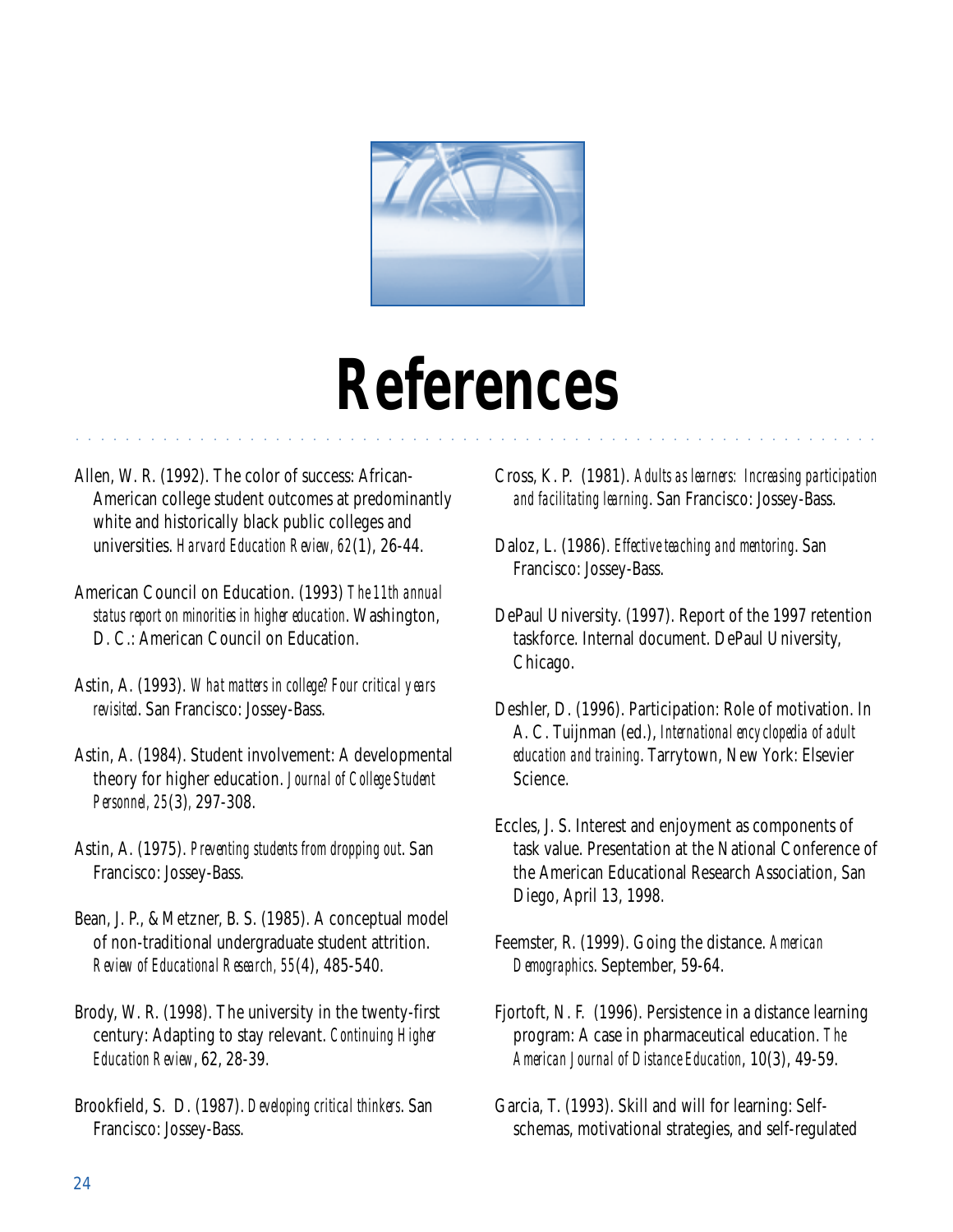learning. *Unpublished doctoral dissertation*. University of Michigan*.*

Hanniford, B. E., & Sagaria, M. A. (1994). *The impact of work and family roles on associate and baccalaureate degree completion among students in early adulthood*. (ERIC Document 370 520). Washington, D.C.: U. S. Department of Education.

Hiltz, S. R. (1995). *The virtual classroom: Learning without limits via computer networks*. Norwood, N.J.: Ablex Publishing Corp.

Holmberg, B. (1995). Chapter 10: The role and concept of evaluation. *Theory and practice in distance education (2nd Ed)*. New York: Routledge.

Jackson, L. R. (1998). The influence of both race and gender on experiences of African-American college women. *The Review of Higher Education, 21*, 359-375.

Kerka, S. (1995). Adult learner retention revisited. *ERIC Digest*, No. 166.

Knowles, M. S. (1980). *The modern practice of adult education*. Chicago: Follett.

Mallette, B. I., & Cabrera, A. (1991). Determinants of withdrawal behavior: An exploratory study. *Research in Higher Education, 32*, 179-194.

Mentkowski, M., & Doherty, A. (1983). Careering after college: Establishing the validity of abilities learned in college for later careering and professional performance. *Final Report to the National Institute of Education.* Milwaukee, WI: Alverno Productions.

Merriam, S. B., & Caffarella, R. S. (1999). *Learning in adulthood*. San Francisco: Jossey-Bass.

Murray, T. S. (1996). Measurement of adult education. In A. C. Tuijnman (ed.), *International encyclopedia of adult education and training. (2nd ed.)*. Tarrytown, New York: Pergamon.

Naretto, J. (1995). Adult student retention: The influence of internal and external communities. *NASPA Journal, 32*(2), 90-97.

- National Center for Education Statistics (2001). *Digest of Education Statistics 2000*. Washington, DC: U.S. Government Printing Office.
- National Center for Education Statistics (2000). *Condition of Education 2000*. Washington, DC: U.S. Government Printing Office.
- New England Adult Research Network. (1999). F*actors influencing adult student persistence in undergraduate degree programs*. Amherst, MA: Victoria Dowling, University of Massachusetts.

Osterlind, S. J. (1997). A national review of scholastic achievement in general education: How are we doing and why should we care? In *ASHE-ERIC Higher Education Report, 25*(8), Washington, D.C.: The George Washington University, Graduate School of Education and Human Development.

Pace, C.R., and Kuh, G.D. (1998). College Student Experiences Questionnaire (Fourth edition.) Bloomington: Indiana University Center for Postsecondary Research and Planning.

Perry, W. G. (1970). *Forms of intellectual and ethical development in the college years: A scheme*. New York: Holt, Rinehart & Winston.

Pintrich, P. R. (1995). Understanding self-regulated learning. In P. R. Pintrich (ed.), *Understanding selfregulated learning*. New Directions for Teaching and Learning, 63, San Francisco: Jossey-Bass.

Pintrich, P. R., Smith, D. A. F., Garcia, T., & McKeachie, W. J. (1993). Reliability and predictive validity of the Motivated Strategies for Learning Questionnaire (MSLQ). *Educational and Psychological Measurement, 53*, 801-813.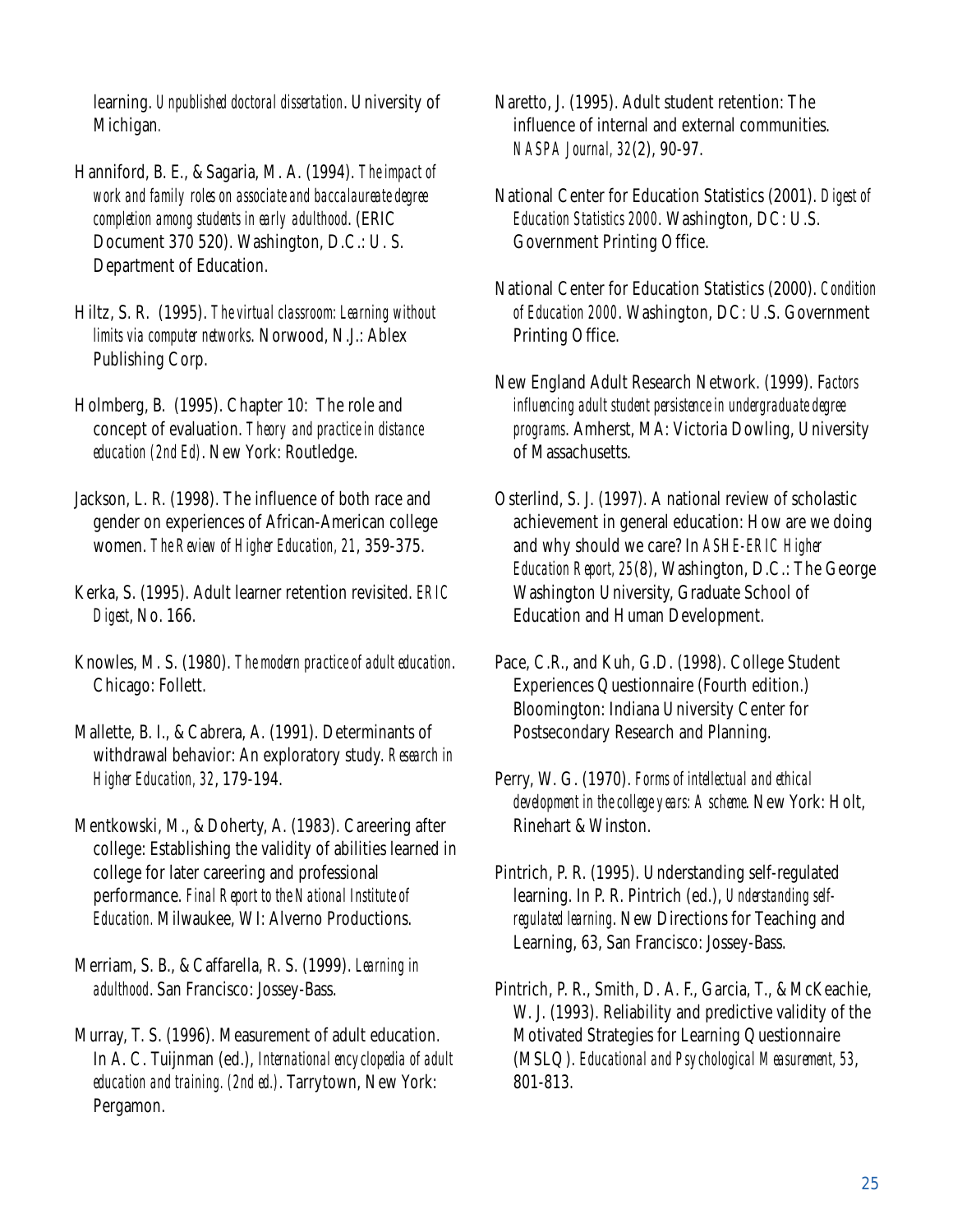Ransom, M. R. (1990). Gender segregation by field in higher education. *Research in Higher Education, 31*, 477- 494.

Rendon, L. (1994). Validating culturally diverse students: Toward a new model of learning and student development. *Innovative Higher Education, 9*(1), 33-52.

Schaei, K. W., & Willis, S. L. (1996). *Adult development and aging*. (4th ed.), New York: Harper Collins.

Scott, P. A. & Conrad, C. F. (1992). A critique of intensive courses and an agenda for research. In J. C. Smart (ed.), *Higher education: Handbook of theory and research*. Vol. 8, New York: Agathon Press.

Sedlacek, W. E., & Webster, D. (1978). Admission and retention of minority students in large universities. *Journal of College Student Personnel, 19,* 242-248.

St. John, E. P., & Starkey, J. B. (1995). The influence of prices on the persistence of adult undergraduates. *Journal of Student Financial Aid, 25*, 7-17.

Steward, R. J., Gimenez, M. M., & Jackson, J. D. (1995). A study of personal preferences of successful university students as related to race/ethnicity, and sex: Implications and recommendations for training, practice, and future research. *Journal of College Student Development, 36*(2), 123-131.

Tough, A. M. (1979). *The adult's learning projects: A fresh approach to theory and practice in adult learning.* (2nd ed.) Toronto: Ontario Institute for Studies in Education.

Tinto, V. (1998). Colleges as communities: Taking research on student persistence seriously. *The Review of Higher Education, 21*, 167-177.

Tinto, V. (1993). *Leaving college: Rethinking the causes and cures of student attrition*. (2nd ed.) Chicago: University of Chicago Press.

Tonkin, H. (1998). Continuing education's time of promise. *Continuing Higher Education Review*, 62, 40-56. Trawick, L.. & Corno, L. (1995). Expanding the volitional resources of urban community college students. In P. R. Pintrich (ed.), *Understanding selfregulated learning*. New Directions for Teaching and Learning, 63, San Francisco: Jossey-Bass.

Tuijnman, A. & Fagerlind, I. (1989). Measuring and predicting participation in lifelong education using longitudinal data. *Scandinavian Journal of Educational Research, 33, 47-66.*

Tweedell, C. B. (2000). Retention in accelerated degree completion programs. Proceedings of the National Conference of the Adult Higher Education Alliance, Chicago, October 4-7, 2000.

Wilds, D. J. (2000). *Minorities in Higher Education, 1999- 2000: Seventeenth Annual Status Report*. Washington, D.C.: American Council of Education.

Wlodkowski, R. (1999). *Enhancing adult motivation to learn: A comprehensive guide for teaching all adults*. (Revised edition.) San Francisco: Jossey-Bass.

Wlodkowski, R. (1996). End of course survey. Denver: Center for the Study of Accelerated Learning, Regis University*.*

Wlodkowski, R., & Westover, T. (1999). Accelerated courses as a learning format for adults. *The Canadian Journal for the Study of Adult Education*. 13 (1), 1-20.

Wlodkowski, R. J., & Ginsberg, M. B. (1995). *Diversity and motivation: Culturally responsive teaching*. San Francisco: Jossey-Bass.

Wolfe, C. (2000). Personal communication. Assistant Director, Academic Services, School for Professional Studies, Regis University.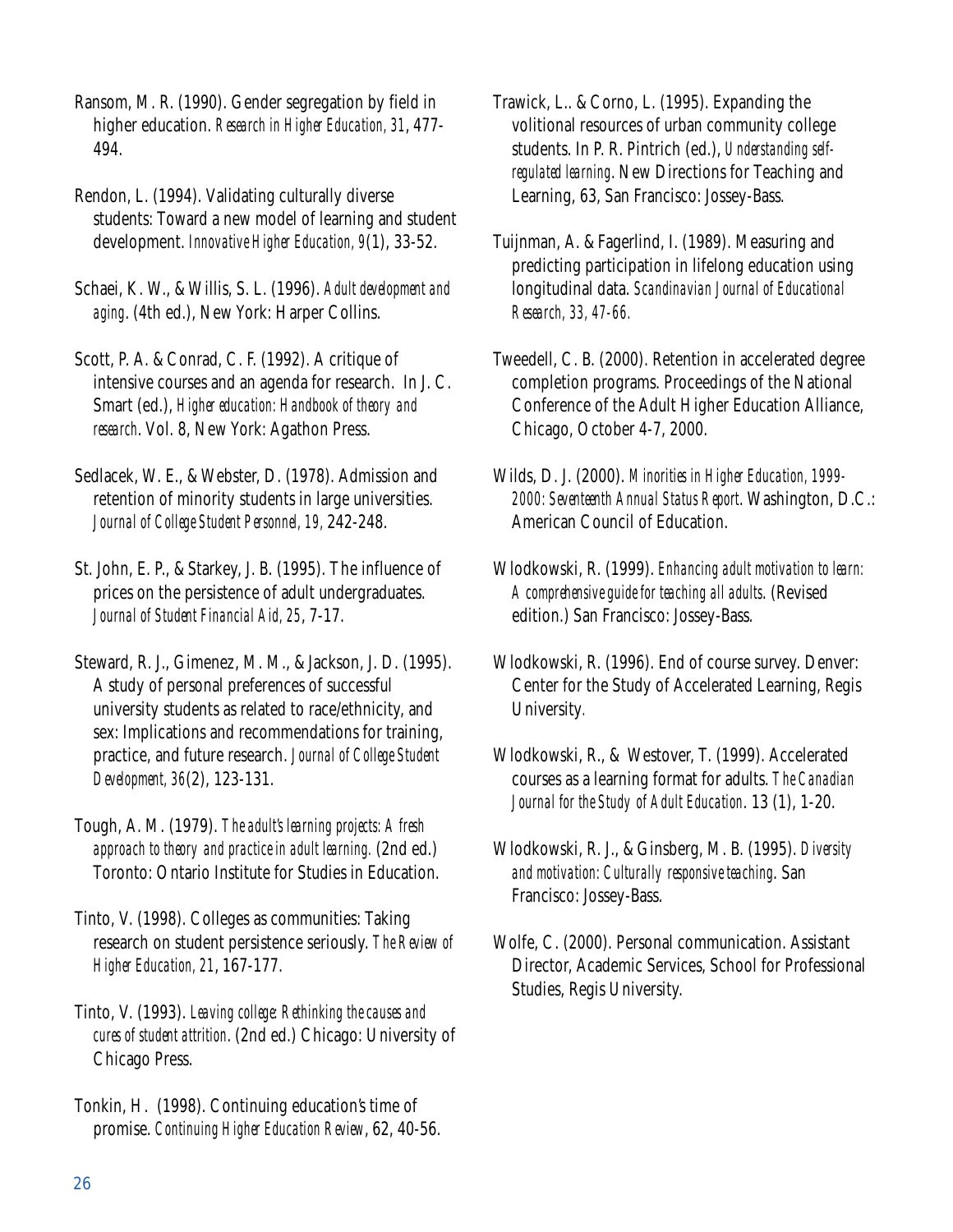

# **Appendix** aaaaaaaaaaaaaaaaaaaaaaaaaaaaaaaaaaa aaaaaaaaaaaaaaaaaaaaaaaaaaaaaa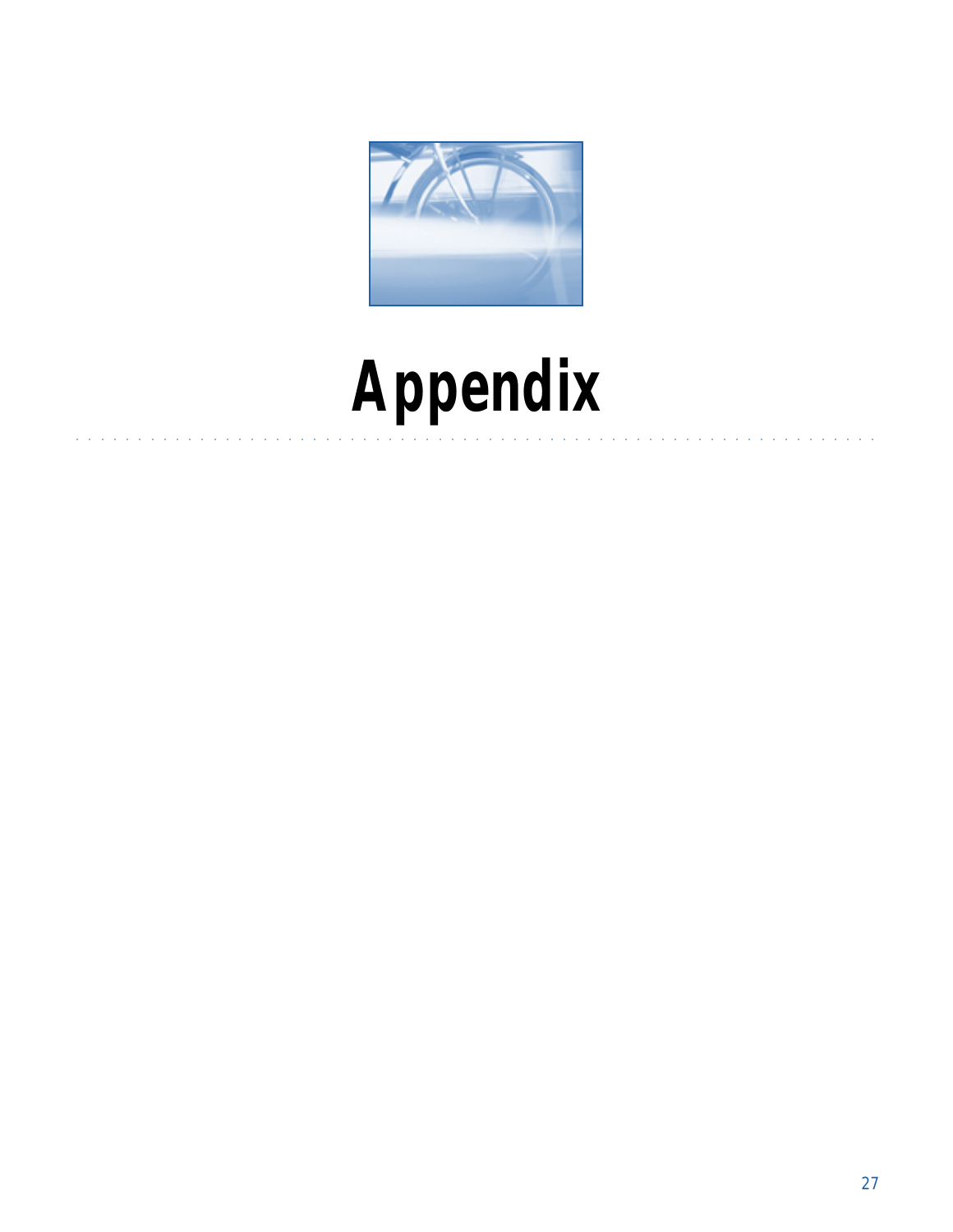# **The Adult Learning Survey**

The Adult Learning Survey (ALS) is adapted from three other surveys: 1) End of Course Survey (Wlodkowski, 1996), The Motivated Strategies for Learning Questionnaire (Pintrich and other 1991), and the College Student Experi (Wlodkowski, 1996), The Motivated Strategies for Learning Questionnaire (Pintrich and others,

The ALS (which is offered on the following pages) assesses these variables:

- 1. **Demographic characteristics:** Information about age, gender, ethnicity/race, family income and parental education.
- 2. **Self-regulation skills, motivation and perceived motivation:** Self-regulation skills include metacognitive and effort self-regulation; Motivation includes extrinsic goal orientation, self-efficacy, intrinsic goal orientation and effort avoidance; Perceived motivation includes inclusion, attitude, meaning and competence.
- 3. **Perceived stress and outside responsibilities:** Information about the extent to which students are burdened by outside, non-school responsibilities such as work and family, and the extent to which they perceive themselves to be distressed by these responsibilities.
- 4. **Internal community support:** Information about the extent to which respondents perceive themselves to be connected to and involved with other students and faculty within their selected programs and the institution.

**Note: The psychometric properties of the ALS have not been fully evaluated. Work to establish the validity and reliability of the instrument is now under way. Researchers interested in using part or all of the ALS should first obtain permission from Lumina Foundation.**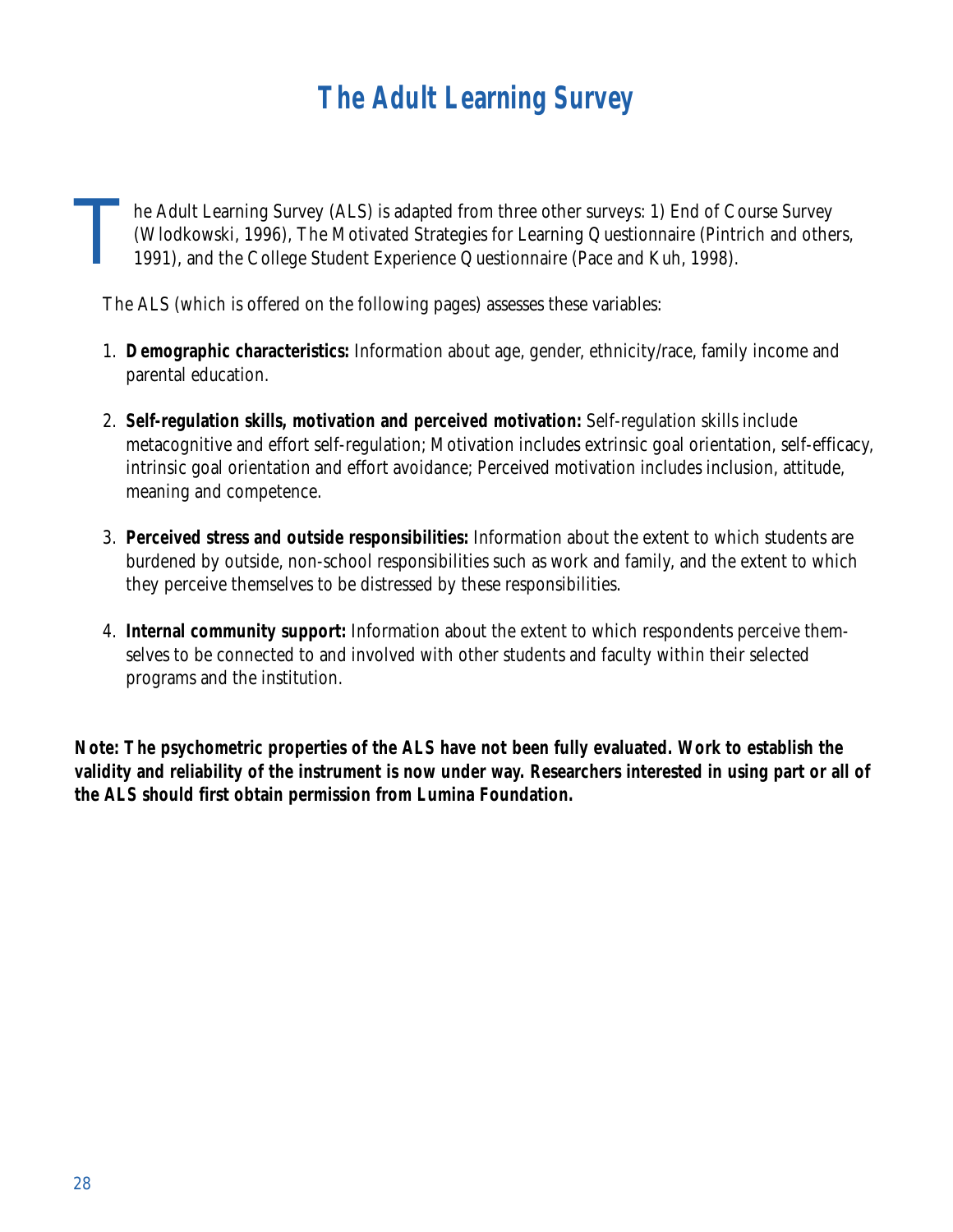## **The Adult Learning Survey**

Authors: R.J. Wlodkowski, J.E. Mauldin and S.W. Gahn

#### **MARKING INSTRUCTIONS**

- Make solid marks that fill the response completely. • Erase cleanly any marks you wish to change.
	- Make no stray marks on form.

CORRECT:  $\circ$  INCORRECT:  $\otimes \circ \circ \circ$ 

- **1. What is your marital status? (choose one)**
	- O Single O Married
	- O Previously married (separated, divorced or widowed)
- **2. Will you have children in your care while attending school?**
	- O Yes, we are a two-parent family O No
	- O Yes, I am a single parent
- **3. Do you have a documented disability for which you have received accommodation?**
	- O Yes O No
- **4. Do you receive any of the following? (mark all that apply)**

|  | O Financial aid |  | O Employer reimbursement |
|--|-----------------|--|--------------------------|
|--|-----------------|--|--------------------------|

- O VA benefits O Scholarship
- **5 What is the highest level of formal education obtained by your parents? (mark one in each column)**

| Mother              | Father |                        |
|---------------------|--------|------------------------|
|                     |        | Grammar school or less |
| 0                   | 0      | Some high school       |
| $\left( \right)$    |        | High school graduate   |
| $\scriptstyle\odot$ | 0      | Some college           |
| Ω                   | 0      | College degree         |
| Ω                   | ()     | Some graduate school   |
|                     |        | Graduate degree        |

**6. During the time that school is in session, about how many hours per week do you work for pay?**

| O None, I do not have a job | O 21-30 hours per week   |
|-----------------------------|--------------------------|
| O 1-10 hours per week       | O 31-40 hours per week   |
| O 11-20 hours per week      | O Over 40 hours per week |

© Lumina Foundation for Education, Inc.

Thank you for completing this survey. Your responses will contribute to the understanding and improvement of adult education.

Your individual responses will not be disclosed and will be used only for aggregated statistical purposes. Your completed questionnaire entitles you to a \$10.00 University Bookstore gift certificate.

#### **7. What is your annual household income?**

- O Less than \$15,000 O \$61,000-\$75,999
- O \$15,000-\$25,999 O \$76,000-\$99,999
- O \$26,000-\$40,999 O \$100,000 or more
- O \$41,000-\$60,999
- **8. Which of the following best describes your reason for attending this university? (mark one option or write your reason in your own word**s)
	- O Completing a degree O Other \_\_\_\_\_\_\_\_\_\_\_\_\_\_\_\_
	- O Increasing knowledge or skills but not seeking a degree
- **9. What concerns you most about earning your undergraduate degree? (mark one option or write your reason in your own words)**
	- O I do not have a major concern
	- O The amount and/or level of work required
	- O My family/work responsibilities
	- O How to pay for my education
	- O Other
- **10. During the time school is in session, about how many hours a week do you usually spend outside of class on activities related to your academic program, such as studying, writing, reading, lab work, rehearsing, etc.?**
	- O 5 or fewer hours a week O 21-25 hours a week
	- O 6-10 hours a week O 26-30 hours a week
	- O 11-15 hours a week O More than 30 hrs. a week
	- O 16-20 hours a week
- **11. If you could start over again, would you go to the same institution you are now attending?**
	- O Definitely yes O Probably no
	- O Probably yes O Definitely no
	- O Uncertain

Please continue on next page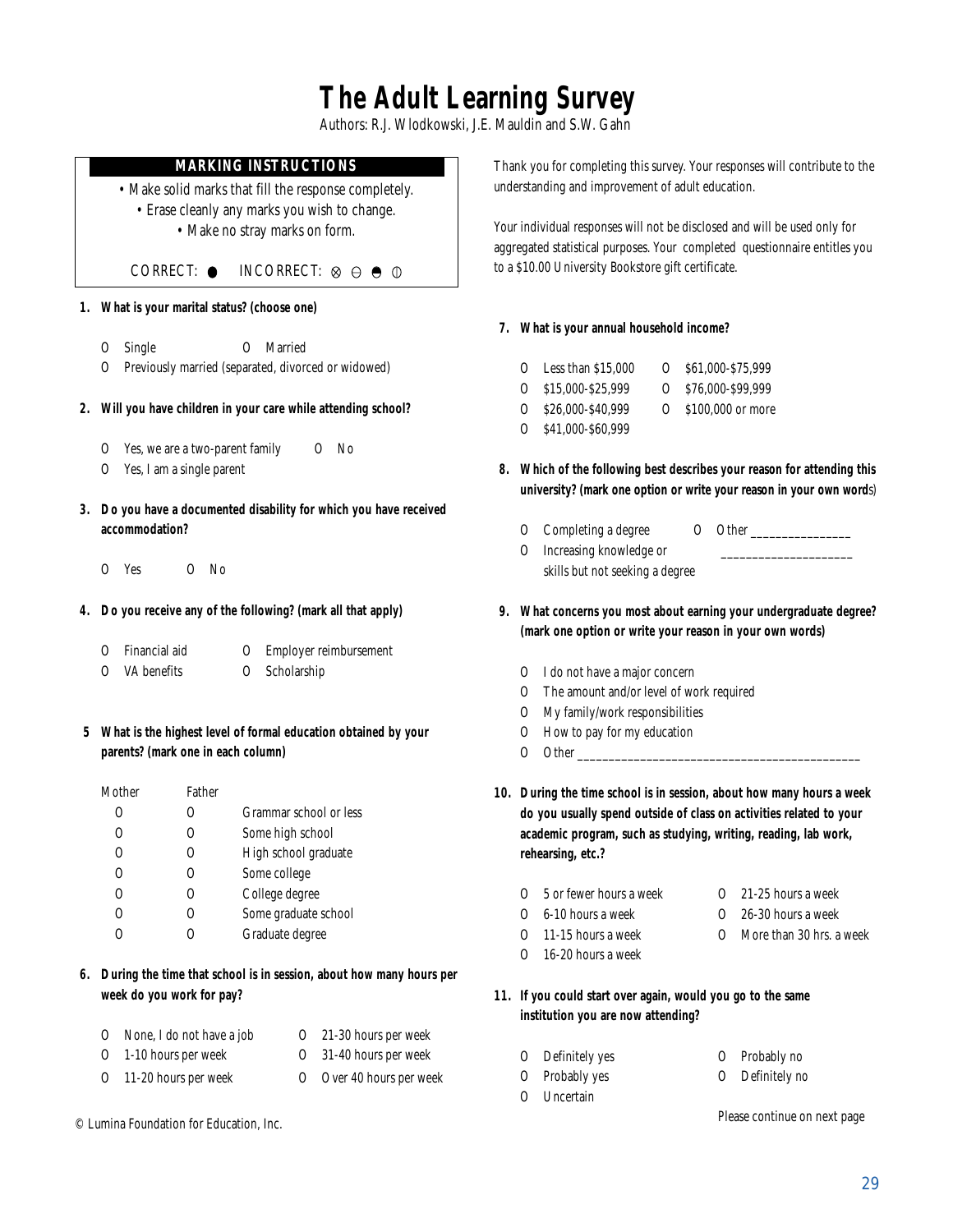**12. A number of statements which students have used to describe their academic experience are given below. Read each statement and fill in the circle to the right that best describes your activities and feelings. If the statement is very true of you, mark 7, if a statement is not at all true of you, mark 1. If the statement is more or less true of you, find the number between 1 and 7 that best describes you.**

|                                                                                           | Not at all true of me |          |          |               |               | Very true of me |               |  |
|-------------------------------------------------------------------------------------------|-----------------------|----------|----------|---------------|---------------|-----------------|---------------|--|
| When I study, I go through the readings and my class notes and try to find the most       | 1                     |          |          | 4             |               |                 |               |  |
|                                                                                           | $\circ$               | $\circ$  | $\circ$  | $\circ$       | $\circ$       | $\circ$         | О             |  |
|                                                                                           | $\circ$               | $\circ$  | $\Omega$ | $\mathcal{O}$ | $\circ$       | O               | $\circ$       |  |
| Considering the difficulty of the courses, the teachers, and my skills, I think I do well | $\circ$               | $\Omega$ | $\circ$  | $\mathcal{O}$ | $\circ$       | $\circ$         | O             |  |
| I do class assignments because I want to learn new things                                 | O                     | $\circ$  | $\circ$  | $\circ$       | $\circ$       | $\circ$         | $\circ$       |  |
| I use the library as a quiet place to read or study materials I brought with me           | O                     | $\circ$  | $\circ$  | $\mathcal{O}$ | $\circ$       | $\circ$         | $\circ$       |  |
|                                                                                           |                       | $\Omega$ | $\Omega$ | $\mathcal{O}$ | $\circ$       | $\circ$         | $\circ$       |  |
| Trying to do well in school and trying to meet my responsibilities outside of school      | O                     | O        | $\Omega$ | $\circ$       | $\circ$       | $\circ$         | O             |  |
| During class time, I often miss important points because I am thinking of other things. O |                       | O        | $\circ$  | $\circ$       | $\circ$       | $\circ$         | $\circ$       |  |
|                                                                                           |                       | O        | $\circ$  | $\circ$       | $\circ$       | $\circ$         | $\circ$       |  |
|                                                                                           |                       | O        | $\Omega$ | $\mathcal{O}$ | $\circ$       | $\Omega$        | O             |  |
| When I become confused about something I am reading for class, I go back and              | $\circ$               | $\circ$  | $\Omega$ | $\circ$       | $\circ$       | $\circ$         | $\circ$       |  |
|                                                                                           |                       | O        | O        | $\circ$       | $\circ$       | $\circ$         | $\circ$       |  |
|                                                                                           |                       | $\circ$  | $\circ$  | O             | $\circ$       | $\circ$         | $\circ$       |  |
|                                                                                           |                       | O        | $\circ$  | $\circ$       | $\circ$       | $\circ$         | O             |  |
|                                                                                           |                       | $\circ$  | $\circ$  | $\circ$       | $\circ$       | $\circ$         | $\circ$       |  |
|                                                                                           |                       | O        | O        | $\mathcal{O}$ | $\circ$       | $\circ$         | $\circ$       |  |
| I search the World Wide Web or Internet for information related to my course work O       |                       | $\circ$  | $\circ$  | $\mathcal O$  | $\circ$       | $\circ$         | $\circ$       |  |
|                                                                                           |                       | O        | $\Omega$ | $\circ$       | $\mathcal{O}$ | $\circ$         | $\Omega$      |  |
| I talk with my instructors about information related to courses I am taking (grades       | O                     | O        | О        | $\circ$       | О             | $\circ$         | $\circ$       |  |
| Family responsibilities outside of school interfere with accomplishing my learning        |                       | $\circ$  | $\circ$  | $\mathcal O$  | $\circ$       | $\circ$         | $\circ$       |  |
| I often find that I have been reading for class but do not know what it was all about O   |                       | $\circ$  | $\circ$  | $\mathcal O$  | $\mathcal{O}$ | $\bigcirc$      | $\circ$       |  |
| The main reason I do my work in this class is because I want to get a high grade O        |                       | $\circ$  | $\circ$  | $\mathcal O$  | $\mathcal{O}$ | $\bigcirc$      | $\mathcal{O}$ |  |
|                                                                                           |                       | O        | $\circ$  | $\mathcal{O}$ | $\mathcal{O}$ | $\circ$         | $\circ$       |  |
|                                                                                           |                       | $\circ$  | $\circ$  | $\mathcal{O}$ | $\mathcal{O}$ | $\bigcirc$      | $\bigcirc$    |  |

**Please continue on next page**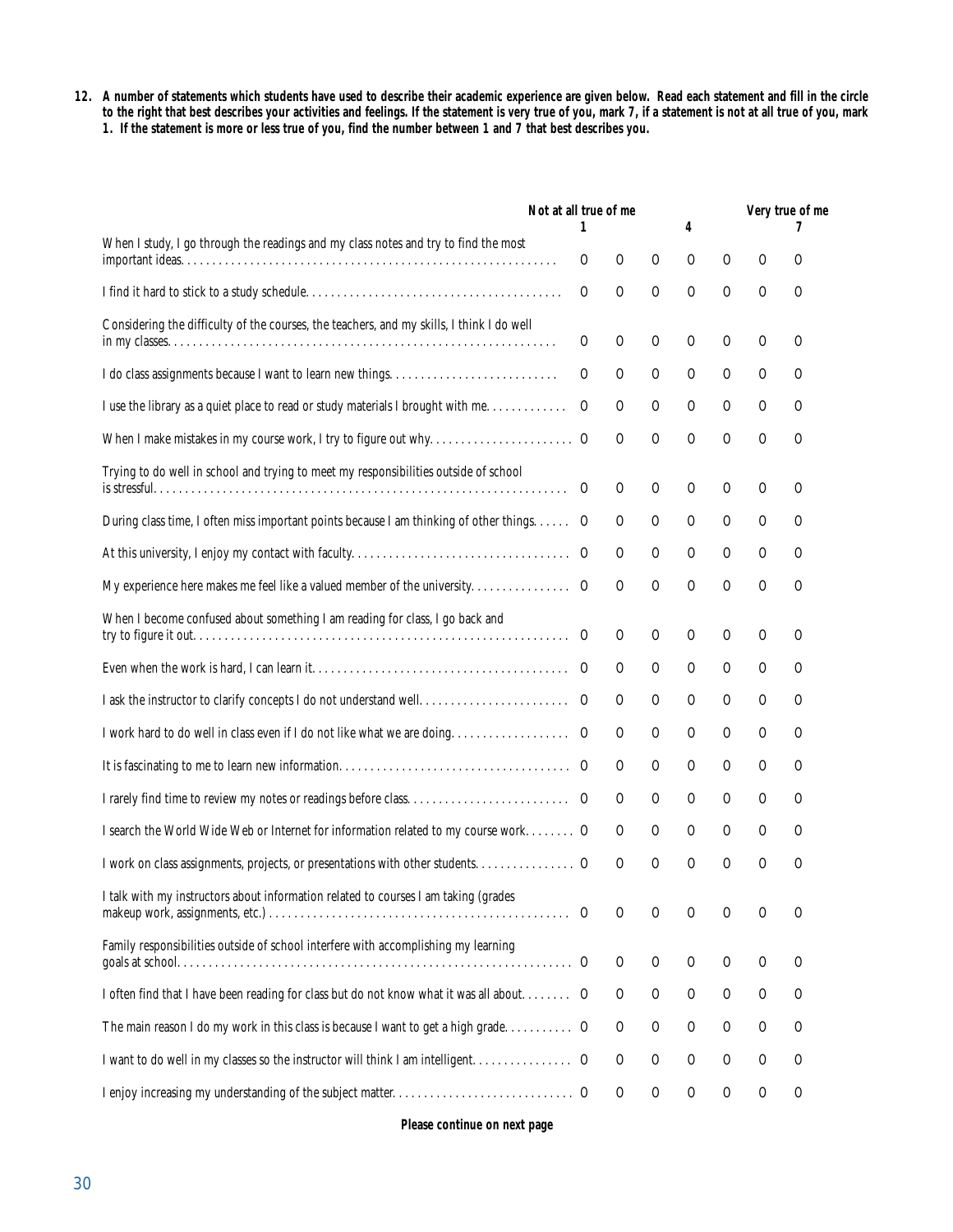#### **12. Continued from previous page.**

|                                                                                                                                     | Not at all true of me<br>1 |          |                | 4             |               |               | Very true of me |
|-------------------------------------------------------------------------------------------------------------------------------------|----------------------------|----------|----------------|---------------|---------------|---------------|-----------------|
|                                                                                                                                     | O                          | $\circ$  | $\circ$        | $\circ$       | O             | O             | O               |
| I feel that this university makes efforts to accommodate adult students.                                                            | O                          | O        | $\circ$        | $\circ$       | $\circ$       | O             | $\Omega$        |
|                                                                                                                                     | O                          | $\Omega$ | $\circ$        | $\circ$       | $\Omega$      | $\circ$       | O               |
| I have acquired knowledge and skills applicable to a specific job or type of<br>work (vocational preparation) I regard as important | $\circ$                    | $\Omega$ | $\mathcal{O}$  | $\circ$       | $\Omega$      | $\circ$       | O               |
| I try to figure out how academic work fits with what I have learned from my                                                         | O                          | $\Omega$ | $\Omega$       | $\circ$       | $\Omega$      | О             | O               |
| I am certain I can understand the most difficult material presented in the readings                                                 | $\circ$                    | $\circ$  | $\mathcal{O}$  | $\circ$       | $\circ$       | $\mathcal{O}$ | O               |
| I prefer course material that arouses my curiosity, even if it is difficult to learn                                                | O                          | О        | $\circ$        | $\circ$       | $\circ$       | $\circ$       | O               |
| I sometimes feel alone and isolated at this university                                                                              | O                          | $\circ$  | $\circ$        | $\circ$       | $\circ$       | $\circ$       | O               |
| Understanding the subject matter of my courses is very important to me                                                              | O                          | O        | $\circ$        | $\circ$       | $\circ$       | $\circ$       | O               |
|                                                                                                                                     | O                          | O        | O              | $\circ$       | $\circ$       | $\circ$       | O               |
| When course work is difficult, I give up or only study the easy parts                                                               | O                          | О        | $\circ$        | $\circ$       | $\circ$       | $\circ$       | O               |
| I am confident I can understand the basic concepts taught in my courses.                                                            | O                          | $\Omega$ | $\overline{O}$ | $\mathcal{O}$ | $\Omega$      | $\circ$       | $\Omega$        |
| This semester I have socialized with a faculty member outside of class (had a                                                       | O                          | O        | O              | $\circ$       | O             | O             | $\Omega$        |
| My experience-based comments are accepted by my professors                                                                          | O                          | O        | O              | $\Omega$      | O             | O             | $\Omega$        |
| I only study things for which I think I will be held accountable by the instructor. O                                               |                            | O        | O              | $\circ$       | $\mathcal{O}$ | $\Omega$      | O               |
|                                                                                                                                     |                            | O        | $\circ$        | $\circ$       | $\mathcal{O}$ | $\Omega$      | O               |
| At this university, I am likely to engage other students in conversations and discussions                                           | $\circ$                    | O        | $\circ$        | $\circ$       | $\circ$       | O             | O               |
| I work with other students to learn in the course/s I take                                                                          | O                          | O        | $\Omega$       | $\Omega$      | O             | O             | O               |
| The classroom atmosphere encourages me to participate in class discussions and activities. O                                        |                            | O        | О              | О             | Ο             | О             | O               |
| I want to do well in my classes because it is important to show my ability to my                                                    | $\circ$                    | $\circ$  | $\circ$        | $\circ$       | $\circ$       | $\circ$       | $\circ$         |
| I am confident I can understand the most complex material presented by the instructors                                              | $\circ$                    | $\circ$  | $\circ$        | $\circ$       | $\circ$       | $\circ$       | O               |
| I prefer course material that really challenges me so I can learn new things                                                        | $\circ$                    | O        | $\circ$        | $\bigcirc$    | $\circ$       | $\circ$       | $\circ$         |
| Work responsibilities outside of school interfere with accomplishing my learning                                                    | $\circ$                    | $\circ$  | $\circ$        | $\circ$       | $\circ$       | $\circ$       | $\circ$         |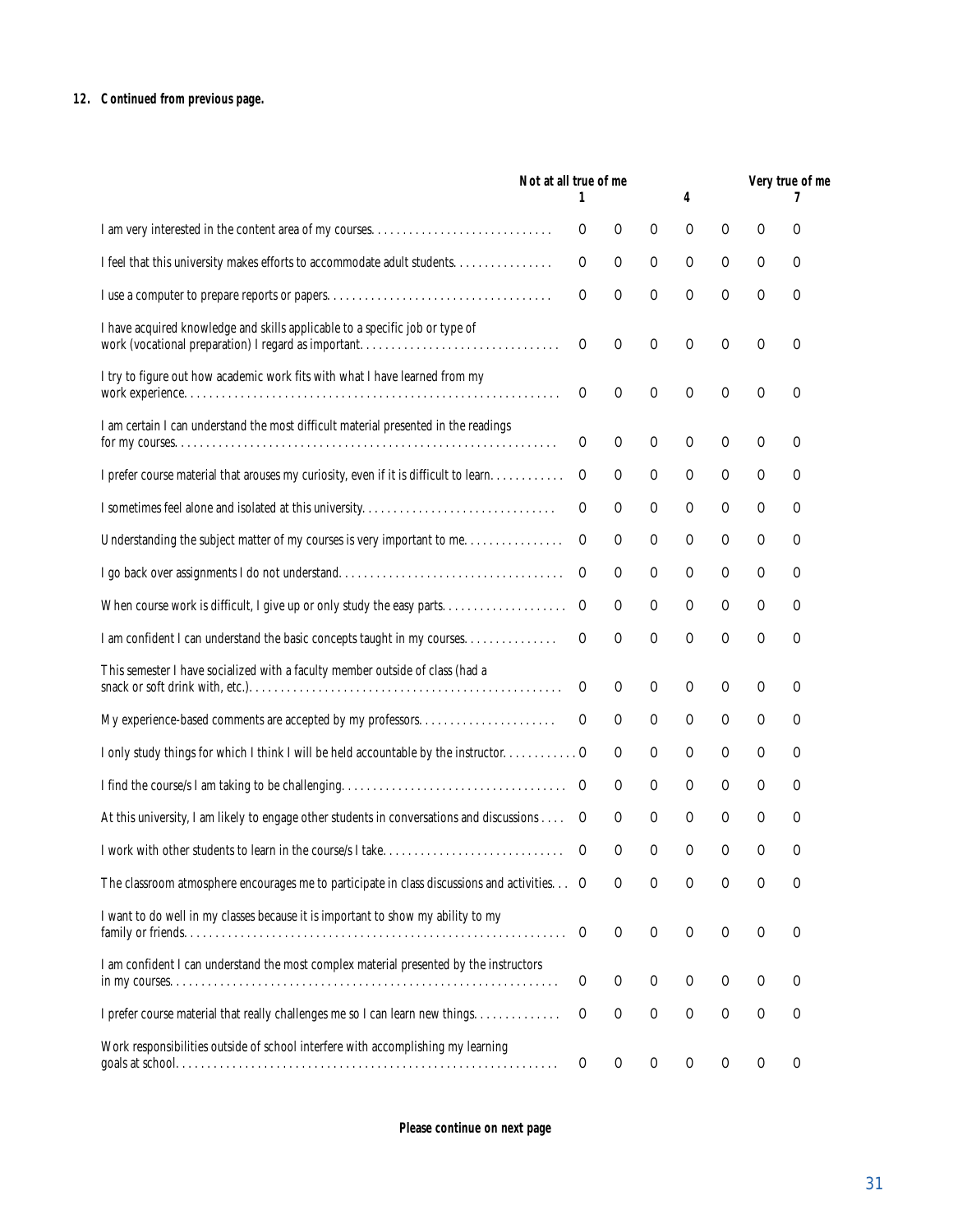#### **12. Continued from previous page.**

|                                                                                                      | Not at all true of me |          |          |          | 4        |          | Very true of me |          |  |
|------------------------------------------------------------------------------------------------------|-----------------------|----------|----------|----------|----------|----------|-----------------|----------|--|
| I know I am becoming more effective at things I regard as important as a result of the               |                       | O        | $\Omega$ | $\Omega$ | $\Omega$ | $\Omega$ | $\Omega$        | ∩        |  |
| This semester I have become acquainted with students whose interests were different                  |                       | $\Omega$ | $\Omega$ | $\Omega$ | $\Omega$ | $\Omega$ | $\Omega$        | $\Omega$ |  |
| I feel that the faculty at this university are sensitive to my other responsibilities. $\dots \dots$ |                       | $\Omega$ | $\Omega$ | $\Omega$ | $\Omega$ | $\Omega$ | $\Omega$        | $\Omega$ |  |
|                                                                                                      |                       | $\Omega$ | $\Omega$ | $\Omega$ | $\Omega$ | $\Omega$ | $\Omega$        |          |  |
| The courses I am taking challenge me to think                                                        |                       | $\Omega$ | $\Omega$ | $\Omega$ | $\Omega$ | $\Omega$ | $\Omega$        | $\Omega$ |  |
|                                                                                                      |                       | $\Omega$ | $\Omega$ | $\Omega$ | $\Omega$ | $\Omega$ | ∩               | $\Omega$ |  |
| In the course/s I take, the atmosphere is friendly and respectful                                    |                       | $\Omega$ | $\Omega$ | $\Omega$ | $\Omega$ | $\Omega$ | $\Omega$        | $\Omega$ |  |
|                                                                                                      |                       | $\Omega$ | $\Omega$ | $\Omega$ | $\Omega$ | $\Omega$ | $\Omega$        | $\Omega$ |  |
| At this university, I am likely to engage faculty in conversations and discussions.                  |                       | $\Omega$ | $\Omega$ | $\Omega$ | $\Omega$ | $\Omega$ | ∩               | $\Omega$ |  |

#### **13. How well do you like college?**

- O I am enthusiastic about it O I am more or less neutral about it O I like it
- O I do not like it
- **14. Colleges and universities differ from one another in the extent to which they emphasize or focus on various aspects of students' development. Thinking of your experience at this institution, to what extent do you feel that personal relevance and practical value have been emphasized in your courses? Fill in the circle with the number that best represents your impression on each scale.**

Emphasis on the personal relevance (applying what you are learning to your interests, concerns, and perspectives) in your courses.

Weak Emphasis O O O O O O O Strong Emphasis<br>
1 2 3 4 5 6 7  **1 2 3 4 5 6 7**

Emphasis on the practical value (applying what you are learning to the real world) of your courses.

 Weak Emphasis O O O O O O O Strong Emphasis  **1 2 3 4 5 6 7**

**15. The next ratings refer to relations with people at this university. Again, thinking of your own experience, please rate the quality of these relationships on each of the following seven-point scales.**

| Relationships with other students.                           |               |  |  |                                                 |
|--------------------------------------------------------------|---------------|--|--|-------------------------------------------------|
| Competitive, Uninvolved, Sense of alienation O O O O O O O O |               |  |  | Friendly, Supportive, Sense of Belonging        |
|                                                              | 1 2 3 4 5 6 7 |  |  |                                                 |
| Relationships with faculty members.                          |               |  |  |                                                 |
| Remote, Discouraging, Unsympathetic O O O O O O O O          |               |  |  | Friendly, Approachable, Helpful, Understanding, |
|                                                              |               |  |  | Encouraging                                     |

**Thank you for taking the time to complete this questionnaire.**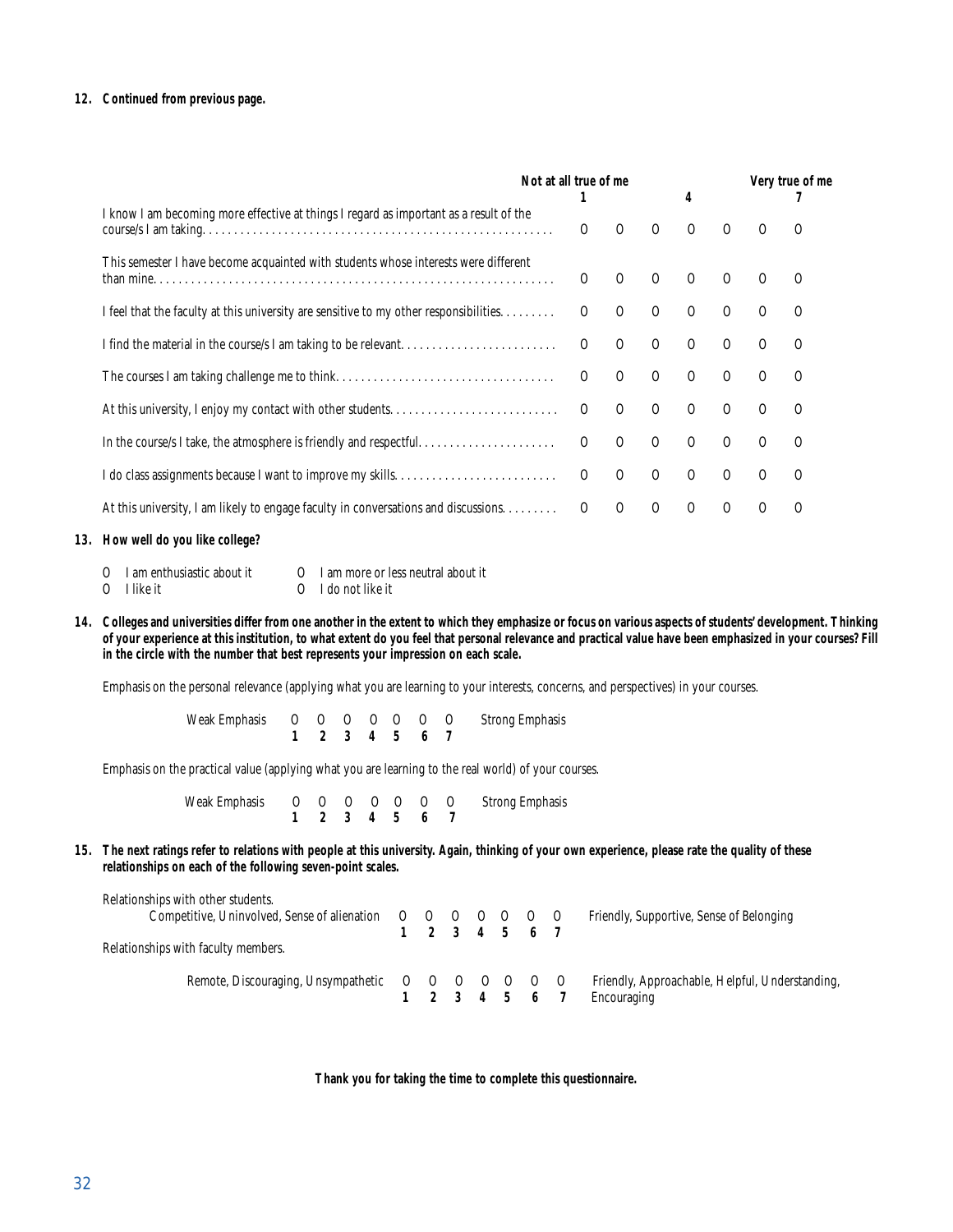### **Table 1 Comparison of Regis and UMKC study population: Fall 1993**

|                                 |                  | Fall 1993 enrollment |                  |                      |  |
|---------------------------------|------------------|----------------------|------------------|----------------------|--|
| <b>Variable</b>                 |                  | <b>Regis</b>         | <b>UMKC</b>      |                      |  |
| Degree-seeking students         | 459              | 100.0%               | 370              | 100.0%               |  |
| Female                          | 278              | 60.6%                | 197              | 53.2%                |  |
| Ethnicity                       |                  |                      |                  |                      |  |
| African-American                | 20               | 4.4%                 | 30               | 8.1%                 |  |
| American Indian                 | 4                | 0.9                  | $\bf{0}$         | 0.0                  |  |
| Asian                           | 3                | 0.7                  | 11               | 3.0                  |  |
| Hispanic                        | 38               | 8.3                  | 15               | 4.1                  |  |
| International                   | $\boldsymbol{0}$ | 0.0                  | 15               | 4.1                  |  |
| White                           | 322              | 70.2                 | 262              | 70.8                 |  |
| Unknown                         | 72               | 15.7                 | 37               | 10.0                 |  |
| Total                           | 459              | $100.0\%$            | 370              | $100.\overline{0\%}$ |  |
| Age                             |                  |                      |                  |                      |  |
| 25-34                           | 191              | 41.6%                | 264              | 71.4%                |  |
| 35-49                           | 243              | 52.9                 | 95               | 25.7                 |  |
| $50+$                           | 25               | 5.4                  | 11               | 3.0                  |  |
| Total                           | 459              | 100.0%               | 370              | 100.0%               |  |
| Type of prior institution       |                  |                      |                  |                      |  |
| Two-year only                   | 72               | 15.7%                | 94               | 25.4%                |  |
|                                 | 123              | 26.8                 | 91               | 24.6                 |  |
| Four-year only                  | 252              | 54.9                 | 136              | 36.8                 |  |
| Both two- and four-year<br>None | 12               | 2.6                  | 49               | 13.2                 |  |
|                                 | 459              | 100.0%               | $\overline{370}$ |                      |  |
| Total                           |                  |                      |                  | 100.0%               |  |
| Number of prior institutions    |                  |                      |                  |                      |  |
| None                            | $\mathbf{1}$     | 0.2%                 | 49               | 13.2%                |  |
| One                             | 82               | 17.9                 | 100              | 27.0                 |  |
| Two                             | 133              | 29.0                 | 98               | 26.5                 |  |
| <b>Three</b>                    | 113              | 24.6                 | 73               | 19.7                 |  |
| Four                            | 68               | 14.8                 | 30               | 8.1                  |  |
| Five                            | 40               | 8.7                  | 15               | 4.1                  |  |
| Six                             | 14               | 3.1                  | $\boldsymbol{3}$ | 0.8                  |  |
| Seven or more                   | 8                | 1.7                  | $\boldsymbol{2}$ | 0.5                  |  |
| Total                           | 459              | 100.0%               | 370              | 100.0%               |  |
| <b>Transfer credit</b>          |                  |                      |                  |                      |  |
| None                            | 19               | 4.1%                 | 135              | 36.5                 |  |
| 1-30 hours                      | 96               | 20.9                 | 25               | 6.8                  |  |
| 31-99 hours                     | 314              | 68.4                 | 149              | 40.3                 |  |
| 100 or more hours               | 30               | 6.5                  | 61               | 16.5                 |  |
| Total                           | 459              | 100.0%               | 370              | 100.0%               |  |
|                                 |                  |                      |                  |                      |  |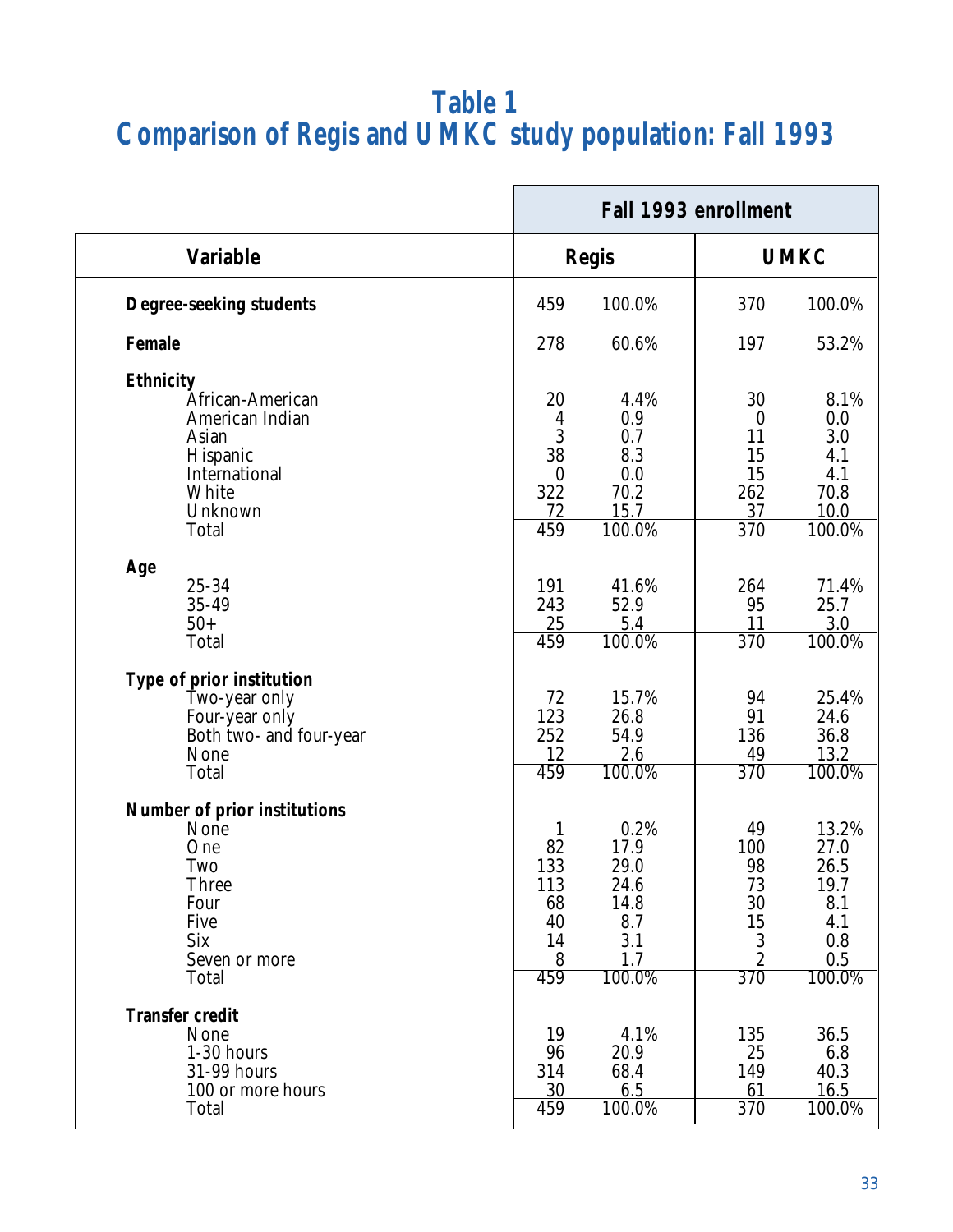### **Table 2 Patterns of correlation between independent and dependent variables Fall 1993 cohort**

### **Dependent variable: First-term dropout**

| Independent variables                                                                                         | Regis                      | <b>UMKC</b>                                                             |
|---------------------------------------------------------------------------------------------------------------|----------------------------|-------------------------------------------------------------------------|
| Older<br>Higher GPA<br>Two-year only<br>More institutions<br>No prior institututions<br>More transfer credits | More likely<br>Less likely | Less likely<br>Less likely<br>Less likely<br>More likely<br>Less likely |

### **Dependent variable: Degree completion**

| Independent variables                                                                                                                                 | Regis                                                                                  | <b>UMKC</b>                                                                            |
|-------------------------------------------------------------------------------------------------------------------------------------------------------|----------------------------------------------------------------------------------------|----------------------------------------------------------------------------------------|
| Female<br>Higher GPA<br>Two-year only<br>Vocational school<br>Two- and four-year<br>No prior experience<br>More institutions<br>More transfer credits | More likely<br>More likely<br>Less likely<br>Less likely<br>More likely<br>More likely | More likely<br>More likely<br>More likely<br>Less likely<br>More likely<br>More likely |

### **Dependent variable: Grade point average**

| Independent variables           | Regis  | <b>UMKC</b> |
|---------------------------------|--------|-------------|
| Minority                        | Lower  | Lower       |
| Older<br>Female                 | Higher | Higher      |
| Vocational school               | Lower  |             |
| Two-year only<br>Four-year only | Lower  | Higher      |
| More institutions               | Higher |             |
| More transfer credits           | Higher |             |

Correlations are signficant to at least the .05 level.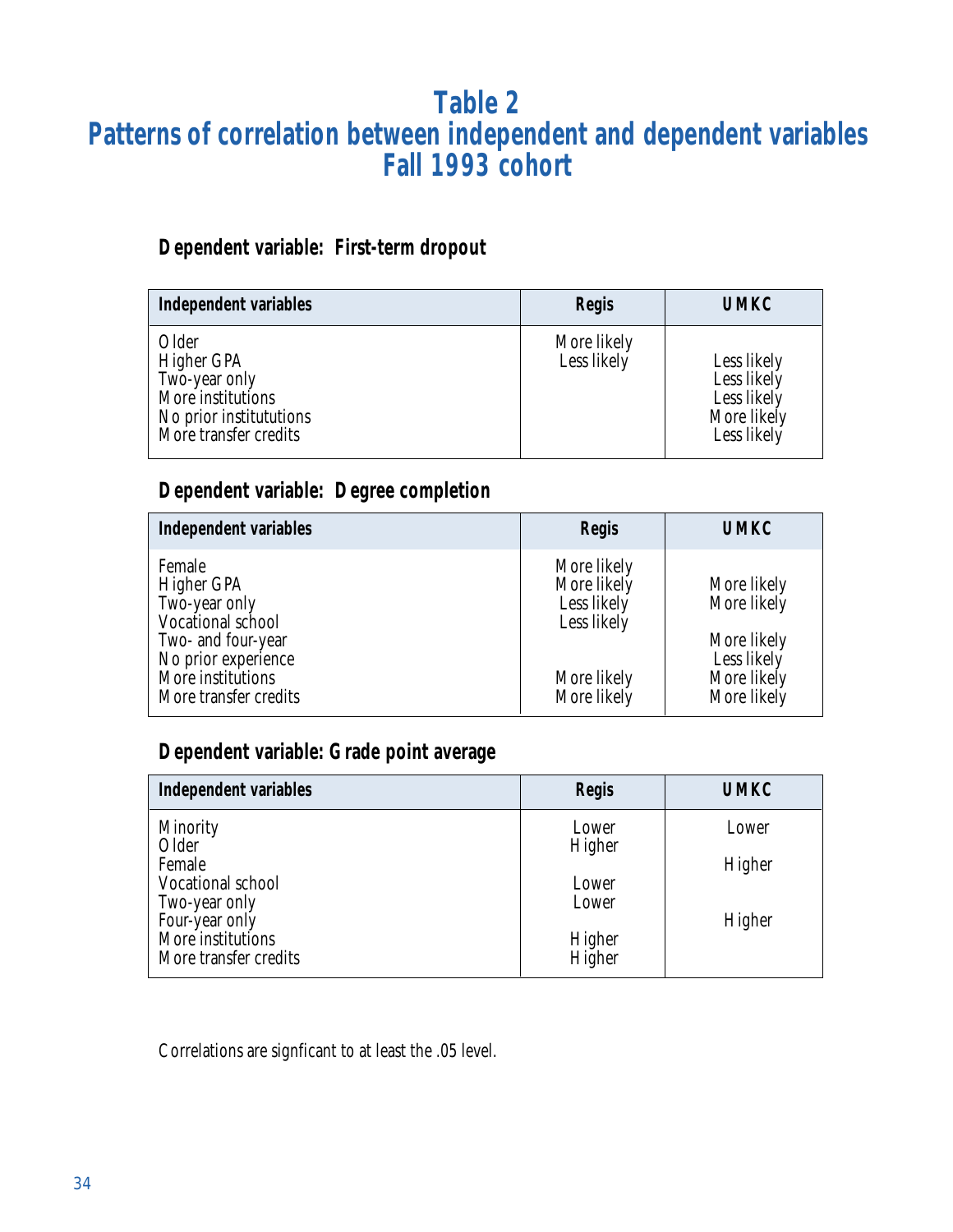## **Table 3 Comparison of study population: Fall 1999 and Fall 2000**

**Page 1**

|                                                                                                                                                                              | Fall 1999 entering cohort                                                           |                                                              |                                                            |                                                             |                                                                   | Fall 1999 cohort enrolled<br><b>Fall 2000</b>               |                                                           |                                                               |  |  |
|------------------------------------------------------------------------------------------------------------------------------------------------------------------------------|-------------------------------------------------------------------------------------|--------------------------------------------------------------|------------------------------------------------------------|-------------------------------------------------------------|-------------------------------------------------------------------|-------------------------------------------------------------|-----------------------------------------------------------|---------------------------------------------------------------|--|--|
| Variable                                                                                                                                                                     |                                                                                     | Regis                                                        |                                                            | <b>UMKC</b>                                                 |                                                                   | Regis                                                       | <b>UMKC</b>                                               |                                                               |  |  |
| Degree-seeking students                                                                                                                                                      | 321                                                                                 | 100.0%                                                       | 253                                                        | 100.0%                                                      | 182                                                               | 100.0%                                                      | 148                                                       | 100.0%                                                        |  |  |
| Female                                                                                                                                                                       | 204                                                                                 | 63.6%                                                        | 156                                                        | 61.7%                                                       | 114                                                               | 62.6%                                                       | 92                                                        | 62.2%                                                         |  |  |
| Married                                                                                                                                                                      | 190                                                                                 | 59.2%                                                        | 126                                                        | 49.8%                                                       | 110                                                               | 60.4%                                                       | 76                                                        | 51.4%                                                         |  |  |
| Children in home                                                                                                                                                             | 153                                                                                 | 47.7%                                                        | 105                                                        | 41.5%                                                       | 82                                                                | 45.1%                                                       | 68                                                        | 45.9%                                                         |  |  |
| Single parent                                                                                                                                                                | 36                                                                                  | 11.2%                                                        | 31                                                         | 12.3%                                                       | 19                                                                | 10.4%                                                       | 20                                                        | 13.5%                                                         |  |  |
| <b>Employment status</b><br>Not employed<br>Work 1-30 hrs/wk<br>Work $31 + hrs/wk$<br>Total<br>Ethnicity                                                                     | 10<br>21<br>287<br>318                                                              | 3.1%<br>6.6<br>90.3<br>100.0%                                | 52<br>59<br>142<br>$\overline{253}$                        | $\ast$<br>20.6%<br>23.3<br>$***$<br>56.1<br>100.0%          | 8<br>13<br>161<br>182                                             | 4.4%<br>7.1<br>88.5<br>100.0%                               | 38<br>41<br>69<br>148                                     | 25.7%<br>27.7<br>46.6<br>100.0%                               |  |  |
| African-American<br>American Indian<br>Asian<br>Hispanic<br>International<br>White<br>Unknown<br>Total                                                                       | 10<br>$\mathbf{1}$<br>10<br>25<br>$\boldsymbol{0}$<br>212<br>63<br>$\overline{321}$ | 3.1%<br>0.3<br>3.1<br>7.8<br>0.0<br>66.0<br>19.6<br>100.0%   | 23<br>3<br>13<br>11<br>12<br>166<br>25<br>$\overline{253}$ | 9.1%<br>1.2<br>5.1<br>4.3<br>4.7<br>65.6<br>9.9<br>100.0%   | 5<br>$\pmb{0}$<br>7<br>14<br>$\boldsymbol{0}$<br>123<br>33<br>182 | 2.7%<br>0.0<br>3.8<br>7.7<br>0.0<br>67.6<br>18.1<br>100.0%  | 16<br>$\boldsymbol{2}$<br>10<br>7<br>8<br>95<br>10<br>148 | 10.8%<br>1.4<br>6.8<br>4.7<br>5.4<br>64.2<br>6.8<br>100.0%    |  |  |
| Age<br>25-34<br>35-49<br>$50+$<br>Total                                                                                                                                      | 184<br>114<br>21<br>$\overline{319}$                                                | 57.3%<br>35.5<br>6.5<br>99.4%                                | 141<br>97<br>15<br>253                                     | $\ast$<br>55.7%<br>38.3<br>$\ast$<br>5.9<br>100.0%          | 109<br>65<br>8<br>182                                             | 59.9%<br>35.7<br>4.4<br>100.0%                              | 92<br>50<br>6<br>148                                      | 62.2%<br>33.8<br>4.2<br>100.0%                                |  |  |
| Mother's education<br>Grammar school or less<br>Some high school<br>High school graduate<br>Some college<br>College graduate<br>Some grad school<br>Graduate degree<br>Total | 19<br>27<br>118<br>75<br>47<br>$6\phantom{.}6$<br>18<br>310                         | 6.1%<br>8.7<br>38.1<br>24.2<br>15.2<br>1.9<br>5.8%<br>100.0% | 17<br>22<br>88<br>55<br>39<br>4<br>21<br>246               | 6.9%<br>8.9<br>35.8<br>22.4<br>15.9<br>1.6<br>8.5<br>100.0% | 10<br>17<br>64<br>44<br>32<br>3<br>11<br>181                      | 5.5%<br>9.4<br>35.4<br>24.3<br>17.7<br>1.7<br>6.1<br>100.0% | 11<br>15<br>48<br>29<br>26<br>1<br>14<br>144              | 7.6%<br>10.4<br>33.3<br>20.1<br>18.1<br>0.7<br>9.7%<br>100.0% |  |  |

\* Significance of Chi Square for difference between Fall 1999 and Fall 2000 <=.05

Table 3 continued on page 36

\*\* Significance of Chi Square for difference between Fall 1999 and Fall 2000 <=.005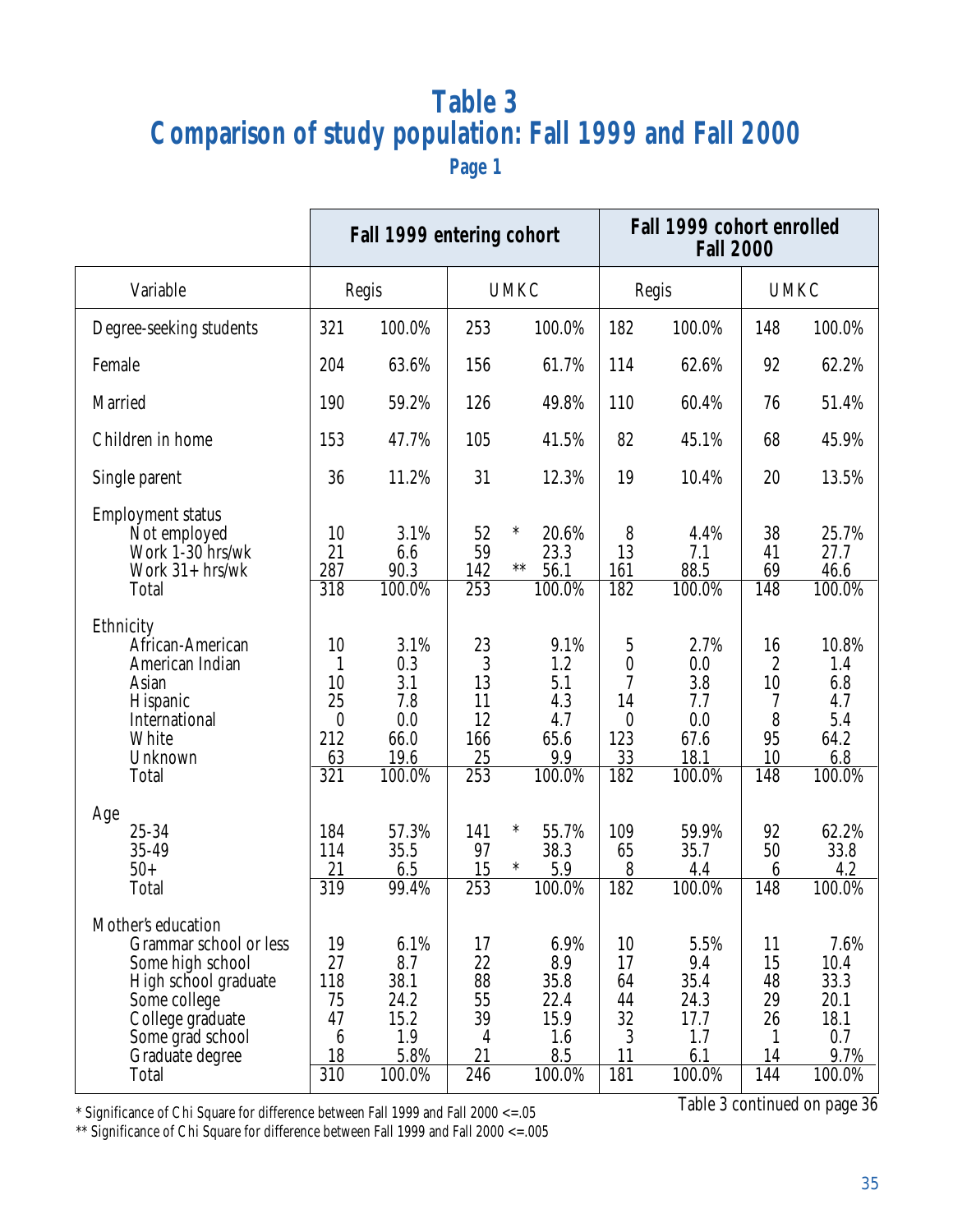## **Table 3 Comparison of study population: Fall 1999 and Fall 2000**

**Page 2**

|                                                                                                                                                                              | Fall 1999 entering cohort                                 |                                                              |                                                               |                        |                                                              | Fall 1999 cohort enrolled<br><b>Fall 2000</b> |                                                               |                                              |                                                                |  |
|------------------------------------------------------------------------------------------------------------------------------------------------------------------------------|-----------------------------------------------------------|--------------------------------------------------------------|---------------------------------------------------------------|------------------------|--------------------------------------------------------------|-----------------------------------------------|---------------------------------------------------------------|----------------------------------------------|----------------------------------------------------------------|--|
| Variable                                                                                                                                                                     | Regis                                                     |                                                              |                                                               | <b>UMKC</b>            |                                                              | Regis                                         |                                                               | <b>UMKC</b>                                  |                                                                |  |
| Father's education<br>Grammar school or less<br>Some high school<br>High school graduate<br>Some college<br>College graduate<br>Some grad school<br>Graduate degree<br>Total | 18<br>32<br>92<br>67<br>62<br>13<br>26<br>310             | 5.8%<br>10.3<br>29.7<br>21.6<br>20.0<br>4.2<br>8.4<br>100.0% | 22<br>28<br>$72\,$<br>51<br>49<br>$\overline{5}$<br>22<br>249 |                        | 8.8%<br>11.2<br>28.9<br>20.5<br>19.7<br>2.0<br>8.8<br>100.0% | 8<br>18<br>56<br>32<br>38<br>8<br>19<br>179   | 4.5%<br>10.1<br>31.3<br>17.9<br>21.2<br>4.5<br>10.6<br>100.0% | 16<br>16<br>39<br>27<br>33<br>3<br>13<br>147 | 10.9%<br>10.9<br>26.5<br>18.4<br>22.4<br>2.0<br>8.8%<br>100.0% |  |
| Transfer credit<br>None<br>1-30 hours<br>31-99 hours<br>100 or more hours<br>Total                                                                                           | $***$<br>77<br>79<br>159<br>$**$<br>4<br>$\overline{319}$ | 24.1%<br>24.8<br>49.8<br>1.3<br>$100.0\%$                    | 85<br>15<br>106<br>47<br>253                                  | $**$<br>$\ast$<br>$**$ | 33.6%<br>5.9<br>41.9<br>18.6<br>100.0%                       | 21<br>44<br>114<br>3<br>182                   | 11.5%<br>24.2<br>62.6<br>1.6<br>100.0%                        | 33<br>7<br>70<br>38<br>148                   | 22.3%<br>4.7<br>47.3<br>25.7<br>100.0%                         |  |
| Financial aid                                                                                                                                                                | $\ast$<br>94                                              | 29.3%                                                        | 120                                                           | $**$                   | 47.4%                                                        | 62                                            | 34.1%                                                         | 84                                           | 56.8%                                                          |  |
| VA benefits                                                                                                                                                                  | 15                                                        | 4.7%                                                         | 18                                                            |                        | 7.1%                                                         | 13                                            | 7.1%                                                          | 12                                           | 8.1%                                                           |  |
| Scholarship                                                                                                                                                                  | 7                                                         | 2.2%                                                         | 42                                                            |                        | 16.6%                                                        | $\overline{2}$                                | 1.1%                                                          | 27                                           | 18.2%                                                          |  |
| Employer reimbursement                                                                                                                                                       | 156                                                       | 48.6%                                                        | 67                                                            | $***$                  | 26.5%                                                        | 86                                            | 47.3%                                                         | 30                                           | 20.3%                                                          |  |

\* Significance of Chi Square for difference between Fall 1999 and Fall 2000 <=.05

\*\* Significance of Chi Square for difference between Fall 1999 and Fall 2000 <=.005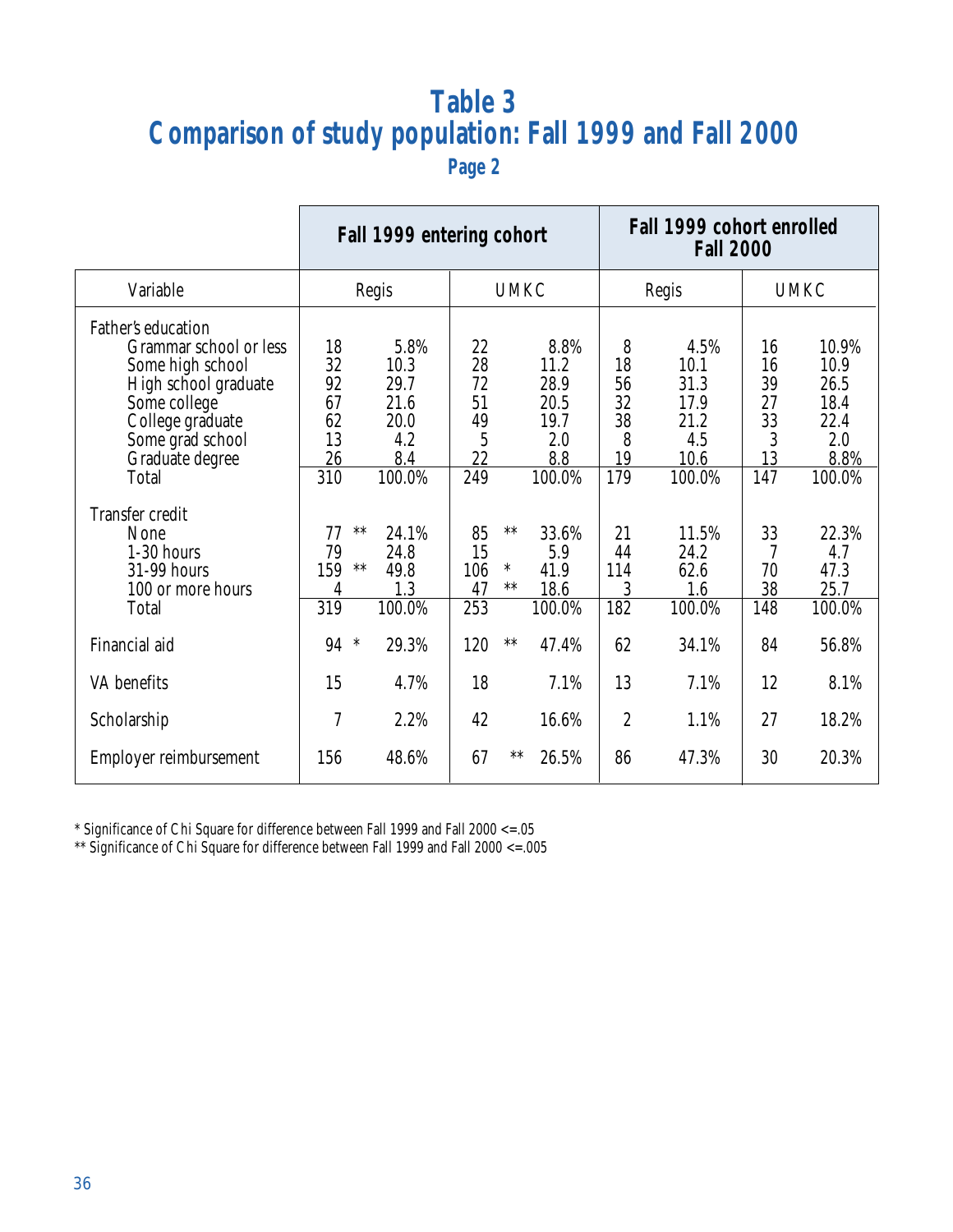## **Table 4 Comparison of study population: Fall 1993 and Fall 1999**

|                                                                                                                                                                                           |                                                                                                                                                                                                                       | Fall 1993 entering cohort                                                                                   |                                                                                                                                | Fall 1999 entering who<br>responded to questionaire                                                            |                                                                                                     |                                                                                                       |                                                                                                     |  |
|-------------------------------------------------------------------------------------------------------------------------------------------------------------------------------------------|-----------------------------------------------------------------------------------------------------------------------------------------------------------------------------------------------------------------------|-------------------------------------------------------------------------------------------------------------|--------------------------------------------------------------------------------------------------------------------------------|----------------------------------------------------------------------------------------------------------------|-----------------------------------------------------------------------------------------------------|-------------------------------------------------------------------------------------------------------|-----------------------------------------------------------------------------------------------------|--|
| Variable                                                                                                                                                                                  | Regis                                                                                                                                                                                                                 |                                                                                                             | <b>UMKC</b>                                                                                                                    |                                                                                                                | Regis                                                                                               | <b>UMKC</b>                                                                                           |                                                                                                     |  |
| Degree-seeking students                                                                                                                                                                   | 100.0%<br>459                                                                                                                                                                                                         | 370                                                                                                         | 100.0%                                                                                                                         | 321                                                                                                            | 100.0%                                                                                              | 253                                                                                                   | 100.0%                                                                                              |  |
| Female                                                                                                                                                                                    | 278<br>60.6%                                                                                                                                                                                                          | 197                                                                                                         | $\ast$<br>53.2%                                                                                                                | 204                                                                                                            | 63.6%                                                                                               | 156                                                                                                   | 61.7%                                                                                               |  |
| Ethnicity<br>African-American<br>American Indian<br>Asian<br>Hispanic<br>International<br>White<br>Unknown<br>Total<br>Age<br>25-34<br>35-49<br>$50+$<br>Total                            | 20<br>4<br>0.9<br>$***$<br>3<br>0.7<br>38<br>8.3<br>0.0<br>$\boldsymbol{0}$<br>322<br>$**$<br>70.2<br>72<br>15.7<br>459<br>100.0%<br>**<br>41.6%<br>191<br>$***$<br>52.9<br>243<br>25<br>5.4<br>459<br>100.0%         | 4.4%<br>30<br>$\boldsymbol{0}$<br>11<br>15<br>15<br>262<br>37<br>$\overline{370}$<br>264<br>95<br>11<br>370 | 8.1%<br>0.0<br>3.0<br>4.1<br>4.1<br>$\ast$<br>70.8<br>10.0<br>100.0%<br>$**$<br>71.4%<br>$***$<br>25.7<br>3.0<br>100.0%        | 10<br>$\mathbf{1}$<br>10<br>25<br>$\boldsymbol{0}$<br>212<br>63<br>$\overline{321}$<br>184<br>114<br>21<br>319 | 3.1%<br>0.3<br>3.1<br>7.8<br>0.0<br>66.0<br>19.6<br>100.0%<br>57.7%<br>35.7<br>6.6<br>99.4%         | 23<br>3<br>13<br>11<br>12<br>166<br>25<br>$\overline{253}$<br>141<br>97<br>15<br>253                  | 9.1%<br>1.2<br>5.1<br>4.3<br>4.7<br>65.6<br>9.9<br>100.0%<br>55.7%<br>38.3<br>5.9<br>100.0%         |  |
| Number of prior institutions<br>None<br>One<br>Two<br>Three<br>Four<br>Five<br>Six<br>Seven or more<br>Total<br>Transfer credit<br>None<br>1-30 hours<br>31-99 hours<br>100 or more hours | $**$<br>1<br>82<br>$**$<br>17.9<br>133<br>29.0<br>$***$<br>113<br>24.6<br>68<br>14.8<br>40<br>8.7<br>3.1<br>14<br>8<br>1.7<br>100.0%<br>459<br>$**$<br>19<br>96<br>20.9<br>$***$<br>314<br>68.4<br>$***$<br>30<br>6.5 | 0.2%<br>49<br>100<br>98<br>73<br>30<br>15<br>3<br>$\boldsymbol{2}$<br>370<br>4.1%<br>135<br>25<br>149<br>61 | $**$<br>13.2%<br>$***$<br>27.0<br>26.5<br>$\ast$<br>19.7<br>8.1<br>4.1<br>0.8<br>0.5<br>100.0%<br>36.5%<br>6.8<br>40.3<br>16.5 | 28<br>109<br>88<br>41<br>38<br>11<br>6<br>$\boldsymbol{0}$<br>$\overline{321}$<br>77<br>79<br>159<br>4         | 8.7%<br>34.0<br>27.4<br>12.8<br>11.8<br>3.4<br>1.9<br>0.0<br>100.0%<br>24.1%<br>24.8<br>49.8<br>1.3 | 85<br>50<br>65<br>34<br>12<br>4<br>3<br>$\boldsymbol{0}$<br>$\overline{253}$<br>85<br>15<br>106<br>47 | 33.6%<br>19.8<br>25.7<br>13.4<br>4.7<br>1.6<br>1.2<br>0.0<br>100.0%<br>33.6%<br>5.9<br>41.9<br>18.6 |  |

\* Significance of Chi Square for difference between Fall 1993 and Fall 1999 <=.05

\*\* Significance of Chi Square for difference between Fall 1993 and Fall 1999 <=.005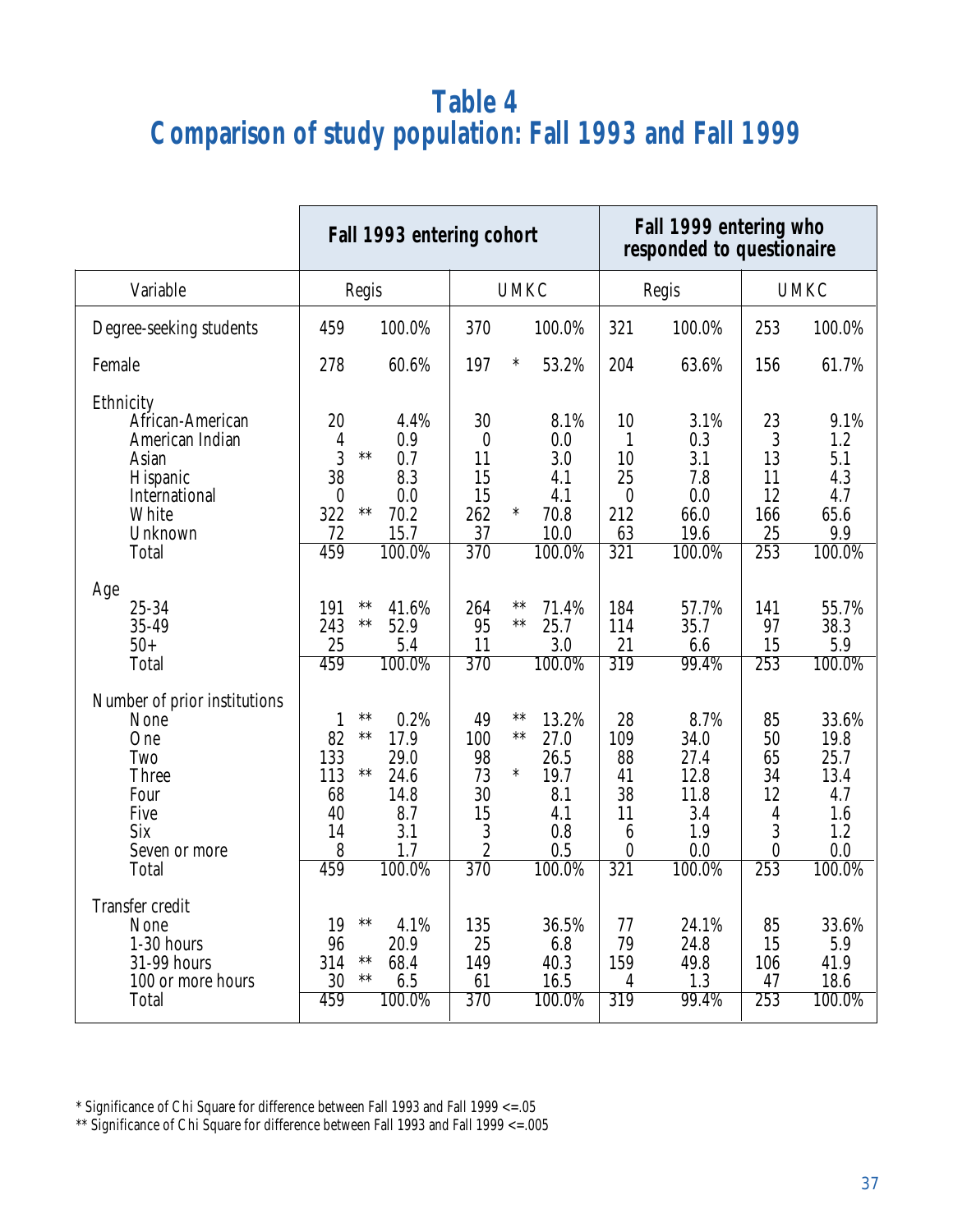## **Table 5 Models of degree completion and first-term dropout Fall 1993 cohort**

|                                                      | <b>Regis</b>                       |                                              |       |                |                                               | <b>UMKC</b> |                  |                                              |       |                  |                                             |       |
|------------------------------------------------------|------------------------------------|----------------------------------------------|-------|----------------|-----------------------------------------------|-------------|------------------|----------------------------------------------|-------|------------------|---------------------------------------------|-------|
| <b>Variable</b>                                      | B                                  | Degree completion<br>$(S.E.)$ Sig. Exp $(B)$ |       | B              | First-term dropout<br>$(S.E.)$ Sig. Exp $(B)$ |             | B                | Degree completion<br>$(S.E.)$ Sig. Exp $(B)$ |       |                  | First-term dropout<br>B (S.E.) Sig. Exp (B) |       |
| Female                                               | 0.838                              | $0.250***$ 2.312                             |       | 0.103          | 0.295                                         |             |                  | 0.137 0.241                                  |       | 0.707            | $0.298*$                                    | 2.028 |
| Age                                                  |                                    |                                              |       | 0.054          | $0.019**$                                     | 1.055       |                  |                                              |       |                  |                                             |       |
| <b>GPA</b>                                           | 0.788                              | $0.305**$                                    | 2.200 | $-0.659$       | $0.162***$ 0.518                              |             |                  | $0.467$ $0.157$ **                           | 1.596 | $-0.735$         | $0.148$ ***                                 | 0.480 |
| Amount of<br>transfer credit                         | 0.029                              | $0.005***$ 1.029                             |       | $-0.002$       | 0.006                                         |             | 0.010            | $0.003$ ***                                  | 1.010 | $-0.007$         | $0.003*$                                    | 0.993 |
| Number of prior<br>institutions                      | 0.365                              | $0.092***$ 1.440                             |       | $-0.030$       | 0.115                                         |             |                  | 0.091 0.109                                  |       | $-0.254$ $0.146$ |                                             |       |
| No prior institution<br>Type of prior<br>institution |                                    |                                              |       |                |                                               |             | $-0.416$ $0.550$ |                                              |       | 0.960            | $0.495*$                                    | 2.612 |
| Two-year only<br>Vocational school                   | $-7.691$ 12.429<br>$-6.909$ 18.924 |                                              |       | 0.174<br>0.196 | 0.433<br>0.647                                |             |                  | $0.621$ $0.285$ *                            | 1.862 | $-0.909$         | $0.408*$                                    | 0.403 |
| Constant                                             | $-6.396$                           | $1.200**$                                    |       | $-1.566$       | 0.890                                         |             |                  | $-3.095$ 0.629 ***                           |       |                  | 1.314 0.587 *                               |       |
| <b>Observations</b>                                  | 459                                |                                              |       | 459            |                                               |             | 370              |                                              |       | 370              |                                             |       |
| % Cases predicted<br>correctly                       | 78.20%                             |                                              |       | 87.40%         |                                               |             | 67.30%           |                                              |       | 82.40%           |                                             |       |

\*\*\* Significant at the .001 level.

\*\* Significant at the .01 level.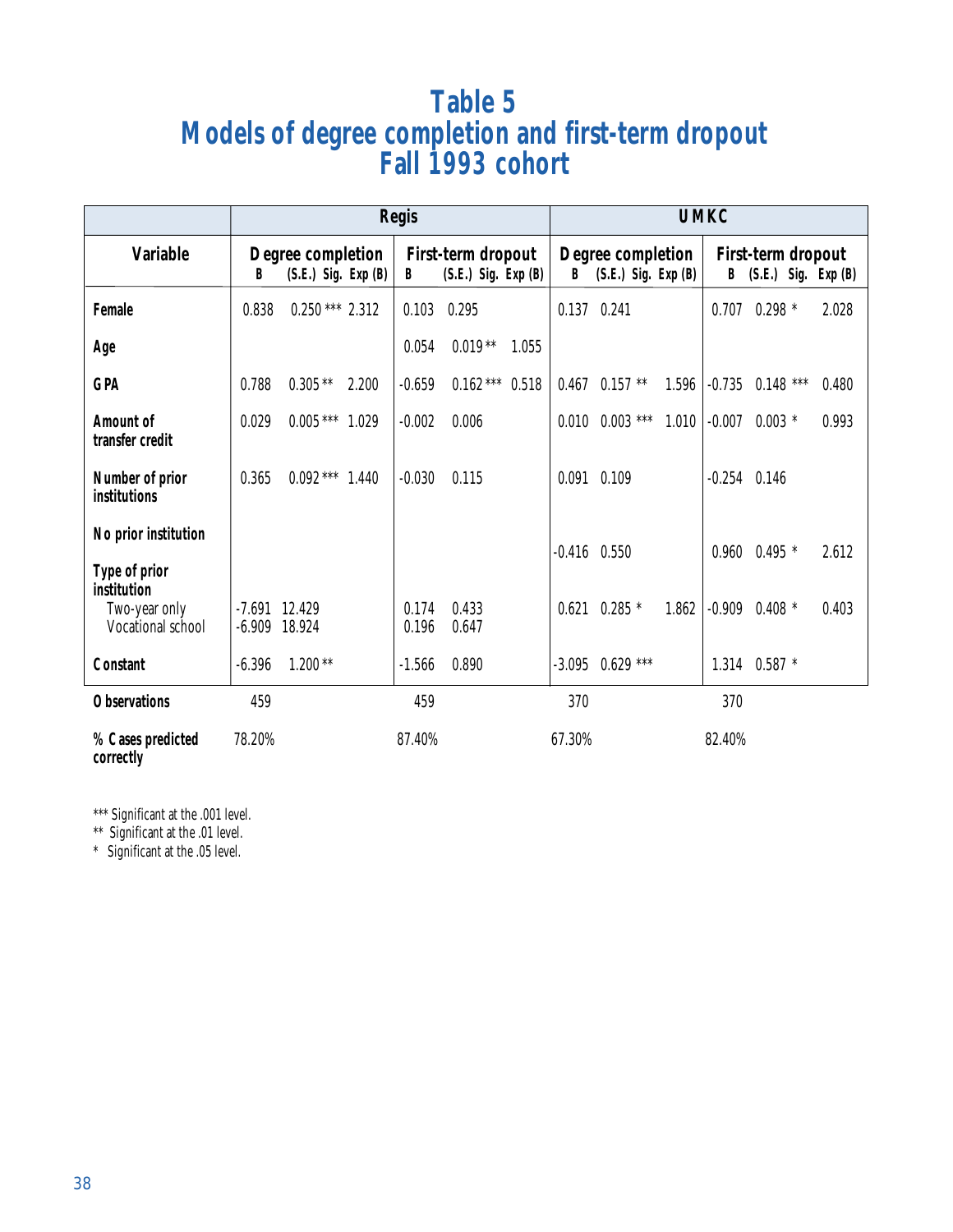## **Table 6 Models of persistence Fall 1999 cohort**

|                                                                                                                                 |              |        | <b>Regis</b> |        | <b>UMKC</b>                |                             |        |  |
|---------------------------------------------------------------------------------------------------------------------------------|--------------|--------|--------------|--------|----------------------------|-----------------------------|--------|--|
| Variable                                                                                                                        | $\, {\bf B}$ | (S.E.) | Sig.         | Exp(B) | $\, {\bf B}$               | $(S.E.)$ Sig.               | Exp(B) |  |
| <b>Married</b>                                                                                                                  | 0.289        | 0.367  |              |        | 0.412                      | 0.564                       |        |  |
| Single parent                                                                                                                   | $-0.972$     | 0.532  |              |        | $-0.137$                   | 0.736                       |        |  |
| Female                                                                                                                          | $-0.296$     | 0.332  |              |        | $-1.171$                   | $0.527$ *                   | 0.310  |  |
| Age                                                                                                                             | $-0.033$     | 0.018  |              |        | 0.075                      | 0.041                       |        |  |
| <b>Employed full time</b>                                                                                                       | $-0.572$     | 0.338  |              |        |                            |                             |        |  |
| Household income > \$60,000                                                                                                     |              |        |              |        | $-1.204$                   | 0.637                       |        |  |
| <b>GPA</b>                                                                                                                      | 0.662        | 0.273  | $**$         | 1.938  | 0.672                      | $0.339$ *                   | 1.958  |  |
| Amount of transfer credit                                                                                                       | 0.016        | 0.006  | $**$         | 1.016  |                            |                             |        |  |
| Received financial aid                                                                                                          | 1.062        | 0.412  | $**$         | 2.892  | 1.437                      | $0.554$ **                  | 4.209  |  |
| <b>Motivational indicators</b><br>Attitude and meaning<br>Social integration - students<br>Faculty interaction<br><b>Stress</b> | 0.028        | 0.032  |              |        | 0.009<br>0.079<br>$-0.042$ | 0.022<br>$0.038$ *<br>0.055 | 1.082  |  |
| Constant                                                                                                                        | $-0.874$     | 1.245  |              |        | $-4.815$                   | $2.286$ *                   |        |  |
| <b>Observations</b>                                                                                                             | 288          |        |              |        | 193                        |                             |        |  |
| % Cases predicted correctly                                                                                                     | 78.10%       |        |              |        | 86.00%                     |                             |        |  |

\*\*\* Significant at the .001 level.

\*\* Significant at the .01 level.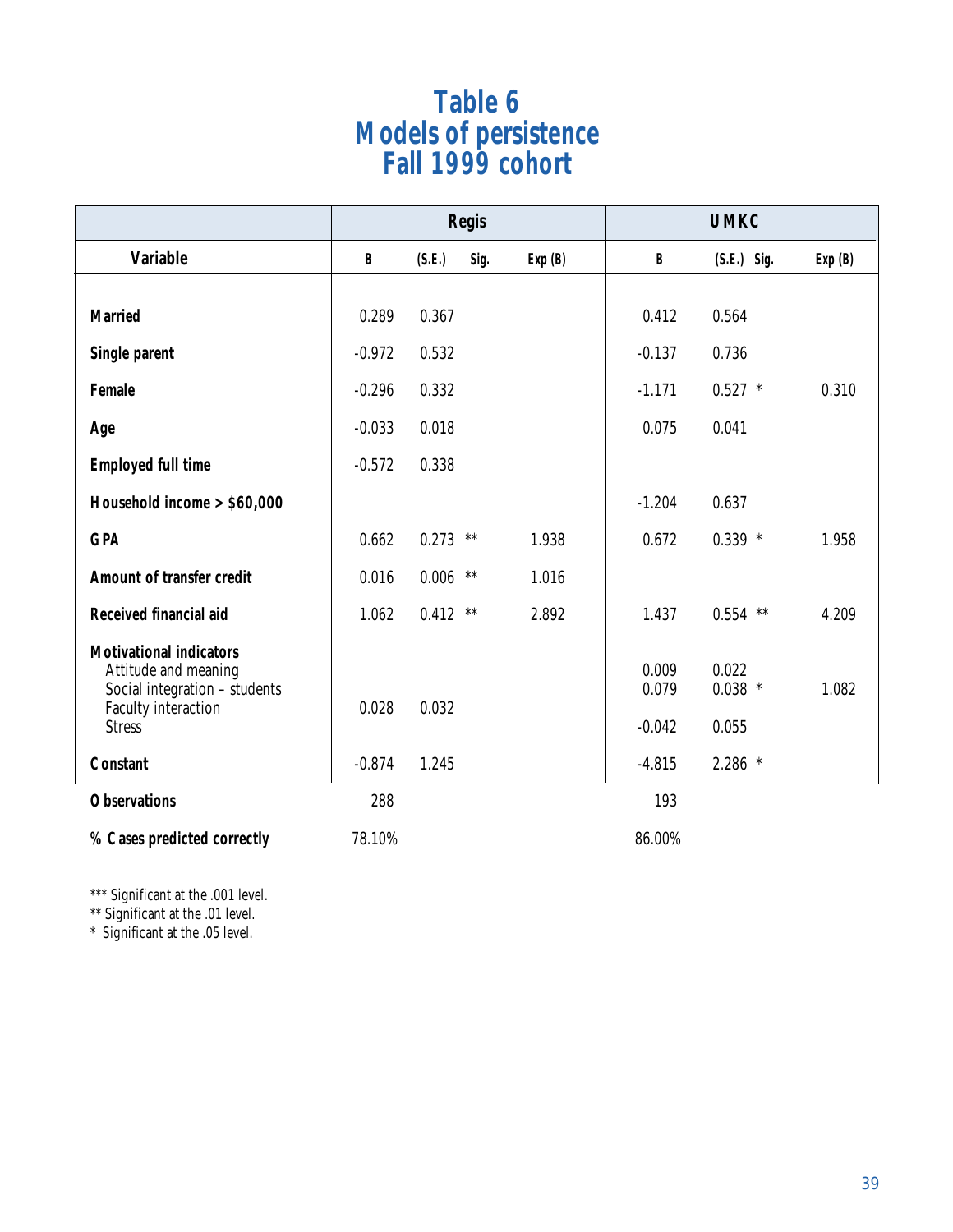## **Table 7 Models of grade point average Fall 1993 cohort**

|                              |                                    | <b>Regis</b> |        | <b>UMKC</b>                        |             |       |  |
|------------------------------|------------------------------------|--------------|--------|------------------------------------|-------------|-------|--|
| Variable                     | <b>Standardized</b><br>coefficient | $\mathbf t$  | Sig.   | <b>Standardized</b><br>coefficient | $\mathbf t$ | Sig.  |  |
| Non-white                    | $-0.103$                           | $-2.071$     | $\ast$ | $-0.186$                           | $-3.502$    | $***$ |  |
| Female                       | 0.062                              | 1.248        |        | 0.224                              | 4.169       | ***   |  |
| Age                          | 0.085                              | 1.69         |        | 0.047                              | 0.871       |       |  |
| Amount of transfer credit    | 0.200                              | 3.406        | ***    | $-0.062$                           | $-1.065$    |       |  |
| Number of prior institutions | $-0.003$                           | $-0.056$     |        | $-0.018$                           | $-0.305$    |       |  |
| Type of prior institution    |                                    |              |        |                                    |             |       |  |
| Two-year only                | $-0.037$                           | $-0.68$      |        | $-0.083$                           | $-1.497$    |       |  |
| Vocational                   | $-0.016$                           | $-0.28$      |        |                                    |             |       |  |
| Constant                     | 2.902                              | 14.693       | ***    | 2.744                              | 11.056      | $***$ |  |
| $\mathbb{R}^2$<br>Adjusted   | 0.061                              |              |        | 0.083                              |             |       |  |
| ${\bf F}$                    | 4.583                              |              | $***$  | 5.981                              |             | ***   |  |
| $\mathbf N$                  | 386                                |              |        | 332                                |             |       |  |

\*\*\* Significant at the .001 level.

\*\* Significant at the .01 level.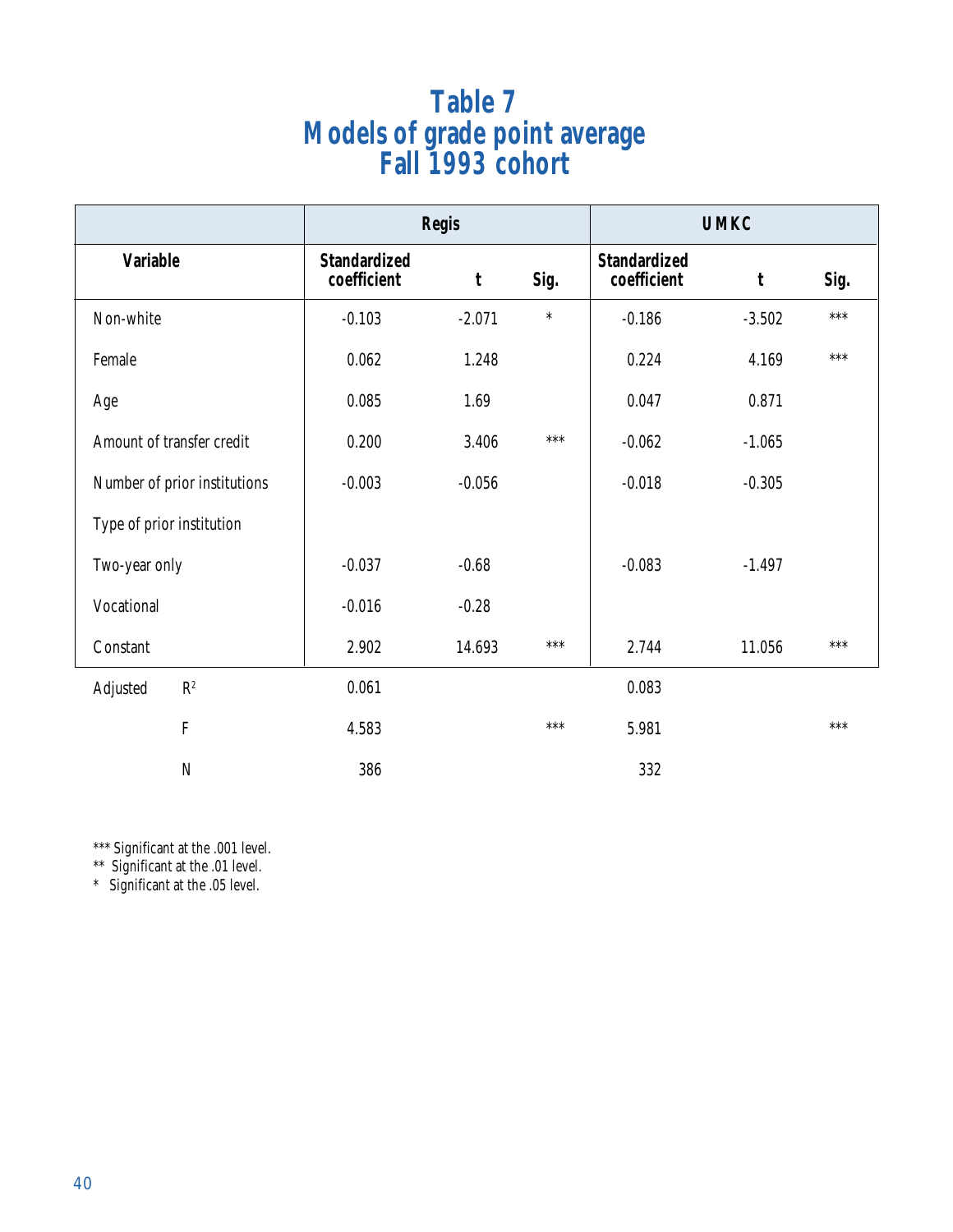## **Table 8 Correlation matrix of persistence and success Fall 1999 cohort**

|                                 |             | Regis            |               | <b>UMKC</b> |                  |               |  |
|---------------------------------|-------------|------------------|---------------|-------------|------------------|---------------|--|
| Variable                        | Spring 2000 | <b>Fall 2000</b> | <b>Grades</b> | Spring 2000 | <b>Fall 2000</b> | <b>Grades</b> |  |
| <b>Married</b>                  | .053        | .017             | $.121*$       | $-.020$     | .052             | $.210**$      |  |
| Single parent                   | $-.101$     | $-.024$          | $-125*$       | .026        | .042             | $-.053$       |  |
| Children                        | $-.025$     | $-.064$          | .044          | .059        | .094             | .139          |  |
| Non-white                       | $-112$      | $-.016$          | $-.264**$     | $.160*$     | .096             | $-.187*$      |  |
| Female                          | $-.002$     | $-.024$          | .036          | $-.097$     | $-.024$          | .050          |  |
| Age                             | $-.095$     | $-.080$          | $.162**$      | .031        | $-.051$          | $.176*$       |  |
| <b>Employed full time</b>       | $-115*$     | $-.113*$         | .003          | $-131$      | $-184**$         | 0.018         |  |
| Amount of transfer credit       | $.230**$    | $.348**$         | $.128*$       | .041        | .127             | $-134$        |  |
| Received financial aid          | $.134*$     | $.116*$          | $-165**$      | $.210**$    | .102             | $-152*$       |  |
| <b>Received VA benefits</b>     | .071        | .101             | .061          | $-.065$     | .053             | $-140$        |  |
| Received employer reimbursement | $-0.028$    | $-.045$          | .099          | $-136$      | $-142*$          | $-.004$       |  |
| Household income > \$60,000     | $-.002$     | $-137*$          | .005          | $-.250**$   | $-163*$          | .139          |  |
| <b>GPA</b>                      | $.152**$    | $.118*$          |               | $.155*$     | .090             |               |  |
| Father had BA or better         | .045        | $.116*$          | .044          | $-.056$     | .094             | .063          |  |
| Mother had BA or better         | .021        | .086             | .012          | .059        | .117             | $-.054$       |  |
| <b>Motivational variables</b>   |             |                  |               |             |                  |               |  |
| Self-regulation                 | .044        | $-0.023$         | $.115*$       | .095        | .128             | $.306**$      |  |
| Extrinsic goal orientation      | $-068$      | $-.063$          | .009          | .002        | .053             | $-.075$       |  |
| Self-efficacy                   | .075        | .033             | .033          | .106        | .128             | $.418**$      |  |
| Intrinsic goal orientation      | .053        | $-.028$          | .097          | .116        | .104             | $.277**$      |  |
| Attitude and meaning            | .084        | $-.057$          | .102          | $.167*$     | .049             | $.241**$      |  |
| Use technology and media        | $-.038$     | $-.056$          | .055          | $-.069$     | $-180*$          | $-.065$       |  |
| Social integration - students   | .071        | .004             | .109          | $.208**$    | $.235*$          | .032          |  |
| Faculty interaction             | $.117*$     | .020             | $.134*$       | .091        | .027             | $.262**$      |  |
| <b>Stress</b>                   | $-.051$     | $-.037$          | $-0.029$      | $-.151*$    | $-.120$          | $-.099$       |  |
| Effort avoidance                | $-.053$     | .009             | $-.070$       | $-.033$     | $-.006$          | $-.178*$      |  |
| <b>Enrolled Spring 2000</b>     |             | $.431**$         | $.152**$      |             | $.520**$         | $.155*$       |  |

\*\* Significant at the .01 level.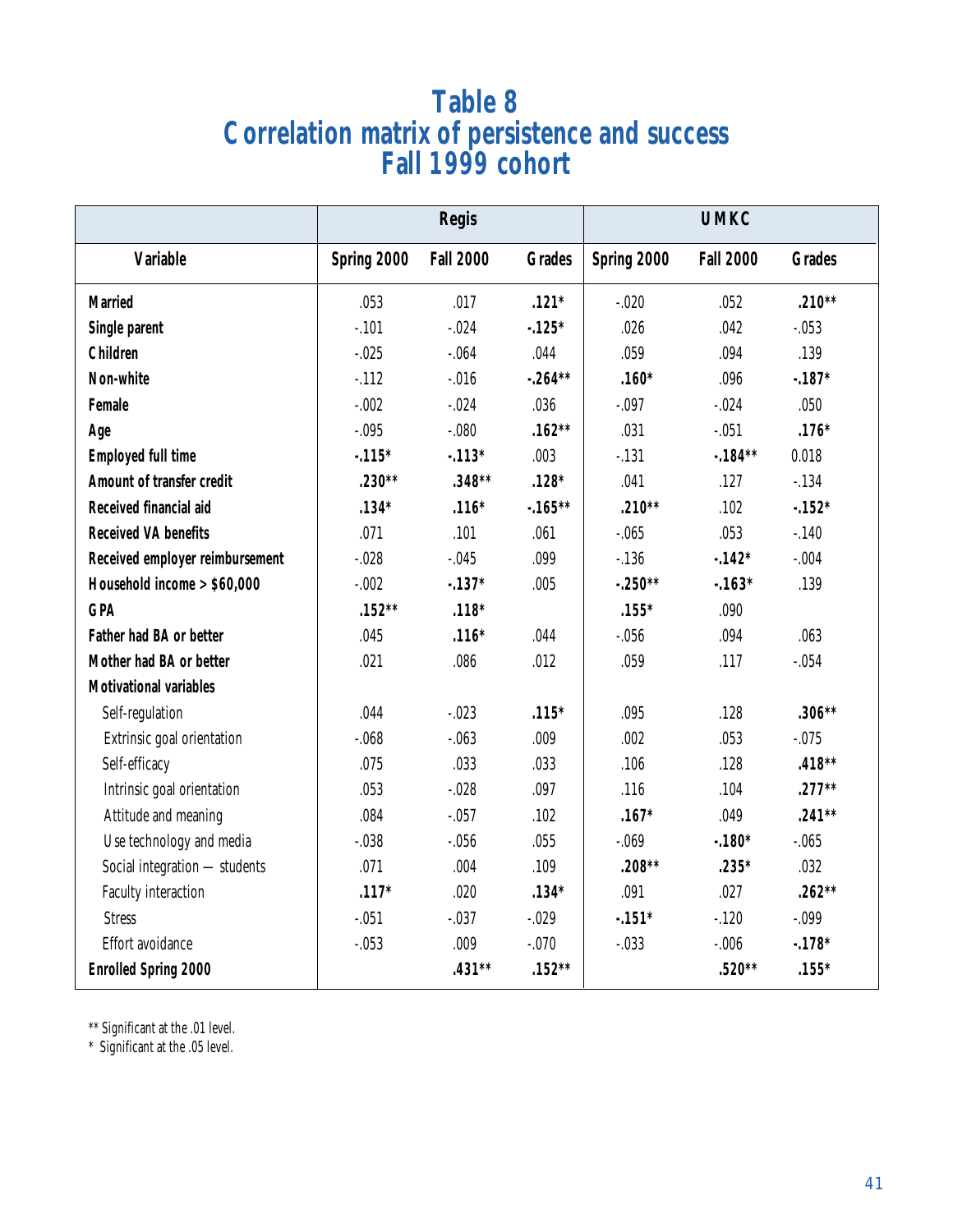### **About the authors**

**Raymond J. Wlodkowski** is director of the Center for the Study of Accelerated Learning in the School for Professional Studies at Regis University. He received his doctorate in educational psychology from Wayne State University in Detroit in 1970. His research and teaching focus on adult learning, motivation and diversity.

**Jennifer E. Mauldin** is a senior research associate in the Center for the Study of Accelerated Learning. She received her master's degree in public services management from DePaul University in Chicago in 1981. Her responsibilities include conducting student outcomes research for Regis University and providing analytical support for research at the Center for the Study of Accelerated Learning.

**Sandra W. Gahn** is a senior research associate in the office of the Vice Chancellor for Student Affairs at the University of Missouri-Kansas City. She received her doctorate in higher education administration from the University of Kansas in 1995. Her primary responsibilities at UMKC include enrollment-management research, survey design and analysis, and technology issues.

### **About the Center for the Study of Accelerated Learning**

The Center for the Study of Accelerated Learning, located in the School for Professional Studies at Regis University, is a research institute for the assessment of the quality and applicability of intensive learning formats in higher education. The center conducts primary research on adult learning to evaluate teaching strategies, document outcomes and provide ongoing education to support the effectiveness of accelerated programs. In keeping with the Jesuit tradition of commitment to social justice, the center is primarily concerned with research questions that relate to how well accelerated programs serve people often underrepresented in universities, such as working adults and low-income and immigrant populations.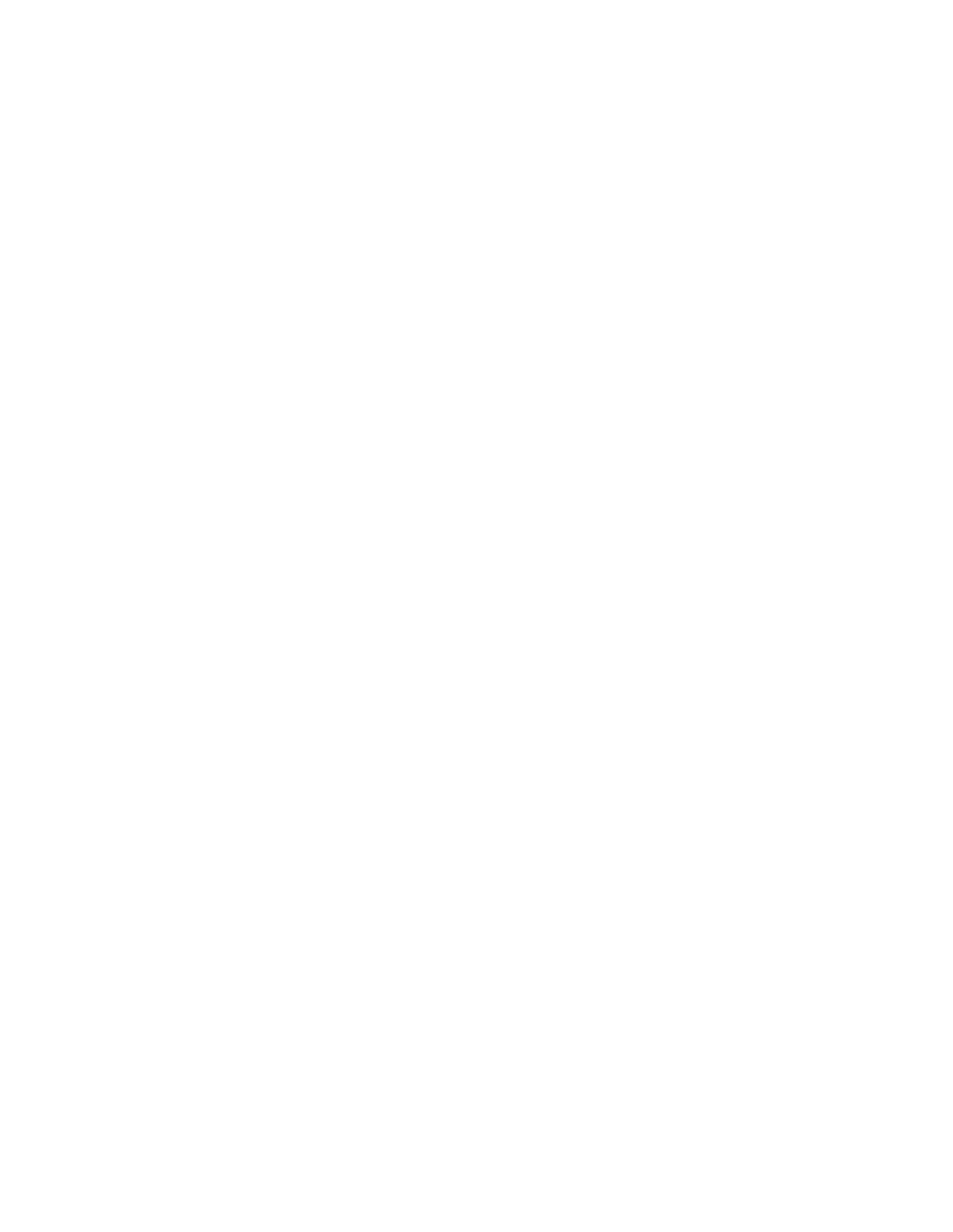

## **Also available from Lumina Foundation for Education**

aaaaaaaaaaaaaaaaaaaaaaaaaaaaaaaaaaa aaaaaaaaaaaaaaaaaaaaaaaaaaaaaa

Debts and Decisions: Student Loans and Their Relationship to Graduate School and Career Choice *Donald E. Heller June 2001*

Funding the "Infostructure:" A Guide to Financing Technology Infrastructure in Higher Education *Jane V. Wellman and Ronald A. Phipps April 2001*

Discounting Toward Disaster: Tuition Discounting, College Finances, and Enrollments of Low-Income Undergraduates *Kenneth E. Redd December 2000*

College Affordability: Overlooked Long-Term Trends and Recent 50-State Patterns *Jerry Sheehan Davis November 2000*

HBCU Graduates: Employment, Earnings and Success After College *Kenneth E. Redd August 2000*

> Student Debt Levels Continue to Rise Stafford Indebtedness: 1999 Update *Patricia M. Scherschel June 2000*

Presidential Essays: Success Stories — Strategies that Make a Difference at Thirteen Independent Colleges and Universities *Allen P. Splete, Editor March 2000*

Are College Students Satisfied? A National Analysis of Changing Expectations *Lana Low February 2000*

Fifty Years of Innovations in Undergraduate Education: Change and Stasis in the Pursuit of Quality *Gary H. Quehl, William H. Bergquist and Joseph L. Subbiondo October 1999*

Cost, Price and Public Policy: Peering into the Higher Education Black Box *William L. Stringer, Alisa F. Cunningham, with Jamie P. Merisotis, Jane V. Wellman, and Colleen T. O'Brien August 1999*

> Student Indebtedness: Are Borrowers Pushing the Limits? *Patricia M. Scherschel November 1998*

It's All Relative: The Role of Parents in College Financing and Enrollment *William L. Stringer, Alisa F. Cunningham, Colleen T. O'Brien and Jamie P. Merisotis October 1998*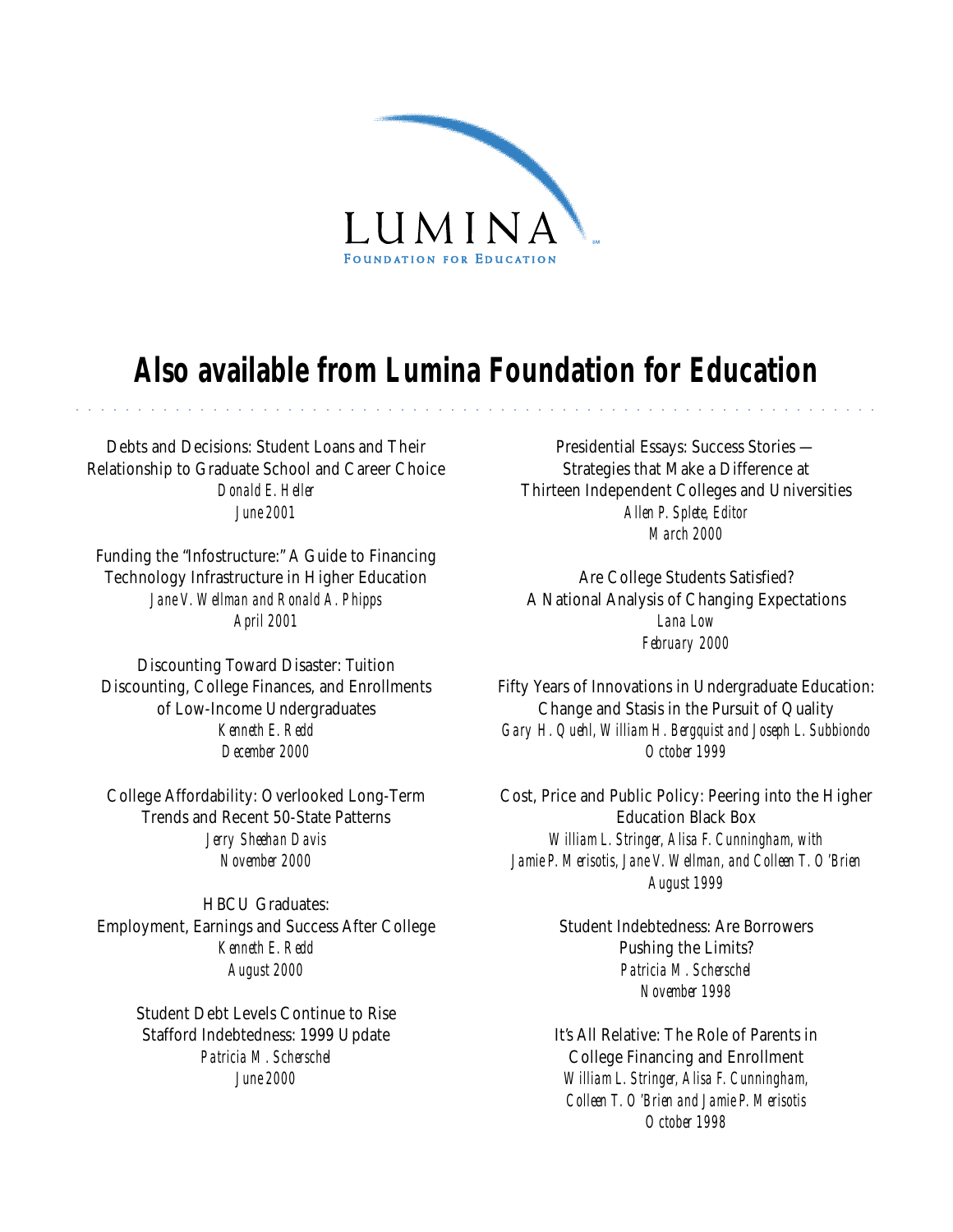

### **NEW AGENDA SERIES™**

The primary mission of the Lumina Foundation<br>for Education is to expand access to education<br>by supporting research, innovative programs<br>and communications initiatives. The Foundation forms for Education is to expand access to education and communications initiatives. The Foundation focuses its work in three areas related to postsecondary education: financial access, student retention and attainment, and nontraditional learners and learning.

 The Foundation frames issues and explores new solutions through research by gathering and analyzing information relating to these three areas. The Lumina Foundation encourages original sponsored research, which is typically commissioned by the Foundation to address critical issues surrounding access, retention and nontraditional learning. The results of that research, and therefore the content of these publications, do not necessarily represent the views of the Foundation or its employees.

 Believing that published research may have the longest-term impact on higher education, the Foundation publishes and disseminates articles, research reports and books. We prefer topics and approaches that are more practical than theoretical, and which emphasize pragmatic tools that will assist institutions and public policy-makers.

Additional information about the Foundation's research program may be obtained from:

> Dr. Robert C. Dickeson Senior Vice President for Higher Education Policy, Research and Evaluation *rdickeso@luminafoundation.org*

Additional information about Lumina Foundation<sup>SM</sup> programs and communications may be obtained from:

> Susan O. Conner Executive Vice President and Chief Operating Officer *sconner@luminafoundation.org*

Lumina Foundation for Education P. O. Box 7039 Indianapolis, IN 46207-7039 800-834-5756 *www.luminafoundation.org*

Lumina Foundation for Education New Agenda Series™

Robert C. Dickeson Executive Editor

David S. Powell Director of Publications

Jean B. Rose Copy Editor

Natasha Swingley Design and Production

Printed by SPG Graphics Inc.

Lumina Foundation for Education Editorial Advisory Board

Martha D. Lamkin Jerry S. Davis Derek V. Price Jill Wohlford Sara Murray-Plumer

Lumina Foundation for Education New Agenda Series™ is published periodically by Lumina Foundation for Education P.O. Box 7039 Indianapolis, IN 46207-7039

First-class postage paid at Indianapolis, Ind. Copyright © 2001, Lumina Foundation for Education, Inc. All rights reserved.

POSTMASTER: Send all address changes to Lumina Foundation for Education P.O. Box 7039, Indianapolis, IN 46207-7039.